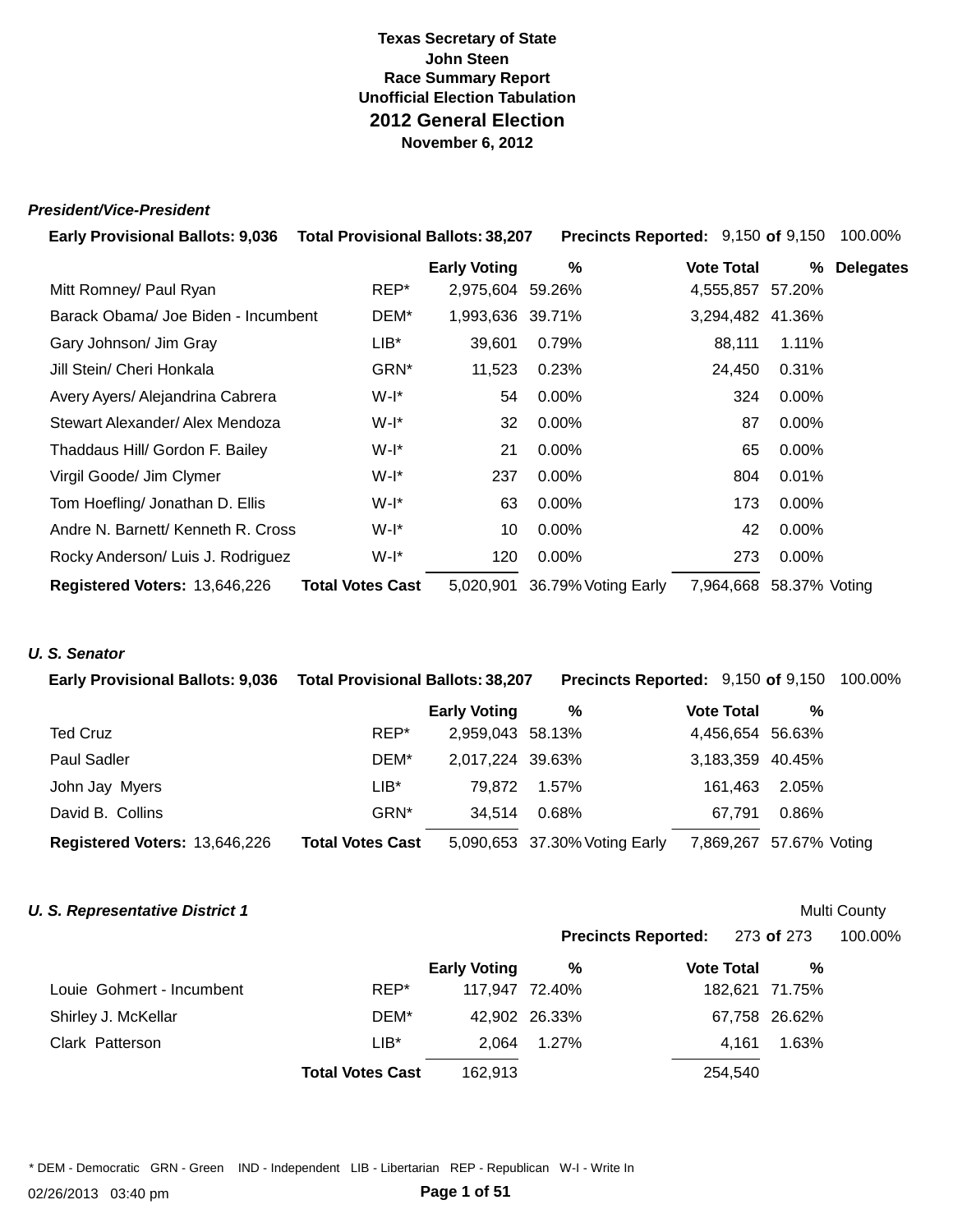# **Texas Secretary of State John Steen Race Summary Report Unofficial Election Tabulation 2012 General Election November 6, 2012**

### **U. S. Representative District 2 U. S. Representative District 2 Single County**

|                  | <b>Early Voting</b> | %                       |                                 | %     |                                                                                                                                    |
|------------------|---------------------|-------------------------|---------------------------------|-------|------------------------------------------------------------------------------------------------------------------------------------|
| REP*             |                     |                         |                                 |       |                                                                                                                                    |
| DEM*             |                     |                         |                                 |       |                                                                                                                                    |
| $LIB*$           | 1.821               | 1.13%                   |                                 | 1.68% |                                                                                                                                    |
| GRN <sup>*</sup> | 935                 | 0.58%                   |                                 | 0.81% |                                                                                                                                    |
|                  | 160,729             |                         |                                 |       |                                                                                                                                    |
|                  |                     | <b>Total Votes Cast</b> | 108,755 67.66%<br>49,218 30.62% |       | <b>Precincts Reported:</b> 173 of 173 100.00%<br><b>Vote Total</b><br>159,369 64.85%<br>80,262 32.66%<br>4.131<br>1.999<br>245,761 |

# **U. S. Representative District 4 Multi County Multi County Multi County**

| <b>Precincts Reported:</b> | 350 of 350        |   | 100.00% |
|----------------------------|-------------------|---|---------|
| %                          | <b>Vote Total</b> | % |         |

|                           |                         | <b>Early Voting</b> | %                | <b>Vote Total</b> | %             |
|---------------------------|-------------------------|---------------------|------------------|-------------------|---------------|
| Ralph M. Hall - Incumbent | REP*                    | 103,511 74.17%      |                  | 182,416 72.97%    |               |
| VaLinda Hathcox           | DEM*                    |                     | 32,396 23.21%    |                   | 60,124 24.05% |
| Thomas Griffing           | LIB*                    |                     | $3.585$ $2.57\%$ | 7.246             | 2.90%         |
| <b>Fred Rostek</b>        | $W-I^*$                 | 59                  | 0.04%            | 193               | 0.08%         |
|                           | <b>Total Votes Cast</b> | 139,551             |                  | 249.979           |               |

# **U. S. Representative District 5 Multi County Multi County Multi County**

|                            |                         |                     |               | Precincts Reported: 265 of 265 |                | 100.00% |
|----------------------------|-------------------------|---------------------|---------------|--------------------------------|----------------|---------|
|                            |                         | <b>Early Voting</b> | %             | <b>Vote Total</b>              | %              |         |
| Jeb Hensarling - Incumbent | REP*                    |                     | 81.201 65.63% |                                | 134,005 64.43% |         |
| Linda S. Mrosko            | DEM*                    |                     | 40,479 32.72% |                                | 69,025 33.19%  |         |
| Ken Ashby                  | $LIB^*$                 | 2.048               | 1.66%         |                                | 2.38%<br>4.957 |         |
|                            | <b>Total Votes Cast</b> | 123.728             |               | 207,987                        |                |         |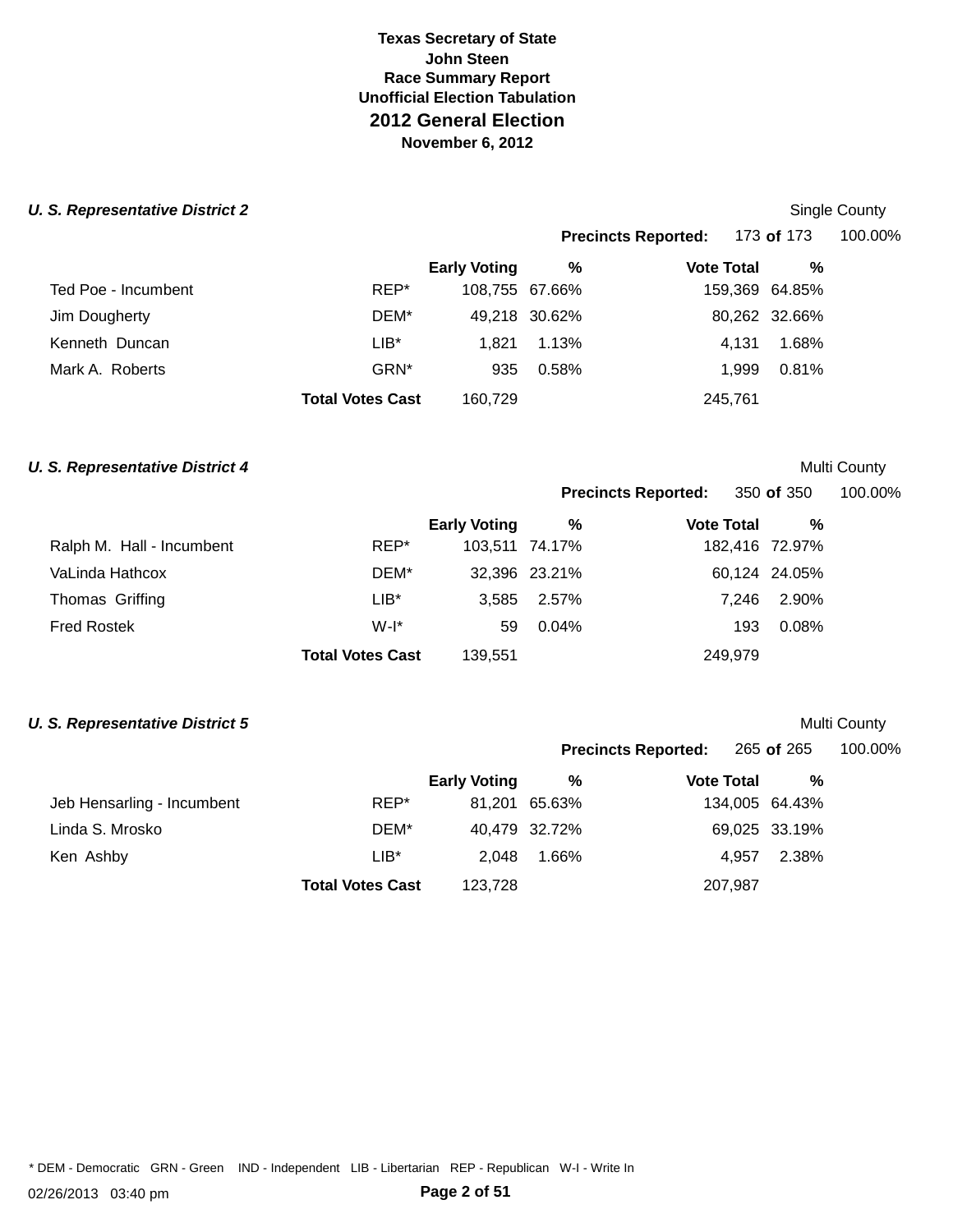# **Texas Secretary of State John Steen Race Summary Report Unofficial Election Tabulation 2012 General Election November 6, 2012**

### **U. S. Representative District 6 Multi County Multi County Multi County**

|                           |                         |                     |               | Precincts Reported: 251 of 251 |                | 100.00% |
|---------------------------|-------------------------|---------------------|---------------|--------------------------------|----------------|---------|
|                           |                         | <b>Early Voting</b> | $\%$          | <b>Vote Total</b>              | %              |         |
| Joe L. Barton - Incumbent | REP*                    |                     | 97,632 58.14% |                                | 144,892 58.03% |         |
| Kenneth Sanders           | DEM*                    |                     | 66,614 39.67% |                                | 97,933 39.22%  |         |
| Hugh Chauvin              | $LIB*$                  | 2,582               | 1.54%         |                                | 1.94%<br>4.843 |         |
| Brandon Parmer            | GRN <sup>*</sup>        | 1.098               | 0.65%         |                                | 0.81%<br>2.015 |         |
|                           | <b>Total Votes Cast</b> | 167,926             |               | 249,683                        |                |         |
|                           |                         |                     |               |                                |                |         |

### **U. S. Representative District 7 Single County County Single County Single County**

| <b>Precincts Reported:</b> | 166 <b>of</b> 166 | 100.00% |
|----------------------------|-------------------|---------|
|                            |                   |         |

|                            |                         | <b>Early Voting</b> | %             | <b>Vote Total</b> | $\frac{9}{6}$ |
|----------------------------|-------------------------|---------------------|---------------|-------------------|---------------|
| John Culberson - Incumbent | REP*                    |                     | 93,810 63.35% | 142,477 60.84%    |               |
| James Cargas               | DEM*                    |                     | 51,414 34.72% |                   | 85,253 36.40% |
| Drew Parks                 | $LIB*$                  | 2.056               | 1.39%         | 4.654             | 1.99%         |
| Lance Findley              | GRN <sup>*</sup>        | 802                 | $0.54\%$      | 1.811             | 0.77%         |
|                            | <b>Total Votes Cast</b> | 148,082             |               | 234,195           |               |

### **U. S. Representative District 8 Multi County Multi County Multi County**

|                         |                     |       |                                 |                                       | 100.00%                                                           |
|-------------------------|---------------------|-------|---------------------------------|---------------------------------------|-------------------------------------------------------------------|
|                         | <b>Early Voting</b> | %     |                                 | %                                     |                                                                   |
| REP*                    |                     |       |                                 |                                       |                                                                   |
| DEM*                    |                     |       |                                 |                                       |                                                                   |
| $LIB^*$                 | 3.233               | 1.93% |                                 | 2.37%                                 |                                                                   |
| <b>Total Votes Cast</b> | 167,276             |       |                                 |                                       |                                                                   |
|                         |                     |       | 133.157 79.60%<br>30,886 18.46% | <b>Vote Total</b><br>5.851<br>247,182 | Precincts Reported: 207 of 207<br>191,254 77.37%<br>50,077 20.26% |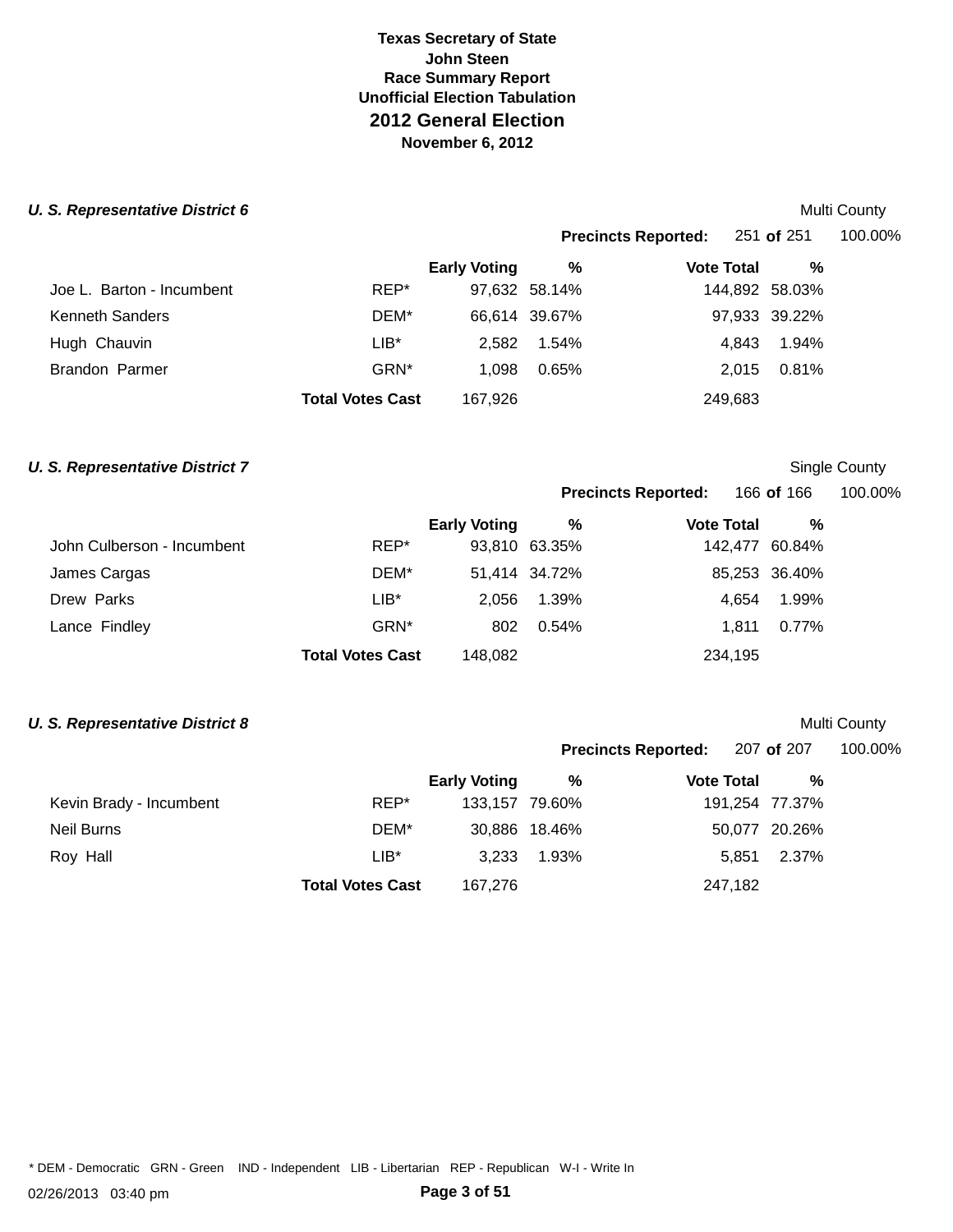# **Texas Secretary of State John Steen Race Summary Report Unofficial Election Tabulation 2012 General Election November 6, 2012**

### **U. S. Representative District 9** *U. S. Representative District 9*

|                      |                         |                     |               | <b>Precincts Reported:</b> | 156 <b>of</b> 156 | 100.00% |
|----------------------|-------------------------|---------------------|---------------|----------------------------|-------------------|---------|
|                      |                         | <b>Early Voting</b> | %             | <b>Vote Total</b>          | %                 |         |
| Steve Mueller        | REP*                    |                     | 23,940 19.13% |                            | 36,073 19.68%     |         |
| Al Green - Incumbent | DEM*                    |                     | 99,485 79.51% |                            | 143,850 78.49%    |         |
| John Wieder          | $LIB*$                  | 815                 | 0.65%         | 1.604                      | 0.88%             |         |
| Vanessa Foster       | GRN <sup>*</sup>        | 888                 | 0.71%         | 1.738                      | 0.95%             |         |
|                      | <b>Total Votes Cast</b> | 125,128             |               | 183,265                    |                   |         |
|                      |                         |                     |               |                            |                   |         |

### **U. S. Representative District 10 Multi County Multi County Multi County**

|                            |                         | <b>Early Voting</b> | %             | <b>Vote Total</b> | %             |
|----------------------------|-------------------------|---------------------|---------------|-------------------|---------------|
| Michael McCaul - Incumbent | REP*                    | 103,022 62.63%      |               | 159,391 60.56%    |               |
| Tawana W. Cadien           | DEM*                    |                     | 57,691 35.07% |                   | 95,316 36.21% |
| Richard Priest             | $LIB*$                  | 3.780               | 2.30%         | 8.497             | 3.23%         |
|                            | <b>Total Votes Cast</b> | 164.493             |               | 263,204           |               |

### **U. S. Representative District 11 Multi County** *Multi County*

| <b>Precincts Reported:</b> | 345 of 345 | 100.00% |
|----------------------------|------------|---------|
|----------------------------|------------|---------|

**Precincts Reported:** 259 **of** 259 100.00%

**Precincts Reported:** 235 **of** 235 100.00%

|                          |                         | <b>Early Voting</b> | %             | <b>Vote Total</b> | %             |
|--------------------------|-------------------------|---------------------|---------------|-------------------|---------------|
| Mike Conaway - Incumbent | REP*                    | 117,346 81.26%      |               | 177,166 78.64%    |               |
| Jim Riley                | DEM*                    |                     | 23,505 16.28% |                   | 41,842 18.57% |
| Scott J. Ballard         | $LIB*$                  | 3.551               | 2.46%         | 6.283             | 2.79%         |
|                          | <b>Total Votes Cast</b> | 144.402             |               | 225,291           |               |

# **U. S. Representative District 12 Multi County** *Multi County* **Multi County**

|                         |                         | <b>Early Voting</b> | %              | <b>Vote Total</b> | %              |  |
|-------------------------|-------------------------|---------------------|----------------|-------------------|----------------|--|
| Kay Granger - Incumbent | REP*                    |                     | 116,220 71.64% |                   | 175,298 70.90% |  |
| Dave Robinson           | DEM*                    |                     | 42,954 26.48%  |                   | 65,991 26.69%  |  |
| Matthew Solodow         | $LIB*$                  | 3.044               | 1.88%          |                   | 5.968 2.41%    |  |
|                         | <b>Total Votes Cast</b> | 162.218             |                | 247,257           |                |  |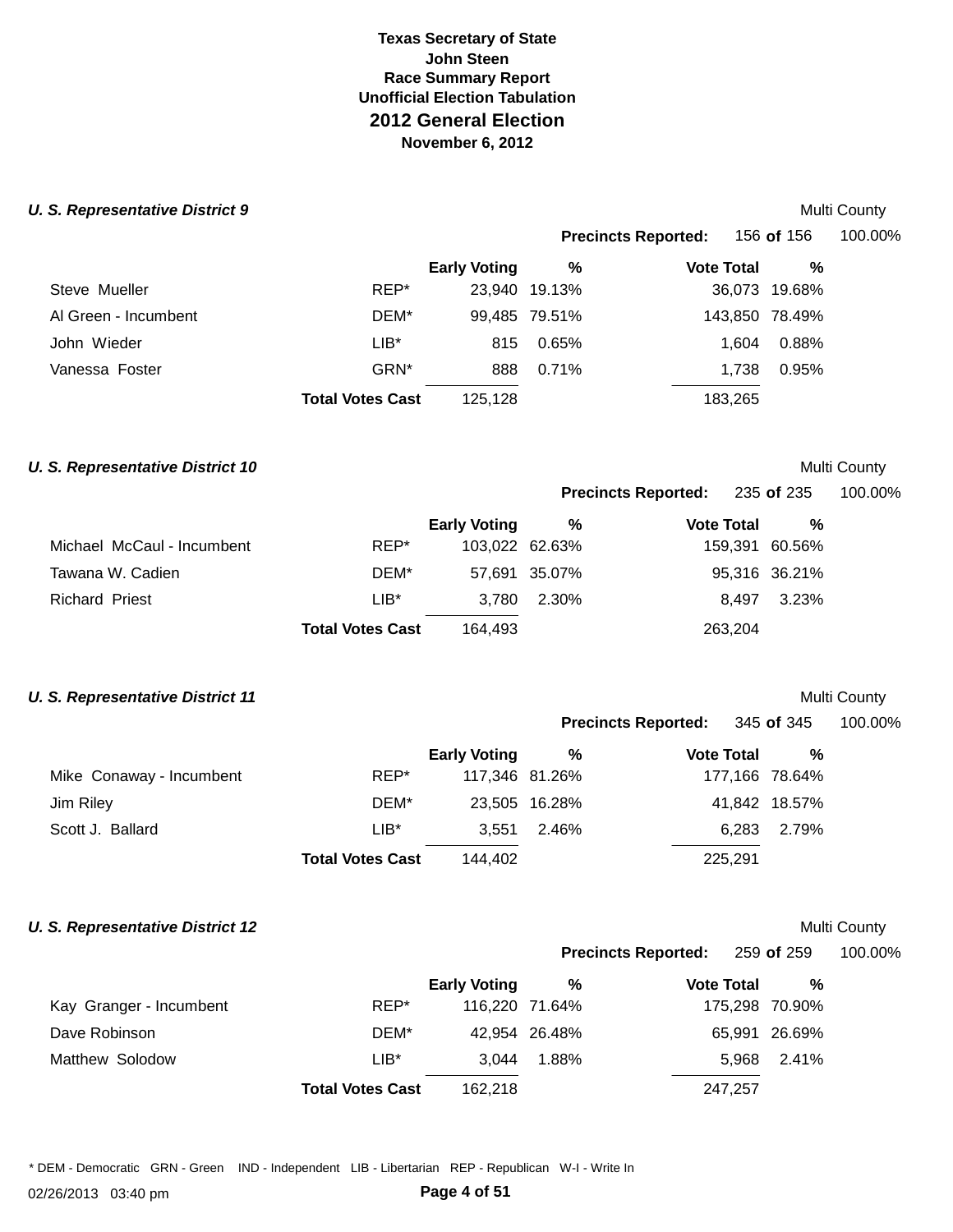### **U. S. Representative District 13**

|                            |                         |                     |                | <b>Precincts Reported:</b> | 404 <b>of</b> 404 | 100.00% |
|----------------------------|-------------------------|---------------------|----------------|----------------------------|-------------------|---------|
|                            |                         | <b>Early Voting</b> | %              | <b>Vote Total</b>          | %                 |         |
| Mac Thornberry - Incumbent | REP*                    |                     | 106,112 91.89% |                            | 187,386 90.99%    |         |
| John Robert Deek           | $LIB*$                  | 6.213               | 5.38%          | 12.671                     | 6.15%             |         |
| Keith F. Houston           | GRN*                    | 3.153               | 2.73%          | 5.895                      | 2.86%             |         |
|                            | <b>Total Votes Cast</b> | 115,478             |                | 205,952                    |                   |         |

### **U. S. Representative District 14**

### Multi County

Multi County

**Precincts Reported:**  285 **of** 285 100.00%

|  |  |  | 100.00% |  |
|--|--|--|---------|--|
|  |  |  |         |  |

|                        |                         | <b>Early Voting</b> | %             | <b>Vote Total</b> | $\%$           |  |
|------------------------|-------------------------|---------------------|---------------|-------------------|----------------|--|
| Randy Weber            | REP*                    | 101,994 55.15%      |               |                   | 130,937 53.48% |  |
| Nick Lampson           | DEM*                    |                     | 80,237 43.38% |                   | 109,264 44.63% |  |
| Zach Grady             | $LIB^*$                 | 2.115               | 1.14%         | 3.594             | 1.47%          |  |
| Rhett Rosenquest Smith | GRN <sup>*</sup>        | 606                 | 0.33%         | 1.053             | 0.43%          |  |
|                        | <b>Total Votes Cast</b> | 184,952             |               | 244,848           |                |  |
|                        |                         |                     |               |                   |                |  |

### **U. S. Representative District 15**

# Multi County

|                            |         |                     |               | <b>Precincts Reported:</b> | 295 <b>of</b> 295 | 100.00% |
|----------------------------|---------|---------------------|---------------|----------------------------|-------------------|---------|
|                            |         | <b>Early Voting</b> | %             | <b>Vote Total</b>          | %                 |         |
| Dale A. Brueggemann        | REP*    |                     | 37,564 37.80% |                            | 53,892 36.83%     |         |
| Rubén Hinojosa - Incumbent | DEM*    |                     | 59,787 60.16% |                            | 89,143 60.92%     |         |
| Ron Finch                  | $LIB^*$ | 2,036               | 2.05%         | 3,302                      | 2.26%             |         |

**Total Votes Cast** 99,387 146,337

# **U. S. Representative District 16**

# Single County

| <b>Precincts Reported:</b> | 173 of 173 | 100.00% |
|----------------------------|------------|---------|
|                            |            |         |

|                  |                         | <b>Early Voting</b> | ℅             | <b>Vote Total</b> | %             |
|------------------|-------------------------|---------------------|---------------|-------------------|---------------|
| Barbara Carrasco | REP*                    |                     | 30,127 34.76% |                   | 50,478 32.82% |
| Beto O'Rourke    | DEM*                    |                     | 55,296 63.80% | 100,804 65.54%    |               |
| Junart Sodoy     | $LIB*$                  | 1.253               | 1.45%         | 2.529             | 1.64%         |
|                  | <b>Total Votes Cast</b> | 86,676              |               | 153,811           |               |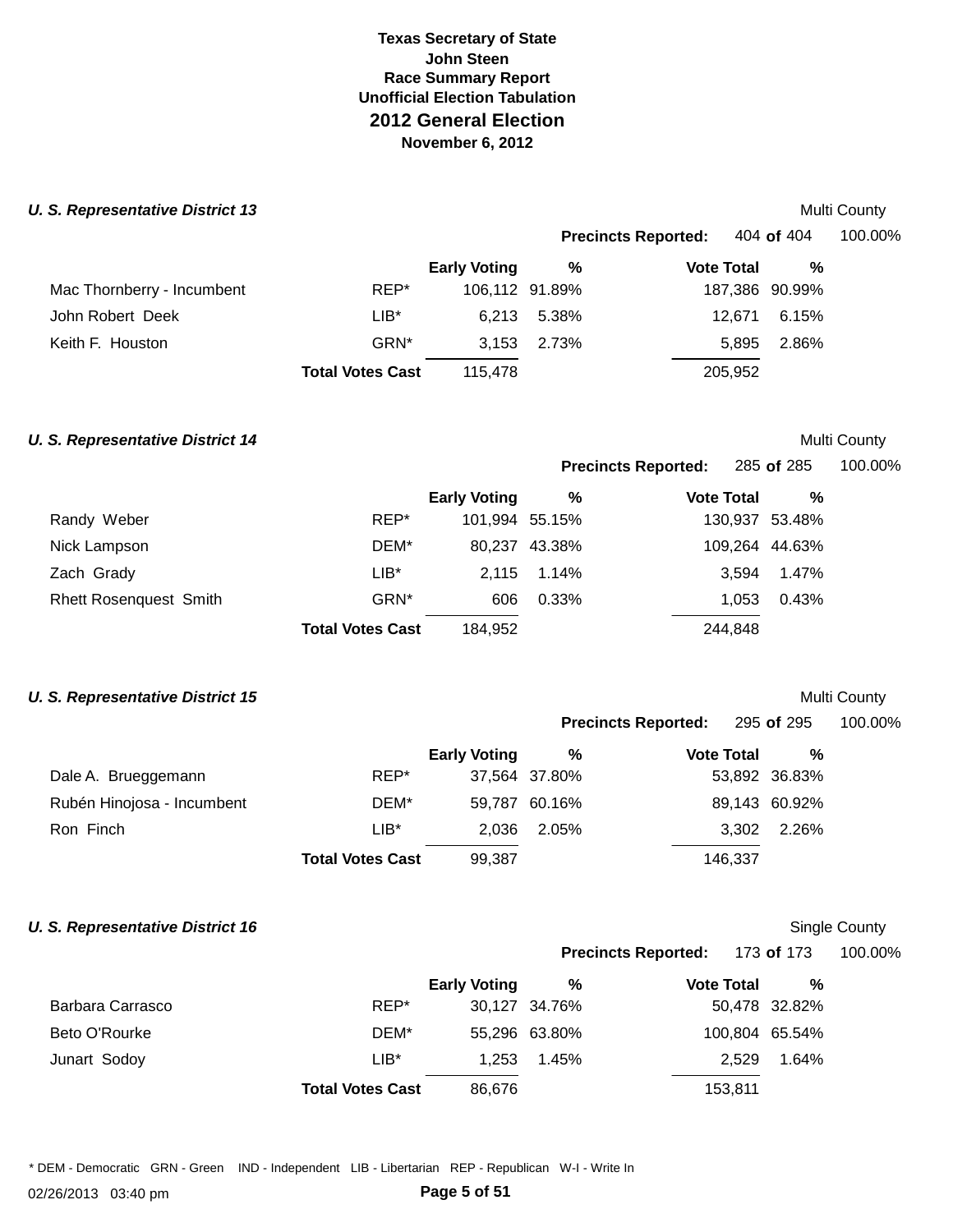### **U. S. Representative District 17 Multi County** *Multi County* **Multi County**

|                         |                         |                     |               | <b>Precincts Reported:</b> | 309 of 309     | 100.00% |
|-------------------------|-------------------------|---------------------|---------------|----------------------------|----------------|---------|
|                         |                         | <b>Early Voting</b> | %             | <b>Vote Total</b>          | %              |         |
| Bill Flores - Incumbent | REP*                    |                     | 82,947 81.03% |                            | 143,126 79.95% |         |
| Ben Easton              | $LIB^*$                 |                     | 19,424 18.97% |                            | 35,902 20.05%  |         |
|                         | <b>Total Votes Cast</b> | 102.371             |               | 179.028                    |                |         |

| U. S. Representative District 18 |                         |                     |               |                            |                | Single County |
|----------------------------------|-------------------------|---------------------|---------------|----------------------------|----------------|---------------|
|                                  |                         |                     |               | <b>Precincts Reported:</b> | 255 of 255     | 100.00%       |
|                                  |                         | <b>Early Voting</b> | %             | <b>Vote Total</b>          | %              |               |
| Sean Seibert                     | REP*                    |                     | 27,020 21.58% |                            | 43,926 22.58%  |               |
| Sheila Jackson Lee - Incumbent   | DEM*                    |                     | 95,823 76.51% |                            | 145,893 75.01% |               |
| Christopher Barber               | LIB*                    | 2.393               | 1.91%         | 4.678                      | 2.41%          |               |
|                                  | <b>Total Votes Cast</b> | 125.236             |               | 194,497                    |                |               |

### **U. S. Representative District 19 Multi County** *Multi County* **Multi County**

|                              |                         |                     |               | <b>Precincts Reported:</b> | 385 of 385     | 100.00% |
|------------------------------|-------------------------|---------------------|---------------|----------------------------|----------------|---------|
|                              |                         | <b>Early Voting</b> | %             | <b>Vote Total</b>          | %              |         |
| Randy Neugebauer - Incumbent | REP*                    | 107,174 86.36%      |               |                            | 160,136 84.96% |         |
| Richard (Chip) Peterson      | LIB*                    |                     | 16,926 13.64% |                            | 28,359 15.04%  |         |
|                              | <b>Total Votes Cast</b> | 124.100             |               | 188,495                    |                |         |

### **U. S. Representative District 20 Single County County County County County County Single County Single County**

| <b>Precincts Reported:</b> | 237 of 237 | 100.00% |
|----------------------------|------------|---------|

|                    |                         | <b>Early Voting</b> | %             | <b>Vote Total</b> | %              |
|--------------------|-------------------------|---------------------|---------------|-------------------|----------------|
| David Rosa         | REP*                    |                     | 46,955 36.58% |                   | 62,041 33.45%  |
| Joaquin Castro     | DEM*                    |                     | 78,510 61.16% |                   | 118,719 64.00% |
| A.E. (Tracy) Potts | $LIB*$                  | 1.901               | 1.48%         | 3.117             | 1.68%          |
| Antonio Diaz       | GRN*                    | 1,006               | 0.78%         | 1.621             | 0.87%          |
|                    | <b>Total Votes Cast</b> | 128.372             |               | 185.498           |                |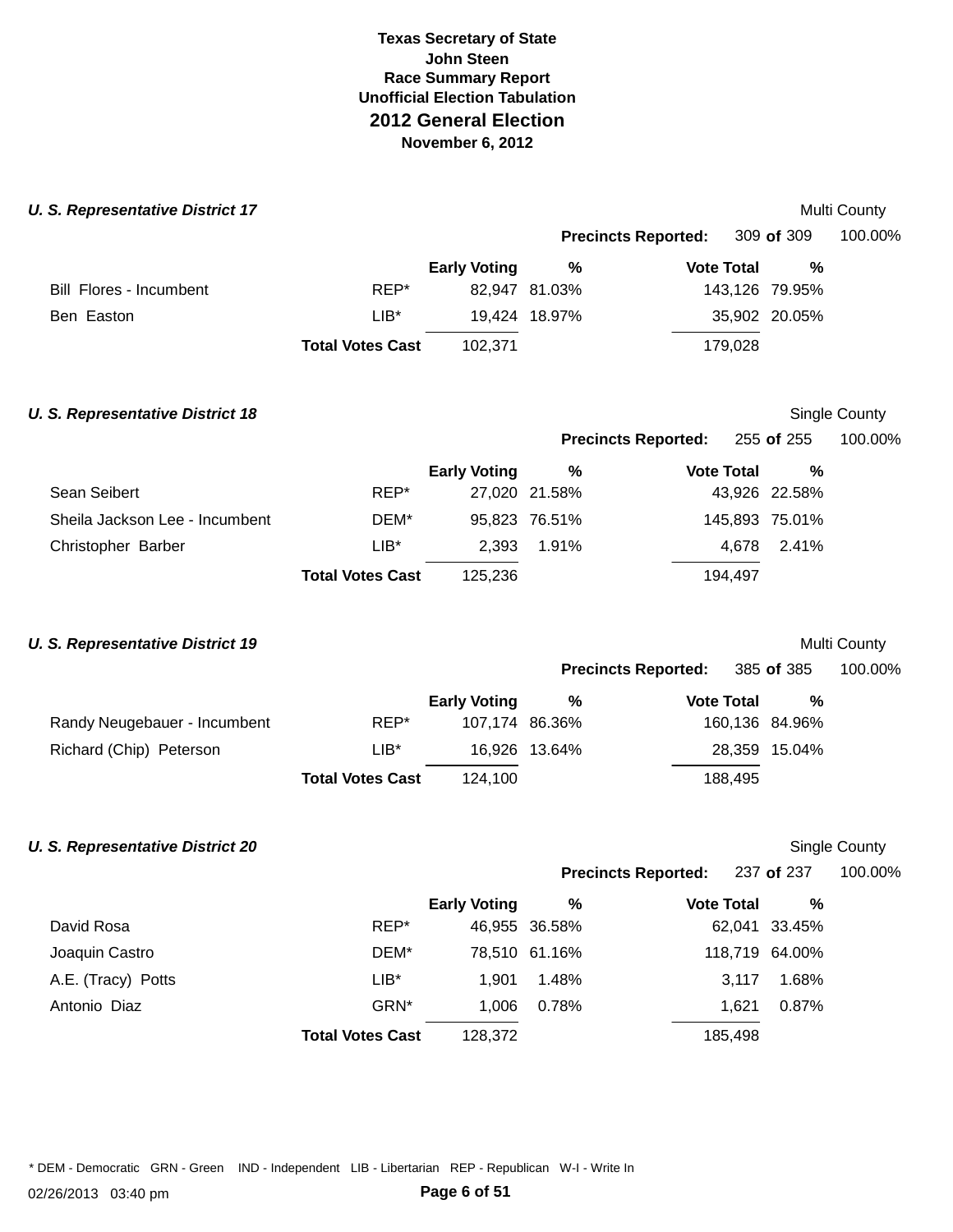### **U. S. Representative District 21**

|                         |                         | <b>Precincts Reported:</b> |               |                   | 286 of 286     | 100.00% |
|-------------------------|-------------------------|----------------------------|---------------|-------------------|----------------|---------|
|                         |                         | <b>Early Voting</b>        | %             | <b>Vote Total</b> | %              |         |
| Lamar Smith - Incumbent | REP*                    | 139,127 63.51%             |               |                   | 186,525 60.59% |         |
| Candace E. Duval        | DEM*                    |                            | 73,131 33.39% |                   | 108,852 35.36% |         |
| John-Henry Liberty      | $LIB*$                  | 6.790                      | 3.10%         | 12.469            | 4.05%          |         |
|                         | <b>Total Votes Cast</b> | 219,048                    |               | 307,846           |                |         |

### **U. S. Representative District 22** *CONDUCTER CONDUCTER COUNTY* **Multi County**

Multi County

**Precincts Reported:** 90 **of** 90 100.00%

|                        |                         | <b>Early Voting</b> | %              | <b>Vote Total</b> | $\%$          |  |
|------------------------|-------------------------|---------------------|----------------|-------------------|---------------|--|
| Pete Olson - Incumbent | REP*                    |                     | 119,892 66.03% | 160,471 64.06%    |               |  |
| Kesha Rogers           | DEM*                    |                     | 55,124 30.36%  |                   | 80,025 31.94% |  |
| Steven Susman          | LIB*                    | 3.781               | 2.08%          | 5.973             | 2.38%         |  |
| Don Cook               | GRN*                    | 2.786               | 1.53%          | 4.050             | 1.62%         |  |
|                        | <b>Total Votes Cast</b> | 181,583             |                | 250,519           |               |  |

### **U. S. Representative District 23** *Depresentative District 23 Multi County* **<b>***Multi County*

| <b>Precincts Reported:</b> | 318 of 318 | 100.00% |
|----------------------------|------------|---------|
|                            |            |         |

|                                       |                         | <b>Early Voting</b> | %             | <b>Vote Total</b> | %             |
|---------------------------------------|-------------------------|---------------------|---------------|-------------------|---------------|
| Francisco "Quico" Canseco - Incumbent | REP*                    |                     | 64,140 50.54% |                   | 87,255 45.53% |
| Pete P. Gallego                       | DEM*                    |                     | 57,920 45.64% |                   | 96,477 50.34% |
| Jeffrey C. Blunt                      | $LIB*$                  | 3.546               | 2.79%         | 5.827             | 3.04%         |
| Ed Scharf                             | GRN*                    | 1.304               | 1.03%         | 2.099             | 1.10%         |
|                                       | <b>Total Votes Cast</b> | 126.910             |               | 191,658           |               |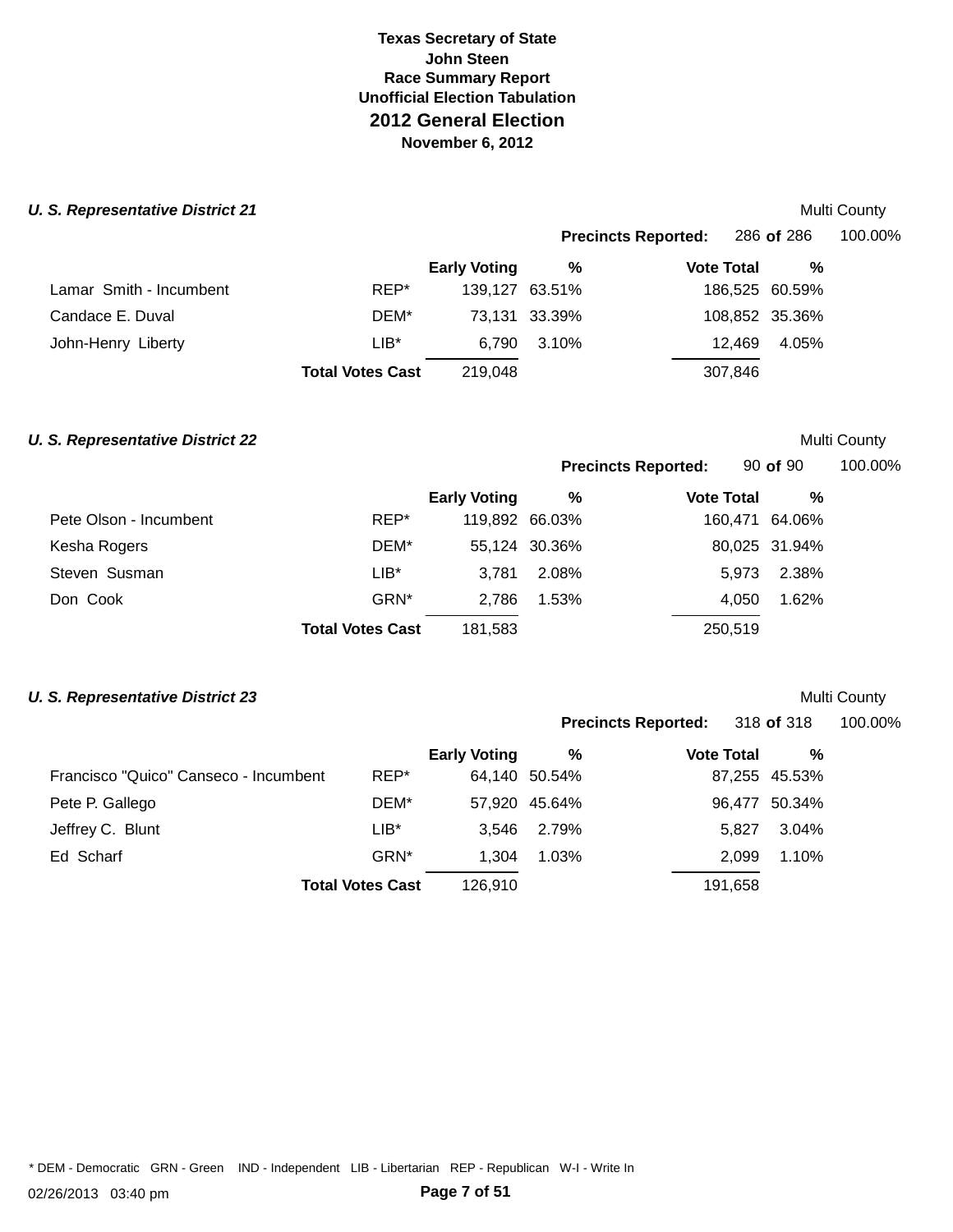### **U. S. Representative District 24**

|                               |                         |                     | <b>Precincts Reported:</b> |                   | 267 <b>of</b> 267 | 100.00% |  |
|-------------------------------|-------------------------|---------------------|----------------------------|-------------------|-------------------|---------|--|
|                               |                         | <b>Early Voting</b> | %                          | <b>Vote Total</b> | %                 |         |  |
| Kenny E. Marchant - Incumbent | REP*                    | 105,889 63.88%      |                            |                   | 148,207 61.05%    |         |  |
| <b>Tim Rusk</b>               | DEM*                    |                     | 56,132 33.86%              |                   | 87,347 35.98%     |         |  |
| John Stathas                  | $LIB*$                  | 3.751               | 2.26%                      | 7.226             | 2.98%             |         |  |
|                               | <b>Total Votes Cast</b> | 165,772             |                            | 242,780           |                   |         |  |

### **U. S. Representative District 25**

# Multi County

Multi County

**Precincts Reported:**  237 **of** 237 100.00%

|  |  | TUU.UU% |
|--|--|---------|
|  |  |         |

|                     |                         | <b>Early Voting</b> | %             | <b>Vote Total</b> | %              |
|---------------------|-------------------------|---------------------|---------------|-------------------|----------------|
| Roger Williams      | REP*                    | 100,238 60.04%      |               |                   | 153,868 58.48% |
| Elaine M. Henderson | DEM*                    |                     | 61,450 36.81% |                   | 98,427 37.41%  |
| Betsy Dewey         | $LIB*$                  | 5.261               | 3.15%         |                   | 10.822 4.11%   |
|                     | <b>Total Votes Cast</b> | 166,949             |               | 263,117           |                |

### **U. S. Representative District 26**

# Multi County

|                             |                         | <b>Precincts Reported:</b> |               |                   | 158 <b>of</b> 158 | 100.00% |  |
|-----------------------------|-------------------------|----------------------------|---------------|-------------------|-------------------|---------|--|
|                             |                         | <b>Early Voting</b>        | %             | <b>Vote Total</b> | %                 |         |  |
| Michael Burgess - Incumbent | REP*                    | 126,835 70.31%             |               |                   | 175,669 68.32%    |         |  |
| David Sanchez               | DEM*                    |                            | 49,338 27.35% |                   | 73,661 28.65%     |         |  |
| Mark Boler                  | $LIB*$                  | 4.232                      | 2.35%         | 7.780             | 3.03%             |         |  |
|                             | <b>Total Votes Cast</b> | 180,405                    |               | 257,110           |                   |         |  |

### **U. S. Representative District 27**

# Multi County

### **Precincts Reported:**  323 **of** 323 100.00%

|                              |                         | <b>Early Voting</b> | %             | <b>Vote Total</b> | %             |
|------------------------------|-------------------------|---------------------|---------------|-------------------|---------------|
| Blake Farenthold - Incumbent | REP*                    |                     | 79,166 60.79% | 120,490 56.75%    |               |
| Rose Meza Harrison           | DEM*                    |                     | 46,536 35.74% |                   | 83,280 39.22% |
| Corrie Byrd                  | $LIB^*$                 | 1.571               | $1.21\%$      |                   | 3,208 1.51%   |
| <b>Bret Baldwin</b>          | IND <sup>*</sup>        | 2.948               | 2.26%         | 5.345             | 2.52%         |
|                              | <b>Total Votes Cast</b> | 130,221             |               | 212,323           |               |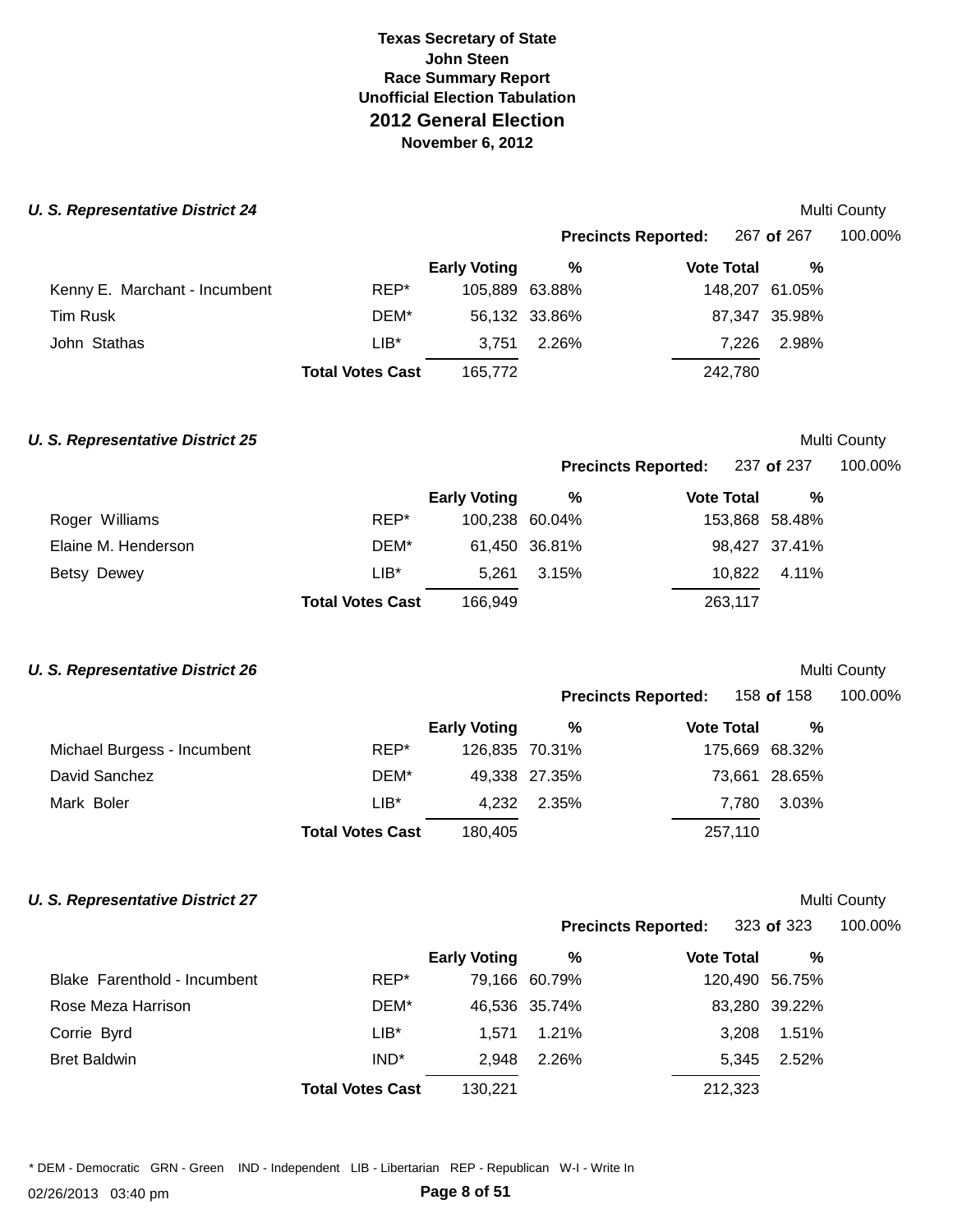### **U. S. Representative District 28**

|                           |                         |                     | <b>Precincts Reported:</b> |  |                   | 258 of 258     | 100.00% |  |
|---------------------------|-------------------------|---------------------|----------------------------|--|-------------------|----------------|---------|--|
|                           |                         | <b>Early Voting</b> | %                          |  | <b>Vote Total</b> | %              |         |  |
| William R. Hayward        | REP*                    |                     | 34,816 34.02%              |  |                   | 49,095 29.72%  |         |  |
| Henry Cuellar - Incumbent | DEM*                    |                     | 64,528 63.05%              |  |                   | 112,262 67.95% |         |  |
| Patrick Hisel             | $LIB*$                  | 1.842               | 1.80%                      |  | 2,453             | 1.48%          |         |  |
| Michael D. Cary           | GRN <sup>*</sup>        | 1.157               | 1.13%                      |  | 1.403             | 0.85%          |         |  |
|                           | <b>Total Votes Cast</b> | 102,343             |                            |  | 165,213           |                |         |  |

### **U. S. Representative District 29**

### **Precincts Reported:**  Single County 174 **of** 174 100.00%

|                        |                         | <b>Early Voting</b> | %             | <b>Vote Total</b> | %             |
|------------------------|-------------------------|---------------------|---------------|-------------------|---------------|
| Gene Green - Incumbent | DEM*                    |                     | 47.722 90.54% |                   | 85,920 90.01% |
| James Stanczak         | LIB*                    |                     | 3,018 5.73%   | 4.988             | 5.23%         |
| Maria Selva            | GRN*                    | 1.968               | 3.73%         | 4.550             | 4.77%         |
|                        | <b>Total Votes Cast</b> | 52,708              |               | 95.458            |               |

### **U. S. Representative District 30**

# Single County

Multi County

|                            | 341 of 341 | 100.00% |
|----------------------------|------------|---------|
| <b>Precincts Reported:</b> |            |         |

**Precincts Reported:** 

|                                   |                         | <b>Early Voting</b> | %             | <b>Vote Total</b> | $\%$          |
|-----------------------------------|-------------------------|---------------------|---------------|-------------------|---------------|
| Travis Washington, Jr.            | REP*                    |                     | 26,981 18.39% |                   | 40,841 18.96% |
| Eddie Bernice Johnson - Incumbent | DEM*                    | 117.197 79.86%      |               | 169,889 78.86%    |               |
| Ed Rankin                         | $LIB*$                  | 2.572               | 1.75%         | 4.693             | 2.18%         |
|                                   | <b>Total Votes Cast</b> | 146.750             |               | 215,423           |               |

# **U. S. Representative District 31**

# Multi County

135 **of** 135 100.00%

|                            |                         | <b>Early Voting</b> | %             | <b>Vote Total</b> | %             |  |
|----------------------------|-------------------------|---------------------|---------------|-------------------|---------------|--|
| John R. Carter - Incumbent | REP*                    |                     | 93,563 62.80% | 145,096 61.29%    |               |  |
| Stephen M. Wyman           | DEM*                    |                     | 51,298 34.43% |                   | 82,791 34.97% |  |
| Ethan Garofolo             | $LIB*$                  |                     | 4,113 2.76%   |                   | 8,846 3.74%   |  |
|                            | <b>Total Votes Cast</b> | 148,974             |               | 236,733           |               |  |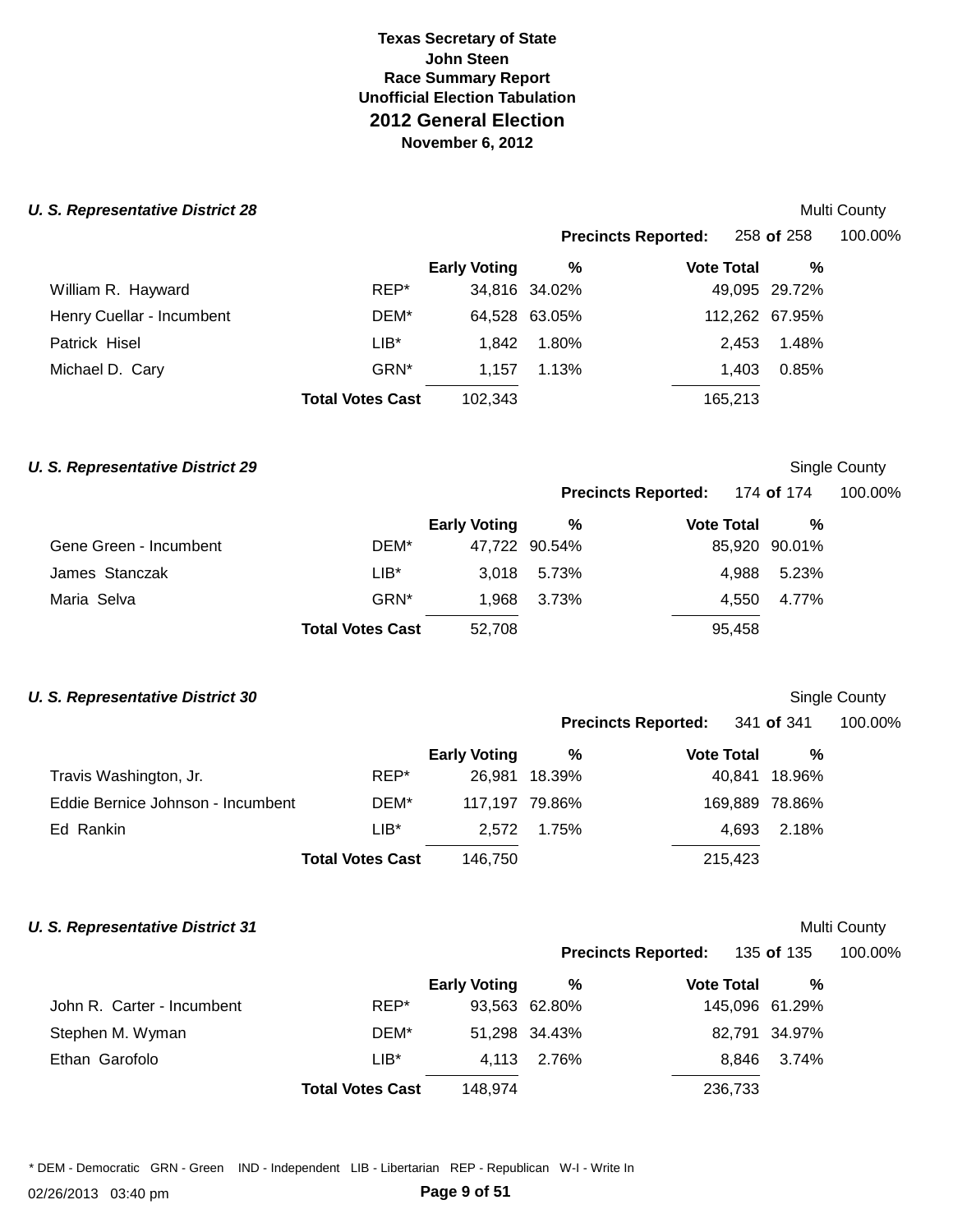### **U. S. Representative District 32 Multi County** *Multi County* **Multi County**

|                           |                         |                     |               | <b>Precincts Reported:</b> | 269 of 269     | 100.00% |
|---------------------------|-------------------------|---------------------|---------------|----------------------------|----------------|---------|
|                           |                         | <b>Early Voting</b> | %             | <b>Vote Total</b>          | %              |         |
| Pete Sessions - Incumbent | REP*                    |                     | 93,602 60.36% |                            | 146,129 58.30% |         |
| Katherine Savers McGovern | DEM*                    |                     | 59,026 38.06% |                            | 98,867 39.44%  |         |
| Seth Hollist              | $LIB*$                  | 2.444               | 1.58%         | 5.664                      | 2.26%          |         |
|                           | <b>Total Votes Cast</b> | 155.072             |               | 250,660                    |                |         |

### **U. S. Representative District 33 Multi County** *Multi County* **Multi County**

**Precincts Reported:** 273 **of** 273 100.00%

|               |                         | <b>Early Voting</b> | %             | <b>Vote Total</b> | %             |  |
|---------------|-------------------------|---------------------|---------------|-------------------|---------------|--|
| Chuck Bradley | REP*                    |                     | 18,456 26.40% |                   | 30,152 25.75% |  |
| Marc Veasey   | DEM*                    |                     | 50.611 72.40% |                   | 84,940 72.54% |  |
| Ed Lindsay    | GRN*                    | 836                 | 1.20%         |                   | 2.006 1.71%   |  |
|               | <b>Total Votes Cast</b> | 69,903              |               | 117.098           |               |  |

### **U. S. Representative District 34 Multi County** *Multi County* **Multi County**

|                         |                         |                     | <b>Precincts Reported:</b> |                   | 242 of 242    | 100.00% |  |
|-------------------------|-------------------------|---------------------|----------------------------|-------------------|---------------|---------|--|
|                         |                         | <b>Early Voting</b> | %                          | <b>Vote Total</b> | %             |         |  |
| Jessica Puente Bradshaw | REP*                    |                     | 30,964 38.21%              |                   | 51,338 35.95% |         |  |
| Filemon Vela            | DEM*                    |                     | 48,721 60.12%              |                   | 88,781 62.17% |         |  |
| Steven (Ziggy) Shanklin | $LIB*$                  | 1.361               | 1.68%                      | 2.685             | 1.88%         |         |  |
|                         | <b>Total Votes Cast</b> | 81,046              |                            | 142,804           |               |         |  |

\* DEM - Democratic GRN - Green IND - Independent LIB - Libertarian REP - Republican W-I - Write In

02/26/2013 03:40 pm **Page 10 of 51**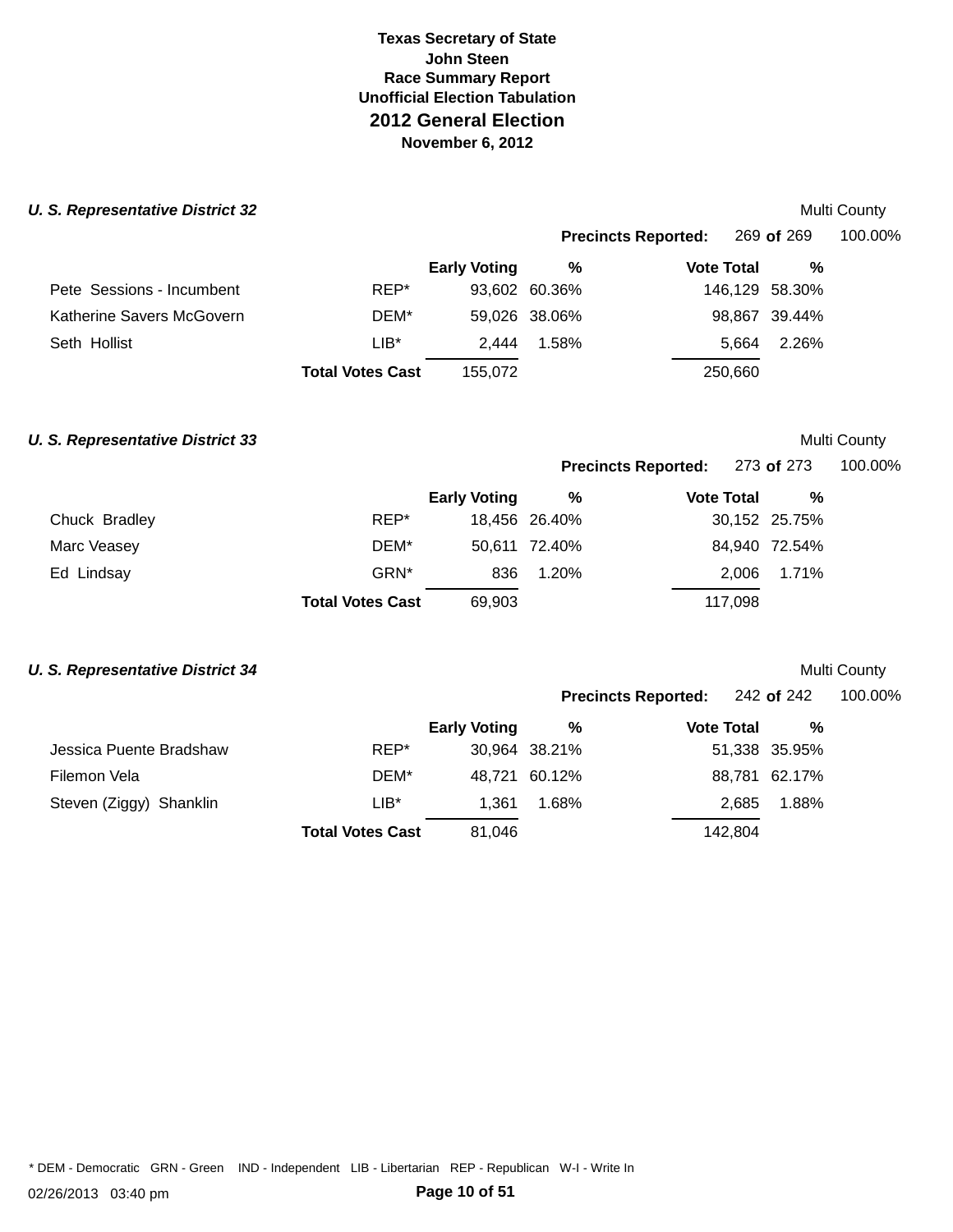Susan Narvaiz Lloyd Doggett - Incumbent DEM\* 65,149 62.64% 105,260 63.95% Ross Lynn Leone LIB\* 2,005 1.93% 4,063 2.47% Meghan Owen GRN\* 1,322 1.27% 2,528 1.54% **Total Votes Cast** 104,003 164,585 **U. S. Representative District 35 Multi County** *Multi County* **Multi County Precincts Reported:** 235 **of** 235 100.00% **Early Voting % Vote Total %**  REP\* 35,502 34.14% 52,686 32.01% Simon Alvarado W-I\* 25 0.02% 48 0.03%

# **U. S. Representative District 36 Multi County** *Multi County* **Multi County**

| 100.00%<br>275 of 275 |
|-----------------------|
|                       |

|                 |                         | <b>Early Voting</b> | %             | <b>Vote Total</b> | %              |
|-----------------|-------------------------|---------------------|---------------|-------------------|----------------|
| Steve Stockman  | REP*                    | 109,375 73.34%      |               |                   | 165,388 70.77% |
| Max Martin      | DEM*                    |                     | 36,654 24.58% |                   | 62,052 26.55%  |
| Michael K. Cole | $LIB*$                  |                     | 3.100 2.08%   | 6.274             | 2.68%          |
|                 | <b>Total Votes Cast</b> | 149.129             |               | 233,714           |                |

### **Railroad Commissioner**

| <b>Early Provisional Ballots: 9,036</b> | <b>Total Provisional Ballots: 38,207</b> |                     | <b>Precincts Reported: 9,150 of 9,150 100.00%</b> |                         |       |  |
|-----------------------------------------|------------------------------------------|---------------------|---------------------------------------------------|-------------------------|-------|--|
|                                         |                                          | <b>Early Voting</b> | %                                                 | <b>Vote Total</b>       | %     |  |
| Christi Craddick                        | REP*                                     | 2,916,060 58.22%    |                                                   | 4,324,571 56.19%        |       |  |
| Dale Henry                              | DEM*                                     | 1.922.807 38.39%    |                                                   | 3,046,845 39.59%        |       |  |
| Vivekananda (Vik) Wall                  | $LIB^*$                                  | 89.006              | 1.78%                                             | 172.227                 | 2.24% |  |
| Chris Kennedy                           | GRN <sup>*</sup>                         | 80.701              | 1.61%                                             | 153.010                 | 1.99% |  |
| Registered Voters: 13,646,226           | <b>Total Votes Cast</b>                  |                     | 5,008,574 36.70% Voting Early                     | 7,696,653 56.40% Voting |       |  |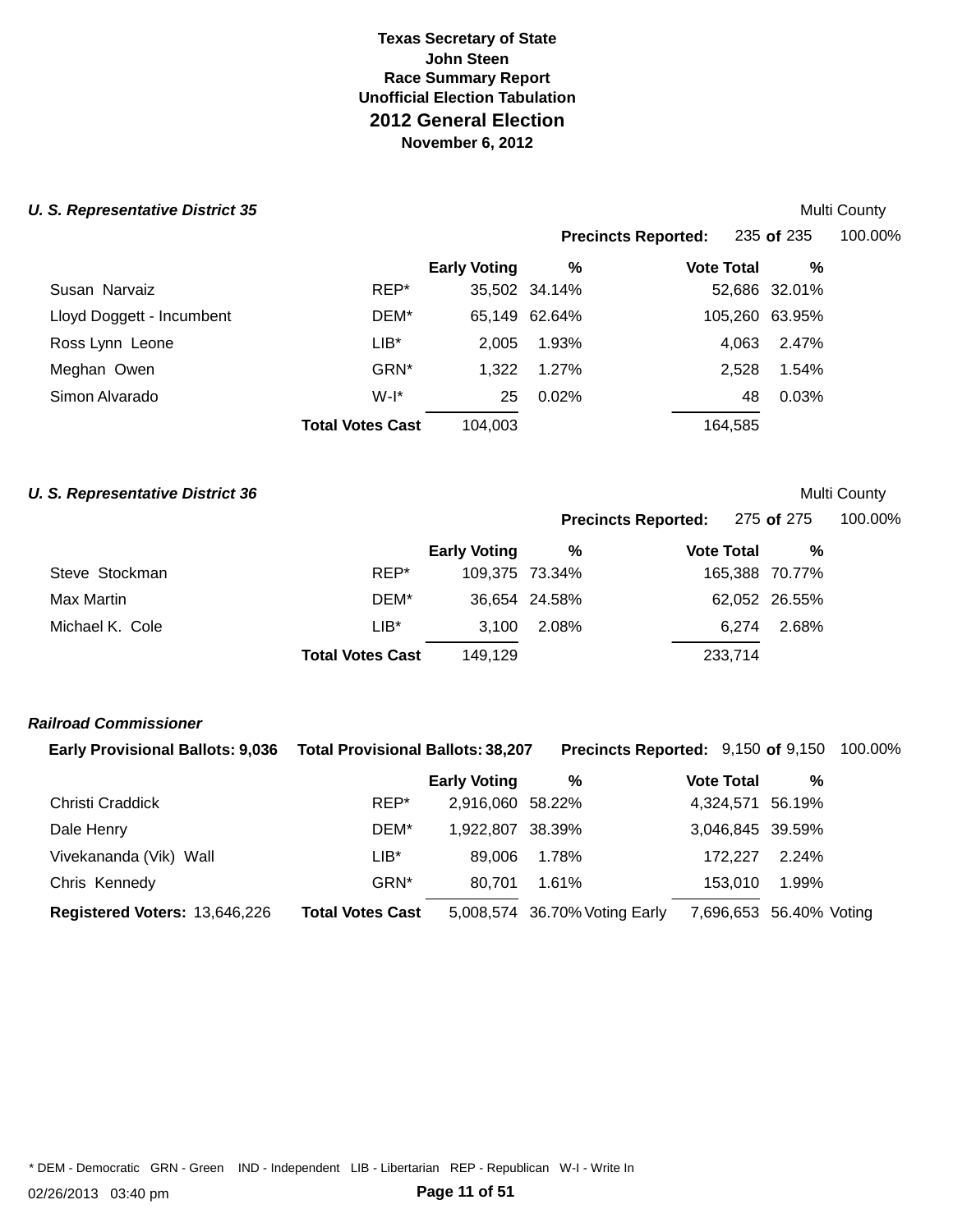### **Railroad Commissioner - Unexpired Term**

| <b>Early Provisional Ballots: 9,036</b> | <b>Total Provisional Ballots: 38,207</b> |                     | <b>Precincts Reported: 9,150 of 9,150 100.00%</b> |                         |       |  |
|-----------------------------------------|------------------------------------------|---------------------|---------------------------------------------------|-------------------------|-------|--|
|                                         |                                          | <b>Early Voting</b> | %                                                 | <b>Vote Total</b>       | %     |  |
| Barry Smitherman - Incumbent            | REP*                                     | 3,032,247 76.26%    |                                                   | 4,524,940 73.79%        |       |  |
| Jaime O. Perez                          | LIB*                                     | 641,298 16.13%      |                                                   | 1,122,806 18.31%        |       |  |
| Josh Wendel                             | GRN <sup>*</sup>                         | 302.742             | 7.61%                                             | 484.826                 | 7.91% |  |
| Registered Voters: 13,646,226           | <b>Total Votes Cast</b>                  |                     | 3,976,287 29.14% Voting Early                     | 6,132,572 44.94% Voting |       |  |
|                                         |                                          |                     |                                                   |                         |       |  |
|                                         |                                          |                     |                                                   |                         |       |  |

### **Justice, Supreme Court, Place 2**

| <b>Early Provisional Ballots: 9,036</b> | <b>Total Provisional Ballots: 38,207</b> |                     | <b>Precincts Reported: 9,150 of 9,150 100.00%</b> |                   |                         |  |
|-----------------------------------------|------------------------------------------|---------------------|---------------------------------------------------|-------------------|-------------------------|--|
|                                         |                                          | <b>Early Voting</b> | %                                                 | <b>Vote Total</b> | %                       |  |
| Don Willett - Incumbent                 | REP*                                     | 3,152,188 80.54%    |                                                   |                   | 4,758,725 78.79%        |  |
| RS Roberto Koelsch                      | LIB*                                     | 761.455 19.46%      |                                                   |                   | 1,280,900 21.21%        |  |
| Registered Voters: 13,646,226           | <b>Total Votes Cast</b>                  |                     | 3,913,643 28.68% Voting Early                     |                   | 6,039,625 44.26% Voting |  |

### **Justice, Supreme Court, Place 4**

| <b>Early Provisional Ballots: 9,036</b> | <b>Total Provisional Ballots: 38,207</b> |                     | <b>Precincts Reported: 9,150 of 9,150 100.00%</b> |                         |       |  |
|-----------------------------------------|------------------------------------------|---------------------|---------------------------------------------------|-------------------------|-------|--|
|                                         |                                          | <b>Early Voting</b> | %                                                 | <b>Vote Total</b>       | %     |  |
| John Devine                             | REP*                                     | 3,053,727 77.09%    |                                                   | 4,586,697 75.08%        |       |  |
| Tom Oxford                              | LIB*                                     | 602.222 15.20%      |                                                   | 1.030.747 16.87%        |       |  |
| Charles E. Waterbury                    | GRN*                                     | 305.261             | 7.71%                                             | 491.571                 | 8.05% |  |
| Registered Voters: 13,646,226           | <b>Total Votes Cast</b>                  |                     | 3,961,210 29.03% Voting Early                     | 6,109,015 44.77% Voting |       |  |

### **Justice, Supreme Court, Place 6**

| <b>Early Provisional Ballots: 9,036</b> | <b>Total Provisional Ballots: 38,207</b> |                               | <b>Precincts Reported: 9,150 of 9,150 100.00%</b> |       |  |
|-----------------------------------------|------------------------------------------|-------------------------------|---------------------------------------------------|-------|--|
|                                         | <b>Early Voting</b>                      | %                             | <b>Vote Total</b>                                 | %     |  |
| Nathan Hecht - Incumbent                | REP*                                     | 2,792,933 56.05%              | 4,116,102 53.74%                                  |       |  |
| <b>Michele Petty</b>                    | DEM*                                     | 2.015.721 40.45%              | 3,208,479 41.89%                                  |       |  |
| Mark Ash                                | $LIB^*$                                  | 121.214<br>2.43%              | 233.123                                           | 3.04% |  |
| Jim Chisholm                            | GRN*                                     | 1.07%<br>53.162               | 101.996                                           | 1.33% |  |
| Registered Voters: 13,646,226           | <b>Total Votes Cast</b>                  | 4,983,030 36.52% Voting Early | 7,659,700 56.13% Voting                           |       |  |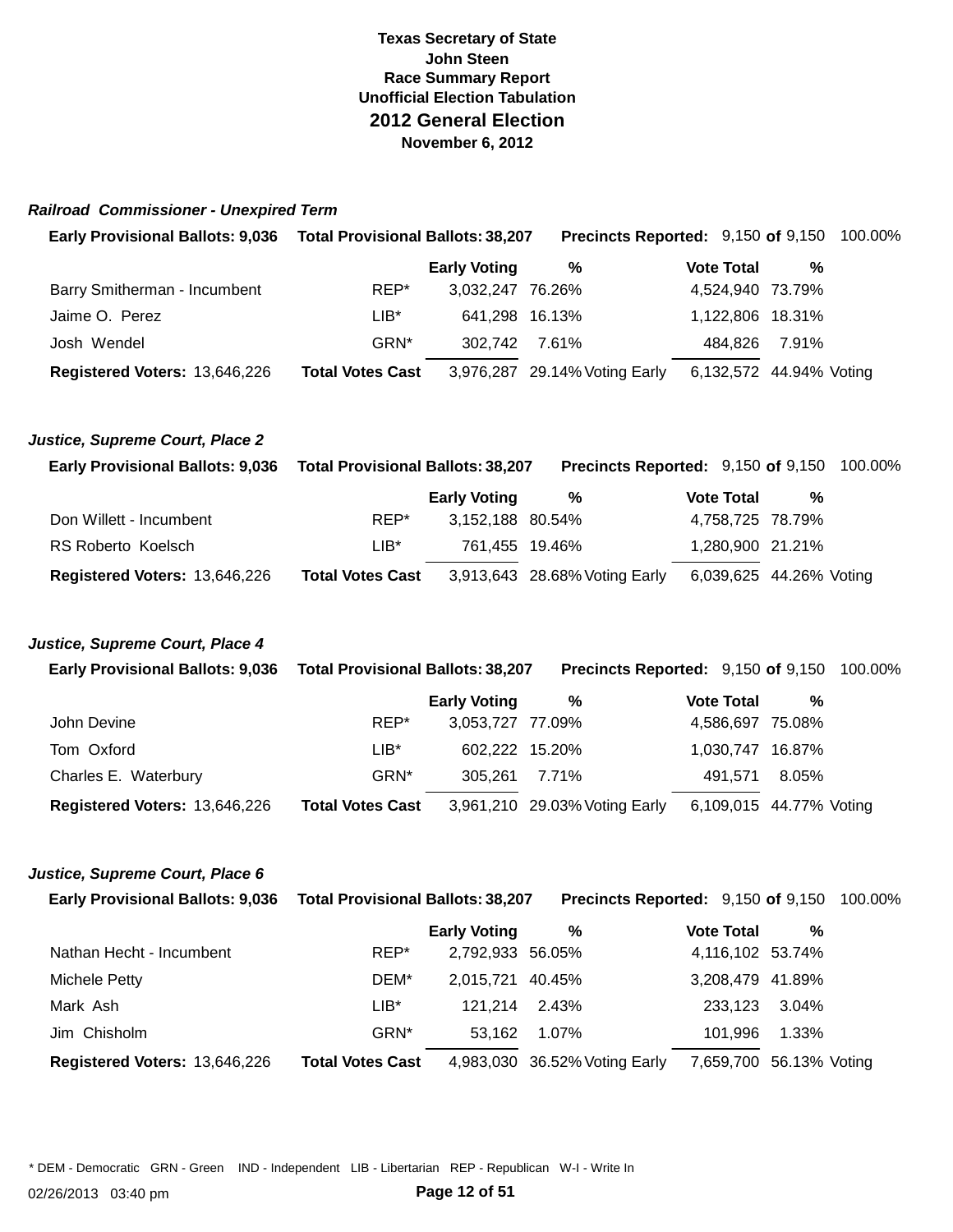### **Presiding Judge, Court of Criminal Appeals**

| Early Provisional Ballots: 9,036  Total Provisional Ballots: 38,207 |                         |                     | <b>Precincts Reported: 9,150 of 9,150 100.00%</b> |                         |               |  |
|---------------------------------------------------------------------|-------------------------|---------------------|---------------------------------------------------|-------------------------|---------------|--|
|                                                                     |                         | <b>Early Voting</b> | %                                                 | <b>Vote Total</b>       | %             |  |
| Sharon Keller - Incumbent                                           | REP*                    | 2,857,354 57.40%    |                                                   | 4,245,148 55.51%        |               |  |
| Keith Hampton                                                       | DEM*                    | 1,990,877 39.99%    |                                                   | 3,152,518 41.23%        |               |  |
| Lance Stott                                                         | $LIB*$                  | 129,755 2.61%       |                                                   |                         | 249,358 3.26% |  |
| Registered Voters: 13,646,226                                       | <b>Total Votes Cast</b> |                     | 4,977,986 36.48% Voting Early                     | 7,647,024 56.04% Voting |               |  |

### **Judge, Court of Criminal Appeals Place 7**

| <b>Early Provisional Ballots: 9,036</b> | <b>Total Provisional Ballots: 38,207</b> |                     | <b>Precincts Reported: 9,150 of 9,150 100.00%</b> |                   |                         |  |
|-----------------------------------------|------------------------------------------|---------------------|---------------------------------------------------|-------------------|-------------------------|--|
|                                         |                                          | <b>Early Voting</b> | %                                                 | <b>Vote Total</b> | %                       |  |
| Barbara Parker Hervey - Incumbent       | REP*                                     | 3,105,231 81.92%    |                                                   |                   | 4,675,563 77.90%        |  |
| Mark W. Bennett                         | LIB*                                     | 685,158 18.08%      |                                                   |                   | 1,326,539 22.10%        |  |
| Registered Voters: 13,646,226           | <b>Total Votes Cast</b>                  |                     | 3,790,389 27.78% Voting Early                     |                   | 6,002,102 43.98% Voting |  |

### **Judge, Court of Criminal Appeals Place 8**

| <b>Early Provisional Ballots: 9,036</b> | <b>Total Provisional Ballots: 38,207</b> |                     |                               | <b>Precincts Reported: 9,150 of 9,150 100.00%</b> |                   |                         |  |
|-----------------------------------------|------------------------------------------|---------------------|-------------------------------|---------------------------------------------------|-------------------|-------------------------|--|
|                                         |                                          | <b>Early Voting</b> | %                             |                                                   | <b>Vote Total</b> | %                       |  |
| Elsa Alcala - Incumbent                 | REP*                                     | 3.099.221 81.89%    |                               |                                                   |                   | 4,679,375 78.08%        |  |
| William Bryan Strange, III              | $LIB^*$                                  |                     | 685.290 18.11%                |                                                   |                   | 1,313,763 21.92%        |  |
| Registered Voters: 13,646,226           | <b>Total Votes Cast</b>                  |                     | 3,784,511 27.73% Voting Early |                                                   |                   | 5,993,138 43.92% Voting |  |

| <b>Member, State Board of Education, District 1</b> |                         |                     |                |                            |                | Multi County |
|-----------------------------------------------------|-------------------------|---------------------|----------------|----------------------------|----------------|--------------|
|                                                     |                         |                     |                | <b>Precincts Reported:</b> | 590 of 590     | 100.00%      |
|                                                     |                         | <b>Early Voting</b> | %              | <b>Vote Total</b>          | %              |              |
| Carlos "Charlie" Garza                              | REP*                    |                     | 96,104 46.32%  |                            | 150,655 42.33% |              |
| Martha M. Dominguéz                                 | DEM*                    |                     | 111,357 53.68% |                            | 205,247 57.67% |              |
|                                                     | <b>Total Votes Cast</b> | 207.461             |                | 355,902                    |                |              |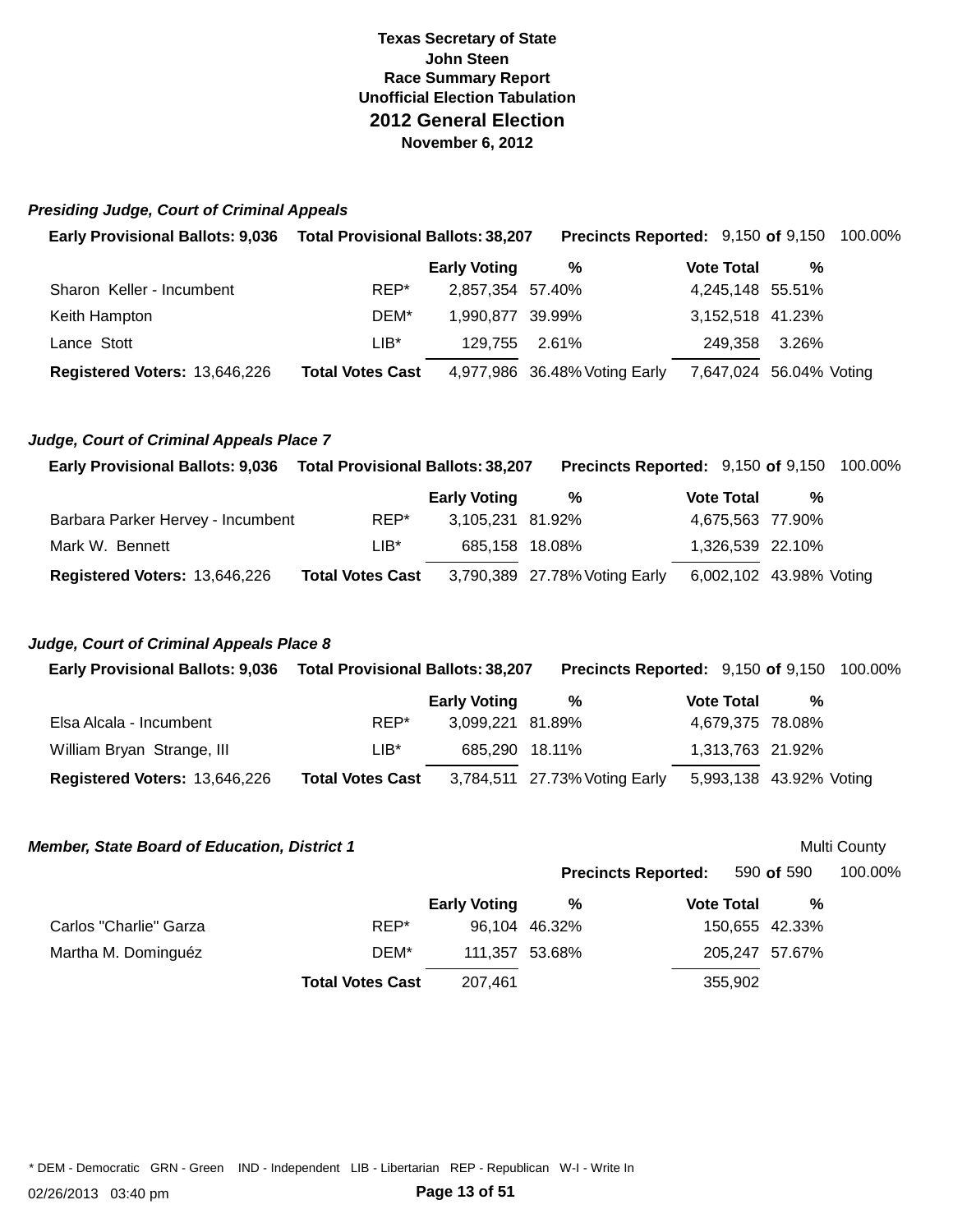| <b>Member, State Board of Education, District 2</b> |                         |                     |               |                            |                   |                | Multi County |
|-----------------------------------------------------|-------------------------|---------------------|---------------|----------------------------|-------------------|----------------|--------------|
|                                                     |                         |                     |               | <b>Precincts Reported:</b> |                   | 613 of 613     | 100.00%      |
|                                                     |                         | <b>Early Voting</b> | %             |                            | <b>Vote Total</b> | %              |              |
| Laurie J. Turner                                    | REP*                    | 108,076 45.97%      |               |                            |                   | 163,255 43.24% |              |
| Ruben Cortez, Jr.                                   | DEM*                    | 120,800 51.38%      |               |                            |                   | 203,247 53.83% |              |
| Lenard Nelson                                       | $LIB^*$                 | 6,246               | 2.66%         |                            | 11,079            | 2.93%          |              |
|                                                     | <b>Total Votes Cast</b> | 235,122             |               |                            | 377,581           |                |              |
| <b>Member, State Board of Education, District 3</b> |                         |                     |               |                            |                   |                | Multi County |
|                                                     |                         |                     |               | <b>Precincts Reported:</b> |                   | 672 of 672     | 100.00%      |
|                                                     |                         | <b>Early Voting</b> | $\%$          |                            | <b>Vote Total</b> | %              |              |
| David M. Williams                                   | REP*                    |                     | 89,377 35.51% |                            |                   | 131,834 34.33% |              |
| Marisa B. Perez                                     | DEM*                    | 162,318 64.49%      |               |                            |                   | 252,136 65.67% |              |
|                                                     | <b>Total Votes Cast</b> | 251,695             |               |                            | 383,970           |                |              |
| <b>Member, State Board of Education, District 4</b> |                         |                     |               |                            |                   |                | Multi County |
|                                                     |                         |                     |               | <b>Precincts Reported:</b> |                   | 510 of 510     | 100.00%      |
|                                                     |                         | <b>Early Voting</b> | %             |                            | <b>Vote Total</b> | %              |              |
| Dorothy Olmos                                       | REP*                    |                     | 49,406 19.80% |                            |                   | 83,905 21.71%  |              |
| Lawrence Allen Jr. - Incumbent                      | DEM*                    | 200,176 80.20%      |               |                            |                   | 302,605 78.29% |              |
|                                                     | <b>Total Votes Cast</b> | 249,582             |               |                            | 386,510           |                |              |
| <b>Member, State Board of Education, District 5</b> |                         |                     |               |                            |                   |                | Multi County |
|                                                     |                         |                     |               | <b>Precincts Reported:</b> |                   | 637 of 637     | 100.00%      |
|                                                     |                         | <b>Early Voting</b> | $\%$          |                            | <b>Vote Total</b> | %              |              |
| Ken Mercer                                          | REP*                    | 252,131 54.60%      |               |                            |                   | 337,717 51.32% |              |
| Rebecca Bell-Metereau                               | DEM*                    | 186,934 40.48%      |               |                            |                   | 280,360 42.61% |              |
| Mark Loewe                                          | $LIB^*$                 | 15,978              | 3.46%         |                            | 28,283            | 4.30%          |              |
| Irene Meyer Scharf                                  | GRN*                    | 6,703               | 1.45%         |                            | 11,672            | 1.77%          |              |
|                                                     | <b>Total Votes Cast</b> | 461,746             |               |                            | 658,032           |                |              |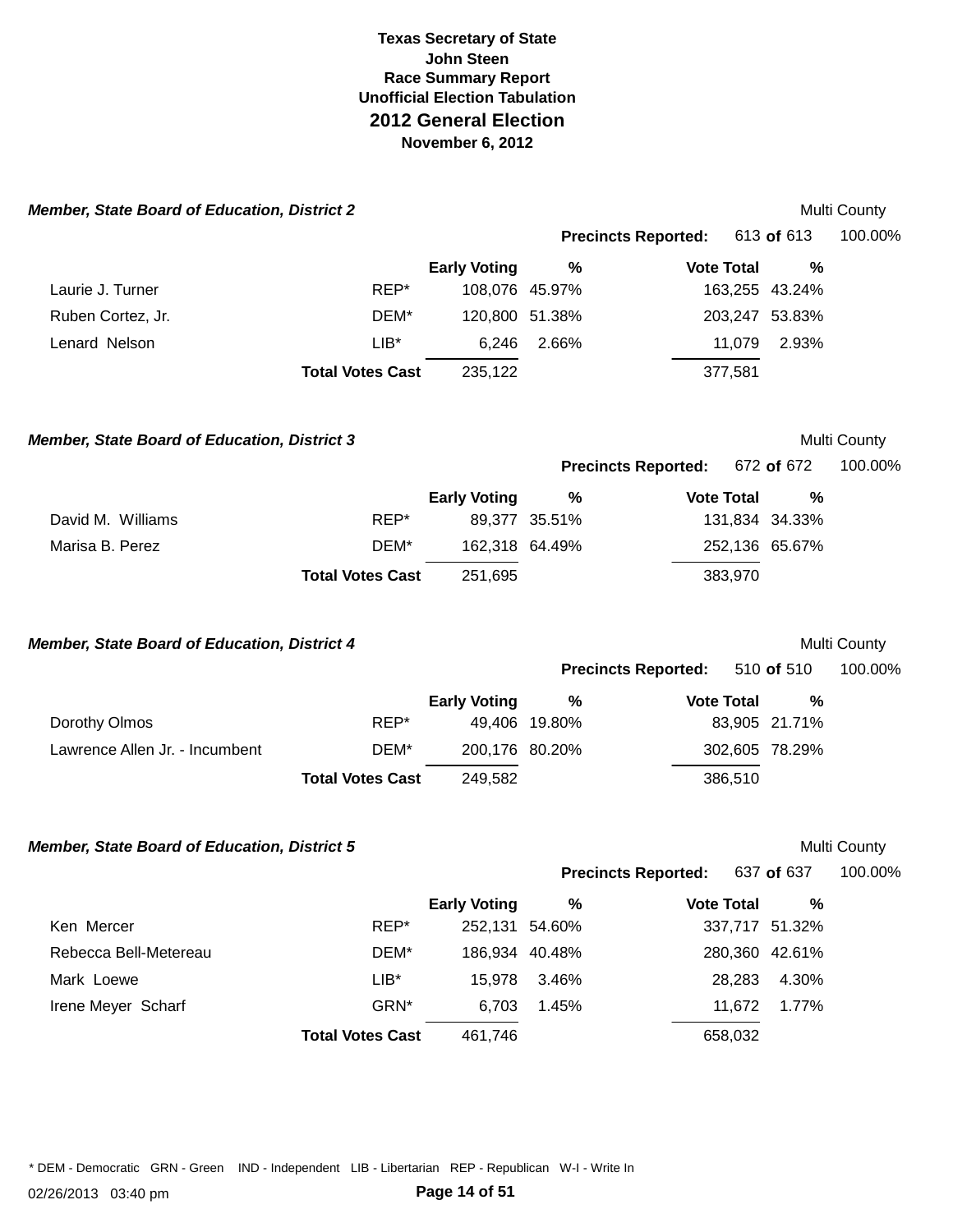| <b>Member, State Board of Education, District 6</b> |                         |                     |               |                            |         |                | Single County |
|-----------------------------------------------------|-------------------------|---------------------|---------------|----------------------------|---------|----------------|---------------|
|                                                     |                         |                     |               | <b>Precincts Reported:</b> |         | 393 of 393     | 100.00%       |
|                                                     |                         | <b>Early Voting</b> | $\%$          | <b>Vote Total</b>          |         | %              |               |
| Donna Bahorich                                      | REP*                    | 208,474 60.63%      |               |                            |         | 304,159 57.14% |               |
| Traci Jensen                                        | DEM*                    | 125,413 36.47%      |               |                            |         | 207,697 39.02% |               |
| Gene Clark                                          | $LIB^*$                 | 7,396               | 2.15%         |                            | 15,147  | 2.85%          |               |
| G C Molison                                         | GRN*                    | 2,553               | 0.74%         |                            | 5,312   | 1.00%          |               |
|                                                     | <b>Total Votes Cast</b> | 343,836             |               |                            | 532,315 |                |               |
| <b>Member, State Board of Education, District 7</b> |                         |                     |               |                            |         |                | Multi County  |
|                                                     |                         |                     |               | <b>Precincts Reported:</b> |         | 610 of 610     | 100.00%       |
|                                                     |                         | <b>Early Voting</b> | $\%$          | <b>Vote Total</b>          |         | %              |               |
| David Bradley                                       | REP*                    | 283,360 83.42%      |               |                            |         | 388,518 82.22% |               |
| Matthew Petre                                       | $LIB*$                  |                     | 56,300 16.58% |                            |         | 84,020 17.78%  |               |
|                                                     | <b>Total Votes Cast</b> | 339,660             |               |                            | 472,538 |                |               |
| <b>Member, State Board of Education, District 8</b> |                         |                     |               |                            |         |                | Multi County  |
|                                                     |                         |                     |               | <b>Precincts Reported:</b> |         | 468 of 468     | 100.00%       |
|                                                     |                         | <b>Early Voting</b> | %             | <b>Vote Total</b>          |         | %              |               |
| <b>Barbara Cargill</b>                              | REP*                    | 262,919 73.24%      |               |                            |         | 385,009 70.98% |               |
| <b>Dexter Smith</b>                                 | DEM*                    |                     | 96,057 26.76% |                            |         | 157,434 29.02% |               |
|                                                     | <b>Total Votes Cast</b> | 358,976             |               |                            | 542,443 |                |               |
| <b>Member, State Board of Education, District 9</b> |                         |                     |               |                            |         |                | Multi County  |
|                                                     |                         |                     |               | <b>Precincts Reported:</b> |         | 716 of 716     | 100.00%       |
|                                                     |                         | <b>Early Voting</b> | $\%$          | <b>Vote Total</b>          |         | $\%$           |               |
| <b>Thomas Ratliff</b>                               | REP*                    | 260,013 87.47%      |               |                            |         | 431,811 85.71% |               |
| Sherri L. Little                                    | $LIB^*$                 |                     | 37,235 12.53% |                            |         | 71,967 14.29%  |               |
|                                                     | <b>Total Votes Cast</b> | 297,248             |               |                            | 503,778 |                |               |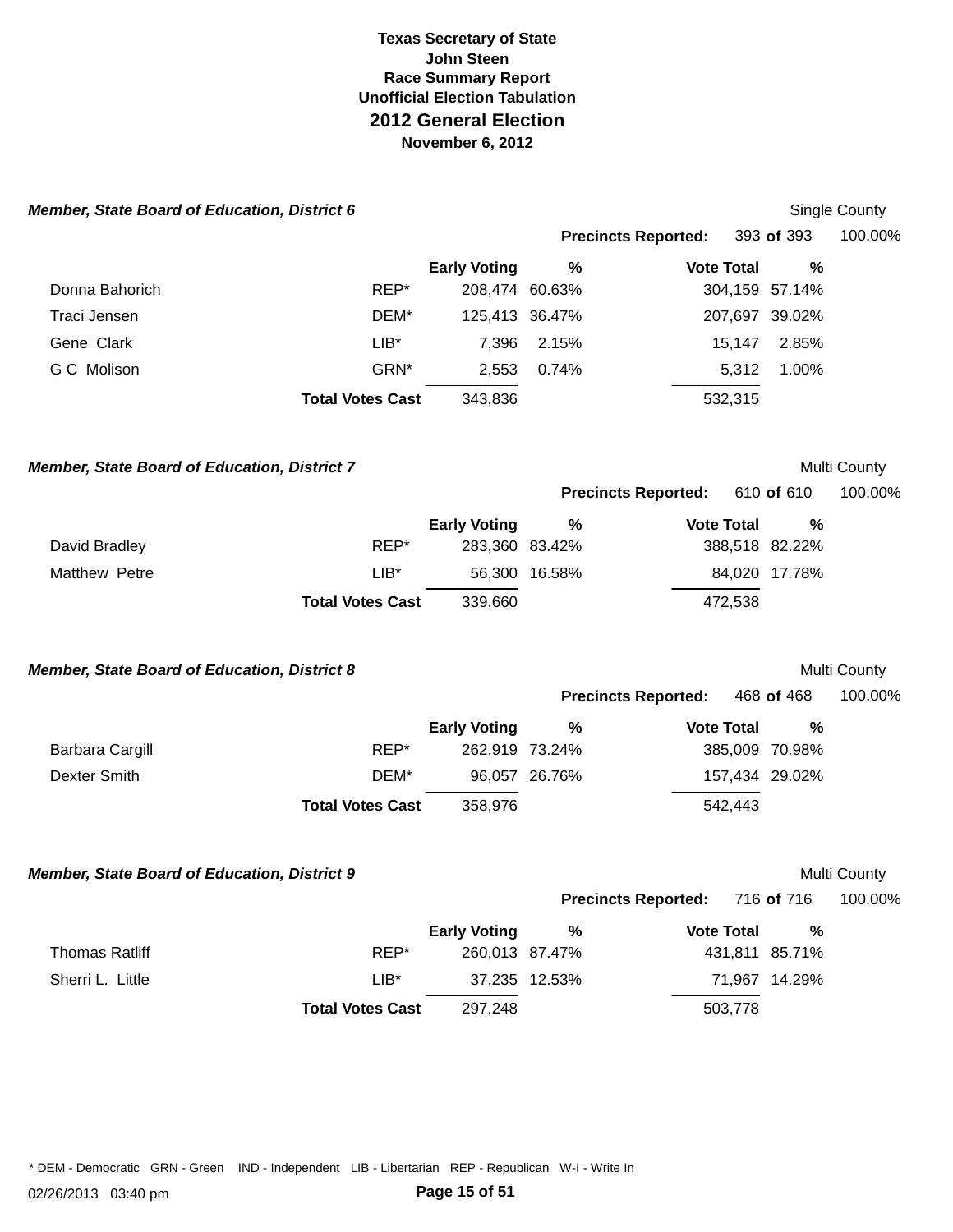| Member, State Board of Education, District 10        |                         |                     |               |                            |                | Multi County |
|------------------------------------------------------|-------------------------|---------------------|---------------|----------------------------|----------------|--------------|
|                                                      |                         |                     |               | <b>Precincts Reported:</b> | 516 of 516     | 100.00%      |
|                                                      |                         | <b>Early Voting</b> | $\frac{0}{0}$ | <b>Vote Total</b>          | $\frac{9}{6}$  |              |
| Tom Maynard                                          | REP*                    | 195,433 58.02%      |               |                            | 312,467 56.63% |              |
| Judy Jennings                                        | DEM*                    | 141,411 41.98%      |               |                            | 239,344 43.37% |              |
|                                                      | <b>Total Votes Cast</b> | 336,844             |               | 551,811                    |                |              |
| <b>Member, State Board of Education, District 11</b> |                         |                     |               |                            |                | Multi County |
|                                                      |                         |                     |               | <b>Precincts Reported:</b> | 607 of 607     | 100.00%      |
|                                                      |                         | <b>Early Voting</b> | $\%$          | <b>Vote Total</b>          | %              |              |
| Patricia "Pat" Hardy                                 | REP*                    | 279,599 84.53%      |               |                            | 403,271 82.78% |              |
| Jason Darr                                           | $LIB^*$                 |                     | 51,174 15.47% |                            | 83,888 17.22%  |              |
|                                                      | <b>Total Votes Cast</b> | 330,773             |               | 487,159                    |                |              |
| Member, State Board of Education, District 12        |                         |                     |               |                            |                | Multi County |
|                                                      |                         |                     |               | <b>Precincts Reported:</b> | 570 of 570     | 100.00%      |
|                                                      |                         | <b>Early Voting</b> | %             | <b>Vote Total</b>          | %              |              |
| Geraldine "Tincy" Miller                             | REP*                    | 250,672 62.79%      |               |                            | 357,126 60.76% |              |
| Lois Parrott                                         | DEM*                    | 148,562 37.21%      |               |                            | 230,677 39.24% |              |
|                                                      | <b>Total Votes Cast</b> | 399,234             |               | 587,803                    |                |              |
| <b>Member, State Board of Education, District 13</b> |                         |                     |               |                            |                | Multi County |
|                                                      |                         |                     |               | <b>Precincts Reported:</b> | 745 of 745     | 100.00%      |
|                                                      |                         | <b>Early Voting</b> | $\%$          | <b>Vote Total</b>          | $\frac{0}{0}$  |              |
| S.T. Russell                                         | REP*                    |                     | 67,730 25.05% |                            | 109,027 26.20% |              |
| Mavis Best Knight - Incumbent                        | DEM*                    | 202,657 74.95%      |               |                            | 307,098 73.80% |              |
|                                                      | <b>Total Votes Cast</b> | 270,387             |               | 416,125                    |                |              |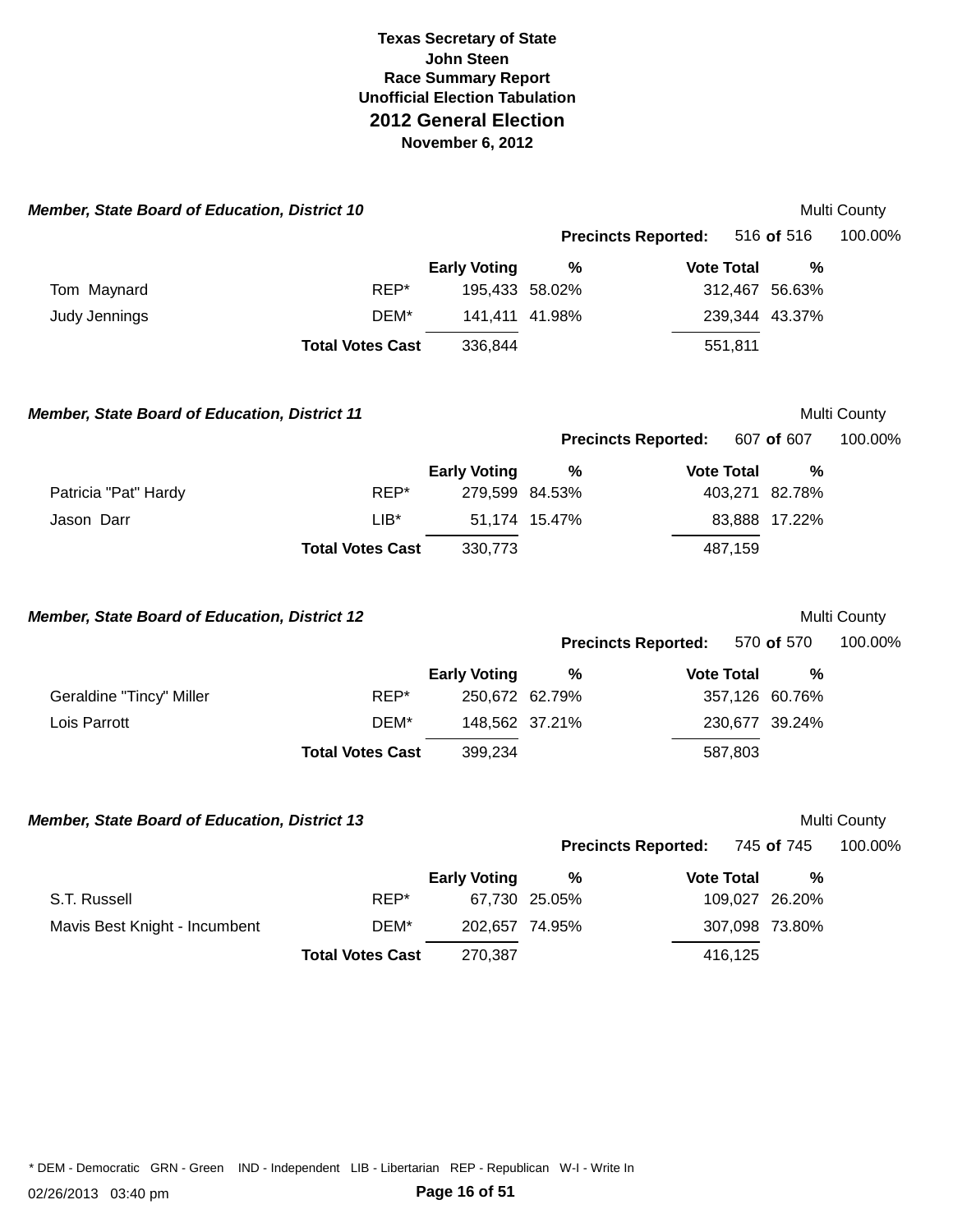| <b>Member, State Board of Education, District 14</b> |                         |                     |               |                            |                | Multi County |
|------------------------------------------------------|-------------------------|---------------------|---------------|----------------------------|----------------|--------------|
|                                                      |                         |                     |               | <b>Precincts Reported:</b> | 593 of 593     | 100.00%      |
|                                                      |                         | <b>Early Voting</b> | $\frac{0}{0}$ | <b>Vote Total</b>          | $\frac{0}{0}$  |              |
| Sue Melton                                           | REP*                    | 263,294 85.59%      |               |                            | 408,328 84.00% |              |
| Stephen Hawkins                                      | $LIB^*$                 |                     | 44,318 14.41% |                            | 77,802 16.00%  |              |
|                                                      | <b>Total Votes Cast</b> | 307,612             |               | 486,130                    |                |              |
| <b>Member, State Board of Education, District 15</b> |                         |                     |               |                            |                | Multi County |
|                                                      |                         |                     |               | <b>Precincts Reported:</b> | 903 of 903     | 100.00%      |
|                                                      |                         | <b>Early Voting</b> | $\frac{9}{6}$ | <b>Vote Total</b>          | $\frac{0}{0}$  |              |
| Marty Rowley                                         | REP*                    | 247,972 79.08%      |               |                            | 386,780 76.43% |              |
| Steven D. Schafersman                                | DEM*                    |                     | 65,586 20.92% |                            | 119,291 23.57% |              |
|                                                      | <b>Total Votes Cast</b> | 313,558             |               | 506,071                    |                |              |
| <b>State Senator, District 1</b>                     |                         |                     |               |                            |                | Multi County |
|                                                      |                         |                     |               | <b>Precincts Reported:</b> | 370 of 370     | 100.00%      |
|                                                      |                         | <b>Early Voting</b> | %             | <b>Vote Total</b>          | $\%$           |              |
| Kevin P. Eltife                                      | REP*                    | 132,444 72.63%      |               |                            | 214,474 71.65% |              |
| Stephen H. Russell                                   | DEM*                    |                     | 49,905 27.37% |                            | 84,841 28.35%  |              |
|                                                      | <b>Total Votes Cast</b> | 182,349             |               | 299,315                    |                |              |
| <b>State Senator, District 4</b>                     |                         |                     |               |                            |                | Multi County |
|                                                      |                         |                     |               | <b>Precincts Reported:</b> | 233 of 233     | 100.00%      |
|                                                      |                         | <b>Early Voting</b> | $\frac{0}{0}$ | <b>Vote Total</b>          | %              |              |
| Tommy Williams - Incumbent                           | REP*                    | 157,905 87.67%      |               |                            | 215,826 86.26% |              |
| Bob Townsend                                         | $LIB^*$                 |                     | 22,216 12.33% |                            | 34,391 13.74%  |              |
|                                                      | <b>Total Votes Cast</b> | 180,121             |               | 250,217                    |                |              |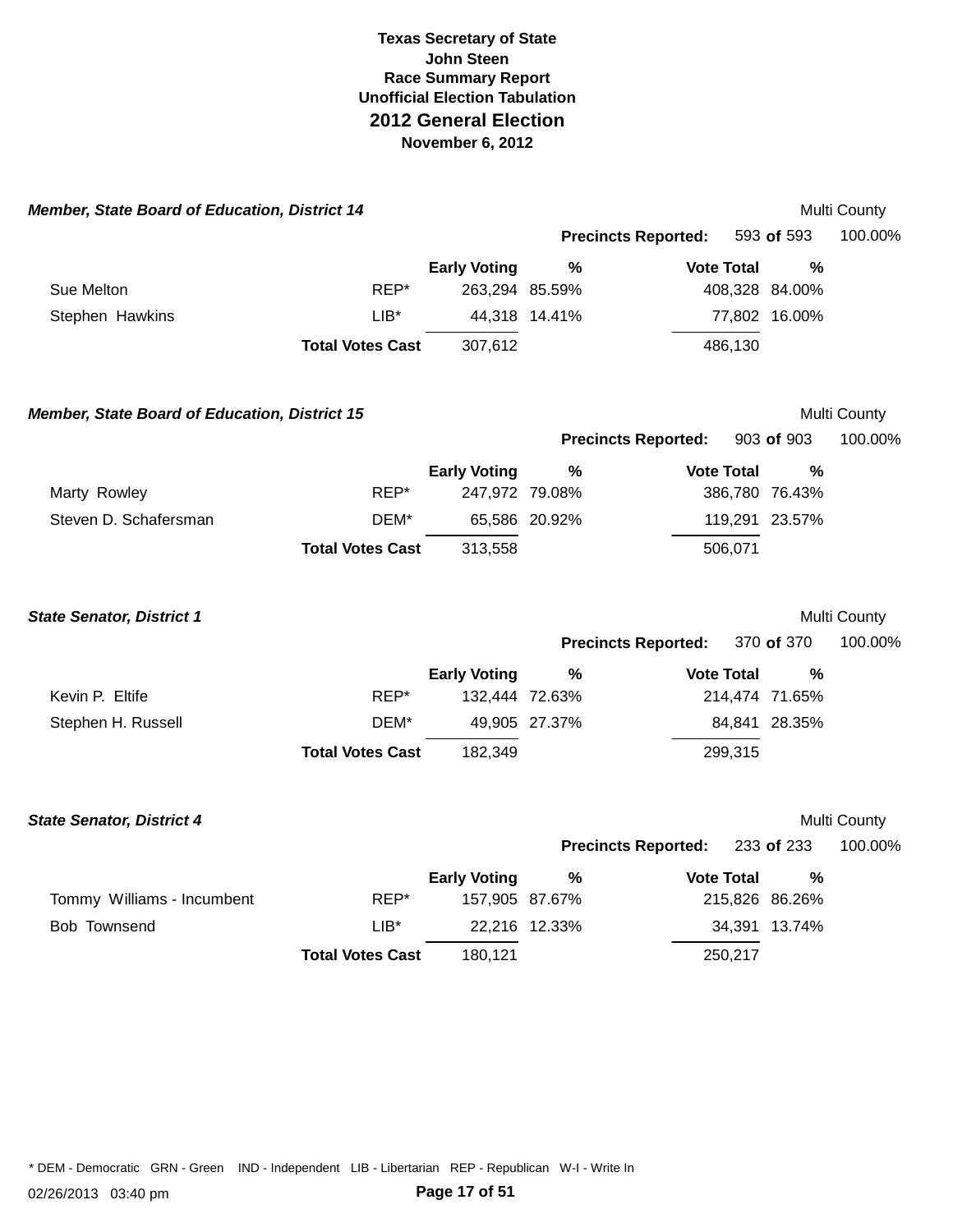| <b>State Senator, District 5</b>   |                         |                     |                |                            |                   |                | Multi County  |
|------------------------------------|-------------------------|---------------------|----------------|----------------------------|-------------------|----------------|---------------|
|                                    |                         |                     |                | <b>Precincts Reported:</b> |                   | 290 of 290     | 100.00%       |
|                                    |                         | <b>Early Voting</b> | %              |                            | <b>Vote Total</b> | %              |               |
| <b>Charles Schwertner</b>          | REP*                    | 112,255 78.91%      |                |                            |                   | 179,902 77.09% |               |
| Jeffrey Fox                        | $LIB*$                  |                     | 30,007 21.09%  |                            |                   | 53,478 22.91%  |               |
|                                    | <b>Total Votes Cast</b> | 142,262             |                |                            | 233,380           |                |               |
| <b>State Senator, District 6</b>   |                         |                     |                |                            |                   |                | Single County |
|                                    |                         |                     |                | <b>Precincts Reported:</b> |                   | 226 of 226     | 100.00%       |
|                                    |                         | <b>Early Voting</b> | %              |                            | <b>Vote Total</b> | %              |               |
| R. W. Bray                         | REP*                    |                     | 23,141 31.33%  |                            |                   | 38,144 29.06%  |               |
| Mario V. Gallegos, Jr. - Incumbent | DEM*                    |                     | 50,719 68.67%  |                            |                   | 93,136 70.94%  |               |
|                                    | <b>Total Votes Cast</b> | 73,860              |                |                            | 131,280           |                |               |
| <b>State Senator, District 7</b>   |                         |                     |                |                            |                   |                | Single County |
|                                    |                         |                     |                | <b>Precincts Reported:</b> |                   | 169 of 169     | 100.00%       |
|                                    |                         | <b>Early Voting</b> | %              |                            | <b>Vote Total</b> | $\%$           |               |
| Dan Patrick - Incumbent            | REP*                    | 136,279 70.53%      |                |                            |                   | 196,233 68.41% |               |
| Sam "Tejas" Texas                  | DEM*                    |                     | 56,945 29.47%  |                            |                   | 90,606 31.59%  |               |
|                                    | <b>Total Votes Cast</b> | 193,224             |                |                            | 286,839           |                |               |
| <b>State Senator, District 8</b>   |                         |                     |                |                            |                   |                | Multi County  |
|                                    |                         |                     |                | <b>Precincts Reported:</b> |                   | 198 of 198     | 100.00%       |
|                                    |                         | <b>Early Voting</b> | ℅              |                            | <b>Vote Total</b> | %              |               |
| Ken Paxton                         | REP*                    |                     | 133,634 64.42% |                            |                   | 177,352 62.32% |               |
| Jack G.B. Ternan, Jr.              | DEM*                    |                     | 68,650 33.09%  |                            |                   | 98,353 34.56%  |               |
| Ed Kless                           | LIB*                    | 5,172               | 2.49%          |                            | 8,858             | 3.11%          |               |
|                                    | <b>Total Votes Cast</b> | 207,456             |                |                            | 284,563           |                |               |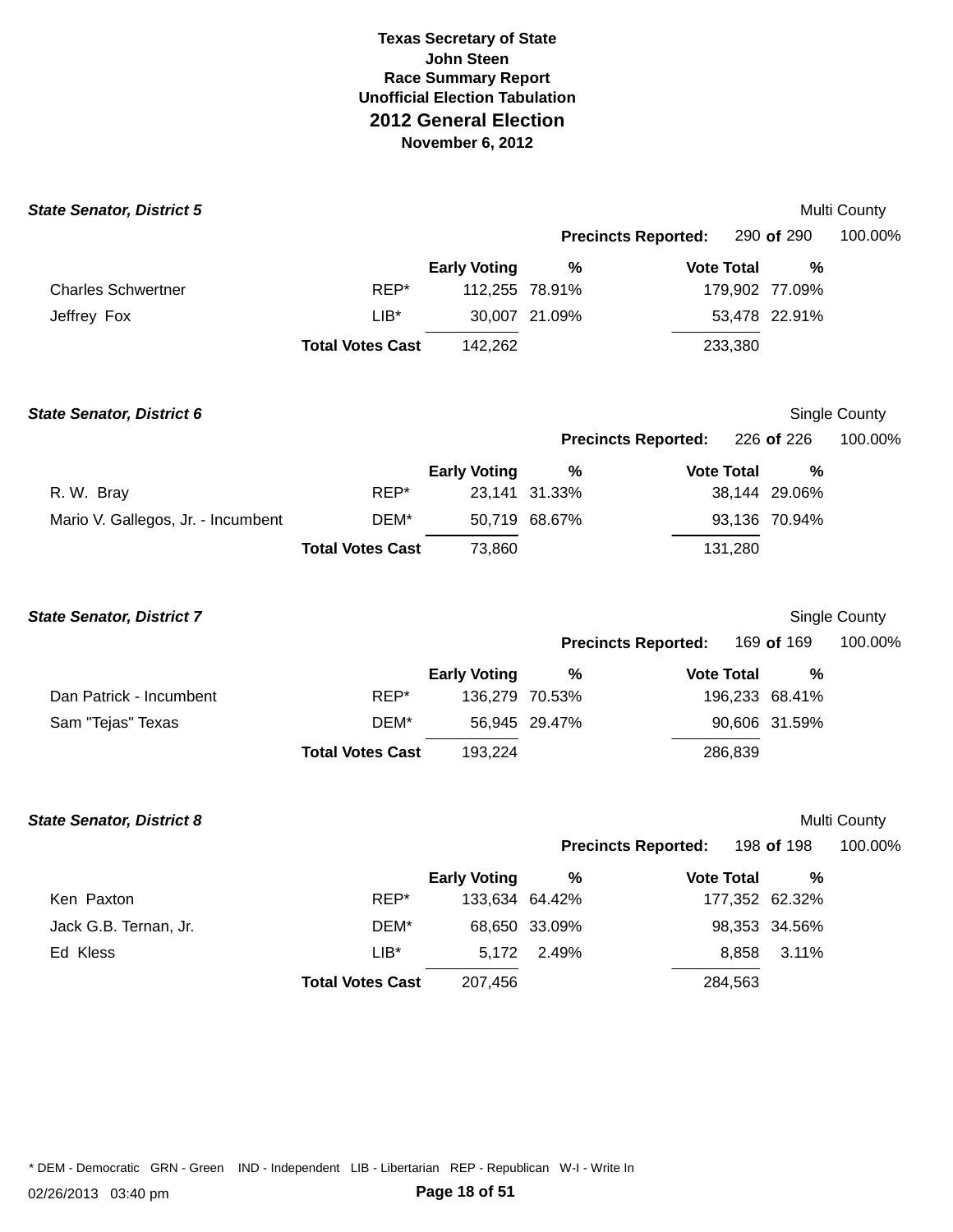| <b>State Senator, District 9</b>  |                         |                     |               |                            |                | Multi County  |
|-----------------------------------|-------------------------|---------------------|---------------|----------------------------|----------------|---------------|
|                                   |                         |                     |               | <b>Precincts Reported:</b> | 282 of 282     | 100.00%       |
|                                   |                         | <b>Early Voting</b> | %             | <b>Vote Total</b>          | $\%$           |               |
| Kelly Hancock                     | REP*                    |                     | 96,242 61.32% |                            | 136,084 58.38% |               |
| Pete Martinez                     | DEM*                    |                     | 56,436 35.96% |                            | 89,012 38.18%  |               |
| Dave (Mac) McElwee                | $LIB^*$                 | 4,274               | 2.72%         | 8,018                      | 3.44%          |               |
|                                   | <b>Total Votes Cast</b> | 156,952             |               | 233,114                    |                |               |
| <b>State Senator, District 10</b> |                         |                     |               |                            |                | Single County |
|                                   |                         |                     |               | <b>Precincts Reported:</b> | 349 of 349     | 100.00%       |
|                                   |                         | <b>Early Voting</b> | $\%$          | <b>Vote Total</b>          | $\frac{0}{0}$  |               |
| Mark M Shelton                    | REP*                    | 101,016 50.38%      |               |                            | 140,603 48.89% |               |
| Wendy R. Davis - Incumbent        | DEM*                    |                     | 99,482 49.62% |                            | 147,005 51.11% |               |
|                                   | <b>Total Votes Cast</b> | 200,498             |               | 287,608                    |                |               |
| <b>State Senator, District 11</b> |                         |                     |               |                            |                | Multi County  |
|                                   |                         |                     |               | <b>Precincts Reported:</b> | 247 of 247     | 100.00%       |
|                                   |                         | <b>Early Voting</b> | %             | <b>Vote Total</b>          | $\frac{0}{0}$  |               |
| Larry Taylor                      | REP*                    | 131,811 67.45%      |               |                            | 180,456 66.04% |               |
| Jacqueline Acquistapace           | DEM*                    |                     | 63,616 32.55% |                            | 92,783 33.96%  |               |
|                                   | <b>Total Votes Cast</b> | 195,427             |               | 273,239                    |                |               |
| <b>State Senator, District 12</b> |                         |                     |               |                            |                | Multi County  |
|                                   |                         |                     |               | <b>Precincts Reported:</b> | 210 of 210     | 100.00%       |
|                                   |                         | <b>Early Voting</b> | %             | <b>Vote Total</b>          | %              |               |
| Jane Nelson                       | REP*                    | 142,627 85.24%      |               |                            | 203,086 83.42% |               |
| John A. Betz, Jr.                 | $LIB*$                  |                     | 24,705 14.76% |                            | 40,359 16.58%  |               |
|                                   | <b>Total Votes Cast</b> | 167,332             |               | 243,445                    |                |               |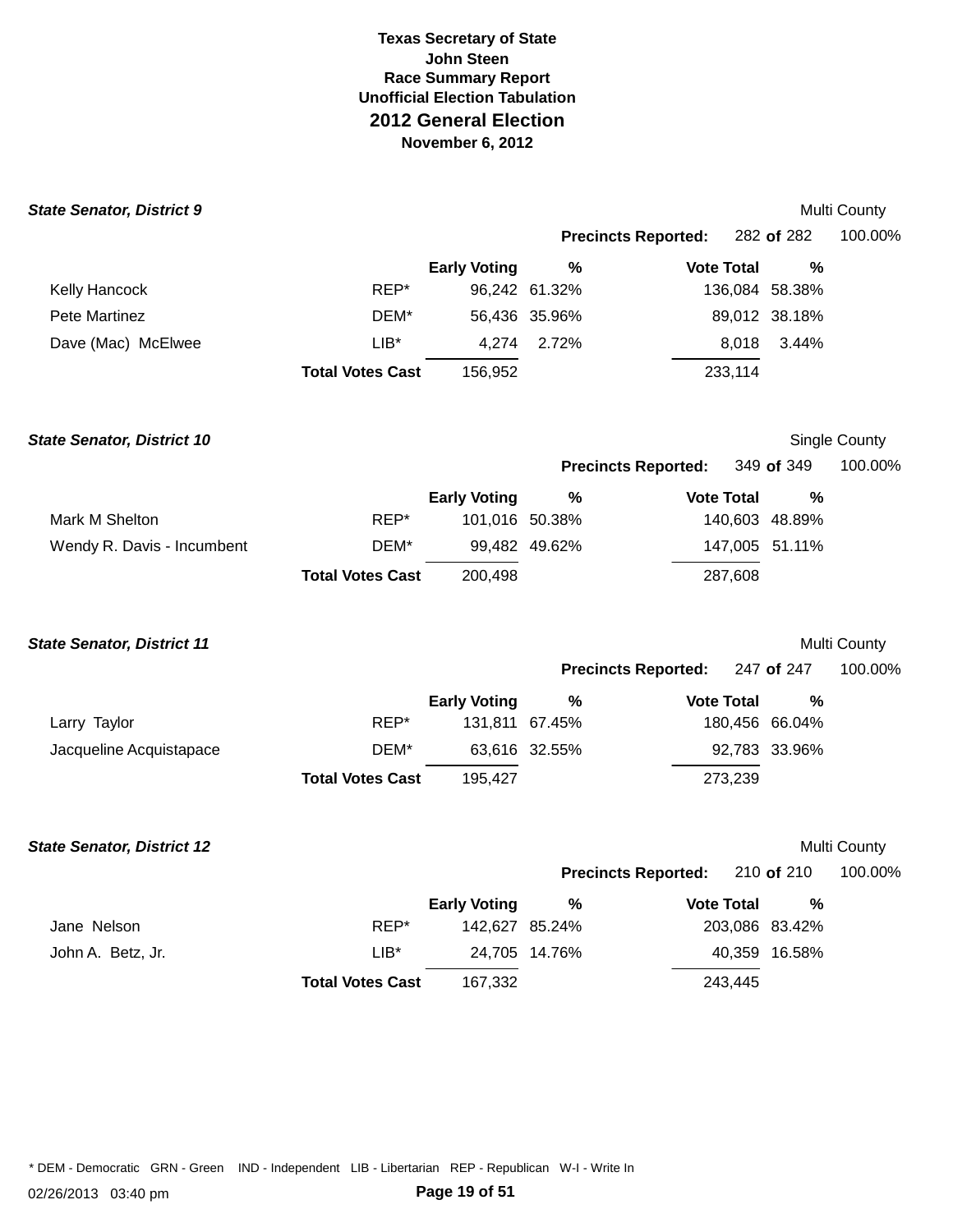| <b>State Senator, District 14</b> |                         |                     |               |                            |                | Multi County  |
|-----------------------------------|-------------------------|---------------------|---------------|----------------------------|----------------|---------------|
|                                   |                         |                     |               | <b>Precincts Reported:</b> | 215 of 215     | 100.00%       |
|                                   |                         | <b>Early Voting</b> | %             | <b>Vote Total</b>          | %              |               |
| Kirk Watson - Incumbent           | DEM*                    | 130,919 81.64%      |               |                            | 211,634 80.27% |               |
| Ryan M. Dixon                     | $LIB^*$                 |                     | 29,452 18.36% |                            | 52,009 19.73%  |               |
|                                   | <b>Total Votes Cast</b> | 160,371             |               | 263,643                    |                |               |
| <b>State Senator, District 15</b> |                         |                     |               |                            |                | Single County |
|                                   |                         |                     |               | <b>Precincts Reported:</b> | 227 of 227     | 100.00%       |
|                                   |                         | <b>Early Voting</b> | $\%$          | <b>Vote Total</b>          | %              |               |
| <b>Bill Walker</b>                | REP*                    |                     | 52,690 38.01% |                            | 81,907 37.66%  |               |
| John Whitmire - Incumbent         | DEM*                    |                     | 85,918 61.99% |                            | 135,595 62.34% |               |
|                                   | <b>Total Votes Cast</b> | 138,608             |               | 217,502                    |                |               |
| <b>State Senator, District 17</b> |                         |                     |               |                            |                | Multi County  |
|                                   |                         |                     |               | <b>Precincts Reported:</b> | 210 of 210     | 100.00%       |
|                                   |                         | <b>Early Voting</b> | %             | <b>Vote Total</b>          | $\frac{0}{0}$  |               |
| Joan Huffman                      | REP*                    | 126,132 79.87%      |               |                            | 185,102 77.69% |               |
| Austin Page                       | $LIB^*$                 |                     | 18,779 11.89% |                            | 31,946 13.41%  |               |
| David Courtney                    | GRN*                    | 13,014              | 8.24%         | 21,211                     | 8.90%          |               |
|                                   | <b>Total Votes Cast</b> | 157,925             |               | 238,259                    |                |               |
| <b>State Senator, District 19</b> |                         |                     |               |                            |                | Multi County  |
|                                   |                         |                     |               | <b>Precincts Reported:</b> | 342 of 342     | 100.00%       |
|                                   |                         | <b>Early Voting</b> | $\%$          | <b>Vote Total</b>          | %              |               |
| Michael Berlanga                  | REP*                    |                     | 58,544 43.36% |                            | 83,194 40.55%  |               |
| Carlos I. Uresti - Incumbent      | DEM*                    |                     | 76,490 56.64% |                            | 121,958 59.45% |               |
|                                   | <b>Total Votes Cast</b> | 135,034             |               | 205,152                    |                |               |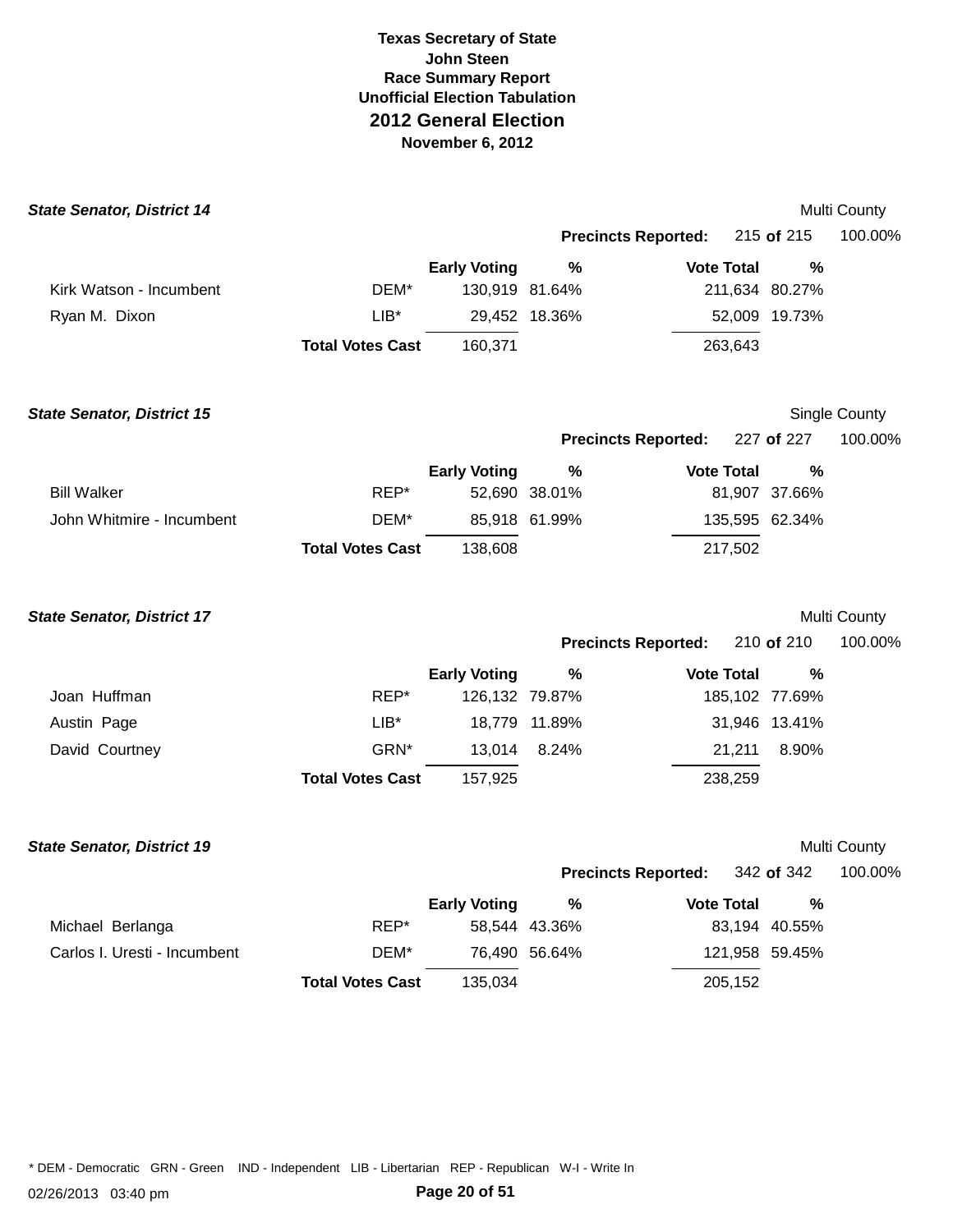| <b>State Senator, District 20</b> |                         |                     |               |                            |                   |                | Multi County  |
|-----------------------------------|-------------------------|---------------------|---------------|----------------------------|-------------------|----------------|---------------|
|                                   |                         |                     |               | <b>Precincts Reported:</b> |                   | 306 of 306     | 100.00%       |
|                                   |                         | <b>Early Voting</b> | %             |                            | <b>Vote Total</b> | %              |               |
| <b>Raul Torres</b>                | REP*                    |                     | 48,462 39.96% |                            |                   | 70,241 38.44%  |               |
| Juan "Chuy" Hinojosa - Incumbent  | DEM*                    |                     | 72,809 60.04% |                            |                   | 112,472 61.56% |               |
|                                   | <b>Total Votes Cast</b> | 121,271             |               |                            | 182,713           |                |               |
| <b>State Senator, District 21</b> |                         |                     |               |                            |                   |                | Multi County  |
|                                   |                         |                     |               | <b>Precincts Reported:</b> |                   | 315 of 315     | 100.00%       |
|                                   |                         | <b>Early Voting</b> | $\%$          |                            | <b>Vote Total</b> | %              |               |
| Grant Rostig                      | REP*                    |                     | 34,749 31.30% |                            |                   | 55,933 29.17%  |               |
| Judith Zaffirini - Incumbent      | DEM*                    |                     | 73,252 65.98% |                            |                   | 129,681 67.63% |               |
| Joseph Morse                      | $LIB^*$                 | 3,020               | 2.72%         |                            | 6,128             | 3.20%          |               |
|                                   | <b>Total Votes Cast</b> | 111,021             |               |                            | 191,742           |                |               |
| <b>State Senator, District 22</b> |                         |                     |               |                            |                   |                | Multi County  |
|                                   |                         |                     |               | <b>Precincts Reported:</b> |                   | 304 of 304     | 100.00%       |
|                                   |                         | <b>Early Voting</b> | %             |                            | <b>Vote Total</b> | %              |               |
| <b>Brian Birdwell</b>             | REP*                    | 113,742 86.67%      |               |                            |                   | 188,340 85.57% |               |
| Tom Kilbride                      | $LIB^*$                 |                     | 17,487 13.33% |                            |                   | 31,759 14.43%  |               |
|                                   | <b>Total Votes Cast</b> | 131,229             |               |                            | 220,099           |                |               |
| <b>State Senator, District 23</b> |                         |                     |               |                            |                   |                | Single County |
|                                   |                         |                     |               | <b>Precincts Reported:</b> |                   | 376 of 376     | 100.00%       |
|                                   |                         | <b>Early Voting</b> | $\%$          |                            | <b>Vote Total</b> | %              |               |
| Bishop John Lawson                | REP*                    |                     | 25,920 17.21% |                            |                   | 41,100 18.07%  |               |
| Royce West                        | DEM*                    | 124,686 82.79%      |               |                            |                   | 186,286 81.93% |               |
|                                   | <b>Total Votes Cast</b> | 150,606             |               |                            | 227,386           |                |               |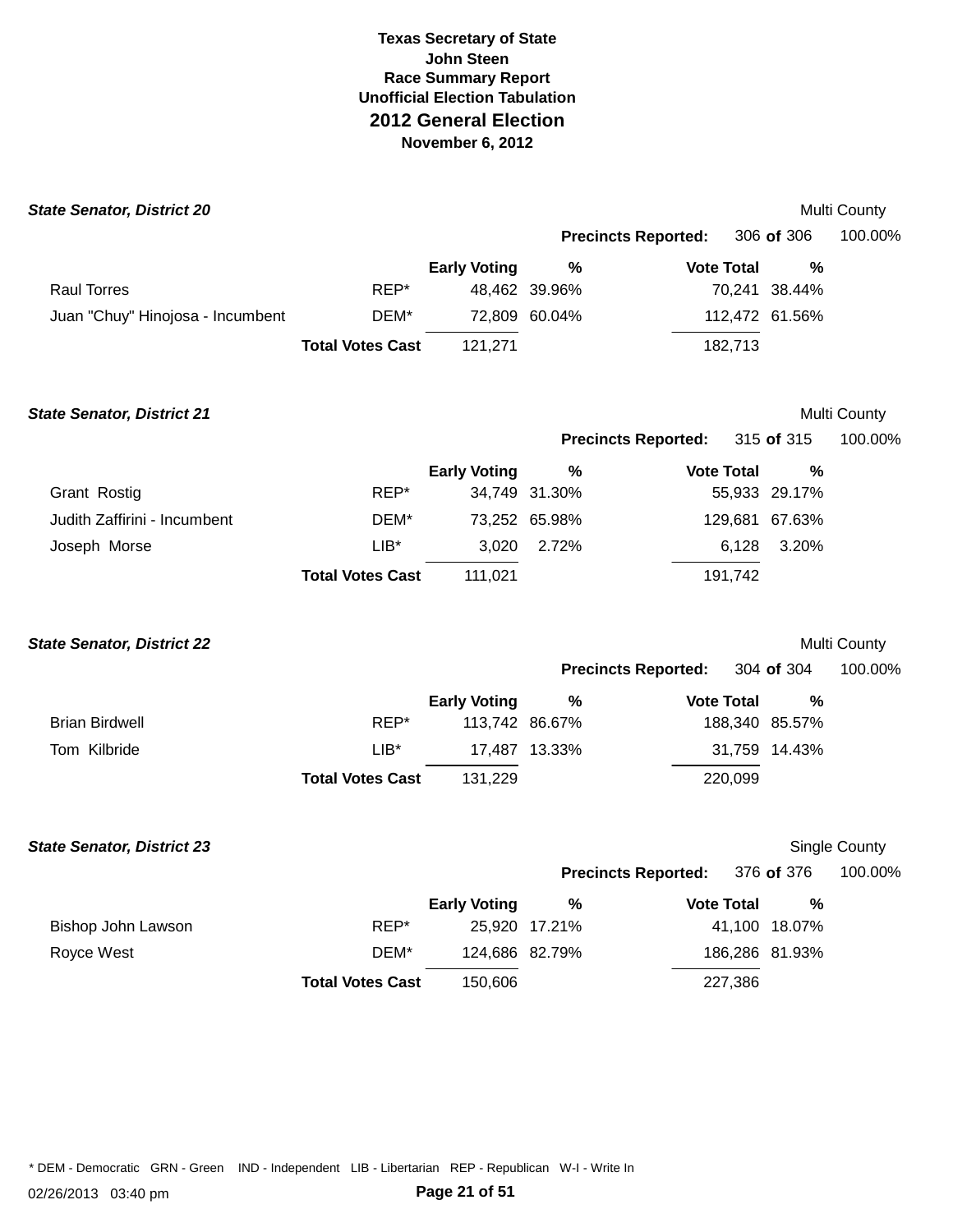| <b>State Senator, District 25</b> |                         |                     |                |                            |         |                | <b>Multi County</b> |
|-----------------------------------|-------------------------|---------------------|----------------|----------------------------|---------|----------------|---------------------|
|                                   |                         |                     |                | <b>Precincts Reported:</b> |         | 301 of 301     | 100.00%             |
|                                   |                         | <b>Early Voting</b> | %              | <b>Vote Total</b>          |         | %              |                     |
| Donna Campbell                    | REP*                    |                     | 177.331 67.33% |                            |         | 231,699 65.59% |                     |
| John Courage                      | DEM*                    |                     | 86,040 32.67%  |                            |         | 121,544 34.41% |                     |
|                                   | <b>Total Votes Cast</b> | 263,371             |                |                            | 353,243 |                |                     |

| <b>State Senator, District 26</b> |                         |                     |               |                            | Single County  |         |  |
|-----------------------------------|-------------------------|---------------------|---------------|----------------------------|----------------|---------|--|
|                                   |                         |                     |               | <b>Precincts Reported:</b> | 311 of 311     | 100.00% |  |
|                                   |                         | <b>Early Voting</b> | %             | <b>Vote Total</b>          | %              |         |  |
| Leticia Van De Putte - Incumbent  | DEM*                    |                     | 93,829 79.72% |                            | 140,757 80.42% |         |  |
| Nazirite R. Flores Perez          | $LIB*$                  | 15.877              | 13.49%        |                            | 22,904 13.09%  |         |  |
| Chris Christal                    | GRN*                    | 7.372               | 6.26%         | 10.557                     | 6.03%          |         |  |
| Deborah L. Parrish                | $W-I^*$                 | 617                 | 0.52%         | 801                        | 0.46%          |         |  |
|                                   | <b>Total Votes Cast</b> | 117,695             |               | 175,019                    |                |         |  |

### **State Senator, District 28 Multi County All the Senator of the Senator of the Senator of Multi County of the Senator of the Senator of the Senator of the Senator of the Senator of the Senator of the Senator of the S**

|                           |                         |                     |                | 530 <b>of</b> 530<br><b>Precincts Reported:</b> |                | 100.00% |
|---------------------------|-------------------------|---------------------|----------------|-------------------------------------------------|----------------|---------|
|                           |                         | <b>Early Voting</b> | %              | <b>Vote Total</b>                               | %              |         |
| Robert Duncan - Incumbent | REP*                    |                     | 119,425 88.45% |                                                 | 183,062 86.40% |         |
| M.J. (Smitty) Smith       | LIB*                    |                     | 15,589 11.55%  |                                                 | 28,811 13.60%  |         |
|                           | <b>Total Votes Cast</b> | 135.014             |                | 211,873                                         |                |         |

### **State Senator, District 29** Multi County

**Precincts Reported:** 217 **of** 217 100.00%

|                               |                         | <b>Early Voting</b> | %             | <b>Vote Total</b> | %             |
|-------------------------------|-------------------------|---------------------|---------------|-------------------|---------------|
| Dan Chavez                    | REP*                    |                     | 32,193 34.59% |                   | 52,638 31.28% |
| Jose R. Rodriguez - Incumbent | DEM*                    |                     | 60.873 65.41% | 115,618 68.72%    |               |
|                               | <b>Total Votes Cast</b> | 93.066              |               | 168.256           |               |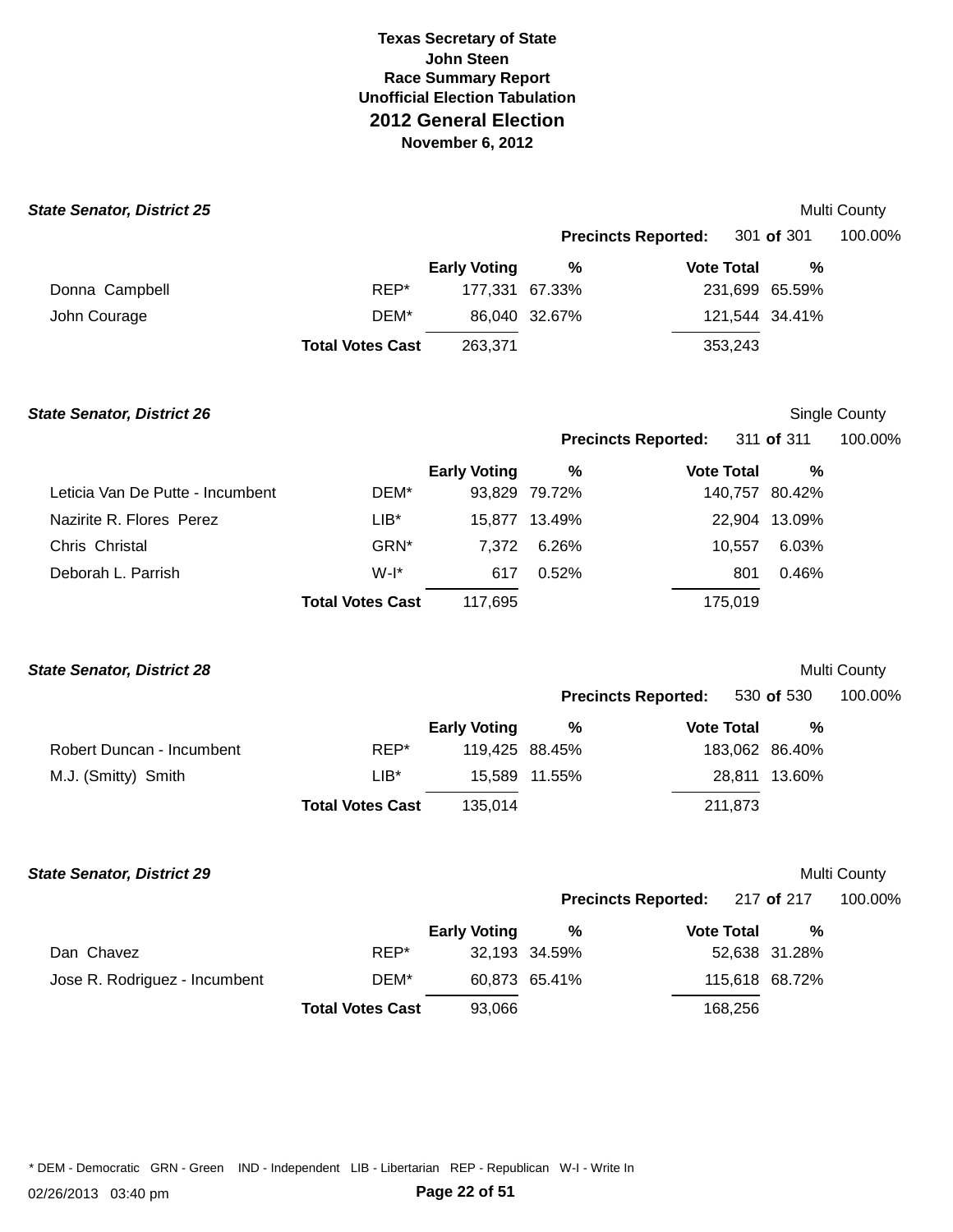| <b>State Senator, District 30</b>      |                         |                     |                            |                   |                | Multi County  |
|----------------------------------------|-------------------------|---------------------|----------------------------|-------------------|----------------|---------------|
|                                        |                         |                     | <b>Precincts Reported:</b> |                   | 341 of 341     | 100.00%       |
|                                        |                         | <b>Early Voting</b> | %                          | <b>Vote Total</b> | $\%$           |               |
| <b>Craig Estes</b>                     | REP*                    | 135,116 87.42%      |                            |                   | 217,310 86.12% |               |
| Richard Wells Forsythe, Jr.            | $LIB^*$                 |                     | 19,444 12.58%              |                   | 35,020 13.88%  |               |
|                                        | <b>Total Votes Cast</b> | 154,560             |                            | 252,330           |                |               |
| <b>State Representative District 1</b> |                         |                     |                            |                   |                | Multi County  |
|                                        |                         |                     | <b>Precincts Reported:</b> |                   | 101 of 101     | 100.00%       |
|                                        |                         | <b>Early Voting</b> | %                          | <b>Vote Total</b> | $\%$           |               |
| George Lavender                        | REP*                    |                     | 23,191 84.07%              |                   | 42,049 82.65%  |               |
| Tim Eason                              | $LIB*$                  |                     | 4,394 15.93%               |                   | 8,830 17.35%   |               |
|                                        | <b>Total Votes Cast</b> | 27,585              |                            | 50,879            |                |               |
| <b>State Representative District 6</b> |                         |                     |                            |                   |                | Single County |
|                                        |                         |                     | <b>Precincts Reported:</b> |                   | 57 of 57       | 100.00%       |
|                                        |                         | <b>Early Voting</b> | %                          | <b>Vote Total</b> | $\frac{0}{0}$  |               |
| Matt Schaefer                          | REP*                    |                     | 30,109 89.90%              |                   | 47,195 89.16%  |               |
| Charles F. Parkes III                  | $LIB*$                  |                     | 3,383 10.10%               |                   | 5,736 10.84%   |               |
|                                        | <b>Total Votes Cast</b> | 33,492              |                            | 52,931            |                |               |
| <b>State Representative District 8</b> |                         |                     |                            |                   |                | Multi County  |
|                                        |                         |                     | <b>Precincts Reported:</b> |                   | 93 of 93       | 100.00%       |
|                                        |                         | <b>Early Voting</b> | $\%$                       | <b>Vote Total</b> | $\frac{0}{0}$  |               |
| <b>Byron Cook</b>                      | REP*                    |                     | 19,644 75.41%              |                   | 35,965 72.98%  |               |
| Charles E. Morgan                      | DEM*                    |                     | 6,406 24.59%               |                   | 13,318 27.02%  |               |
|                                        | <b>Total Votes Cast</b> | 26,050              |                            | 49,283            |                |               |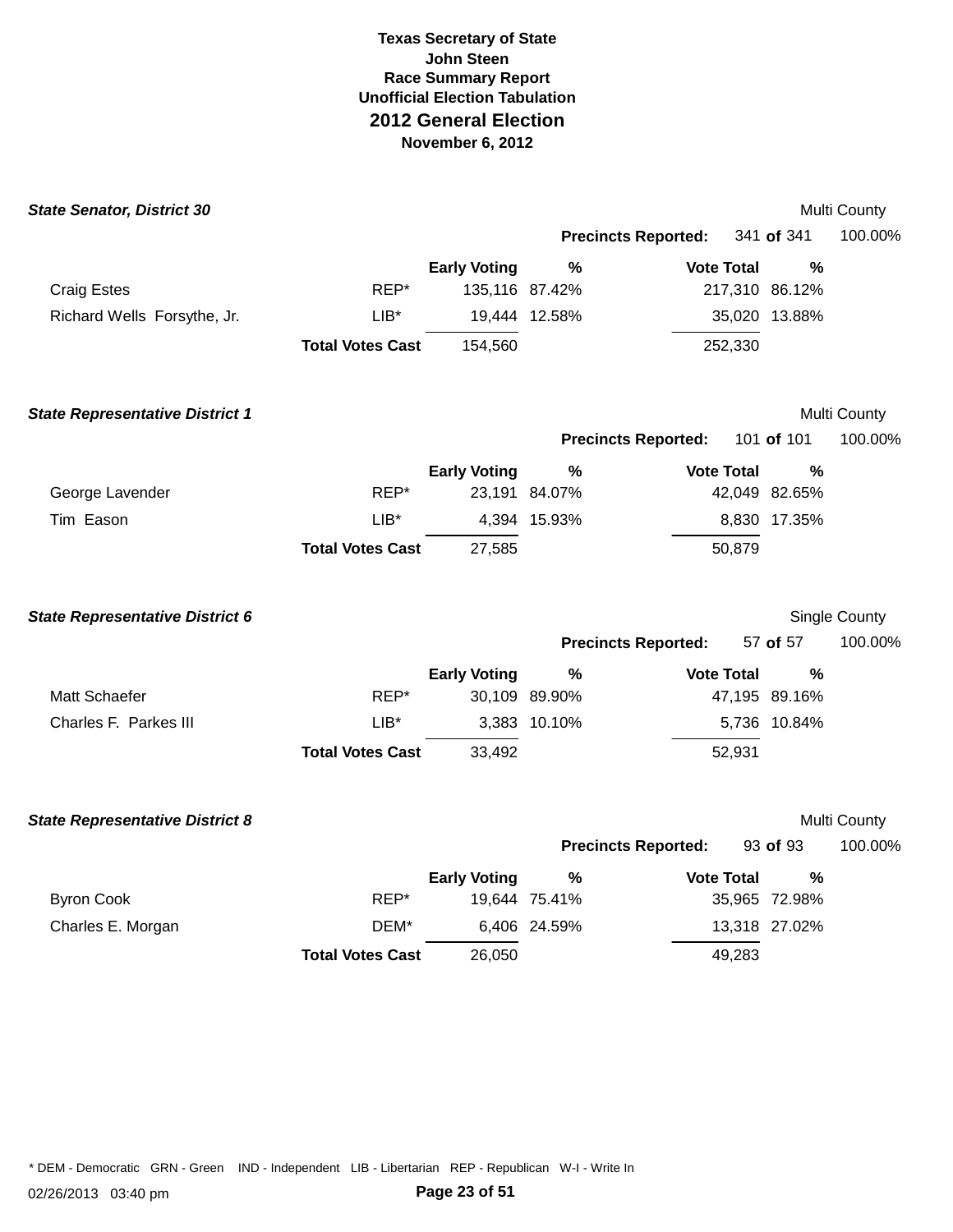| <b>State Representative District 9</b>  |                         |                     |               |                            |        |               | Multi County  |
|-----------------------------------------|-------------------------|---------------------|---------------|----------------------------|--------|---------------|---------------|
|                                         |                         |                     |               | <b>Precincts Reported:</b> |        | 103 of 103    | 100.00%       |
|                                         |                         | <b>Early Voting</b> | $\%$          | <b>Vote Total</b>          |        | $\%$          |               |
| <b>Chris Paddie</b>                     | REP*                    |                     | 27,808 98.84% |                            |        | 48,946 98.62% |               |
| John McIntyre                           | $W-I^*$                 | 325                 | 1.16%         |                            | 686    | 1.38%         |               |
|                                         | <b>Total Votes Cast</b> | 28,133              |               |                            | 49,632 |               |               |
| <b>State Representative District 12</b> |                         |                     |               |                            |        |               | Multi County  |
|                                         |                         |                     |               | <b>Precincts Reported:</b> |        | 117 of 117    | 100.00%       |
|                                         |                         | <b>Early Voting</b> | $\%$          | <b>Vote Total</b>          |        | %             |               |
| Kyle J. Kacal                           | REP*                    |                     | 15,865 57.93% |                            |        | 28,739 56.89% |               |
| <b>Robert Stem</b>                      | DEM*                    |                     | 11,520 42.07% |                            |        | 21,781 43.11% |               |
|                                         | <b>Total Votes Cast</b> | 27,385              |               |                            | 50,520 |               |               |
| <b>State Representative District 14</b> |                         |                     |               |                            |        |               | Single County |
|                                         |                         |                     |               | <b>Precincts Reported:</b> |        | 47 of 47      | 100.00%       |
|                                         |                         | <b>Early Voting</b> | %             | <b>Vote Total</b>          |        | %             |               |
| John Raney - Incumbent                  | REP*                    |                     | 15,633 62.99% |                            |        | 24,233 60.16% |               |
| Judy Le Unes                            | DEM*                    |                     | 8,506 34.27%  |                            |        | 14,584 36.21% |               |
| Joshua Baker                            | $LIB*$                  | 681                 | 2.74%         |                            | 1,461  | 3.63%         |               |
|                                         | <b>Total Votes Cast</b> | 24,820              |               |                            | 40,278 |               |               |
| <b>State Representative District 15</b> |                         |                     |               |                            |        |               | Single County |
|                                         |                         |                     |               | <b>Precincts Reported:</b> |        | 31 of 31      | 100.00%       |
|                                         |                         | <b>Early Voting</b> | %             | <b>Vote Total</b>          |        | %             |               |
| Steve Toth                              | REP*                    |                     | 41,983 88.06% |                            |        | 57,450 86.64% |               |
| Sterling Russell                        | $LIB^*$                 | 5,690               | 11.94%        |                            |        | 8,862 13.36%  |               |
|                                         | <b>Total Votes Cast</b> | 47,673              |               |                            | 66,312 |               |               |
|                                         |                         |                     |               |                            |        |               |               |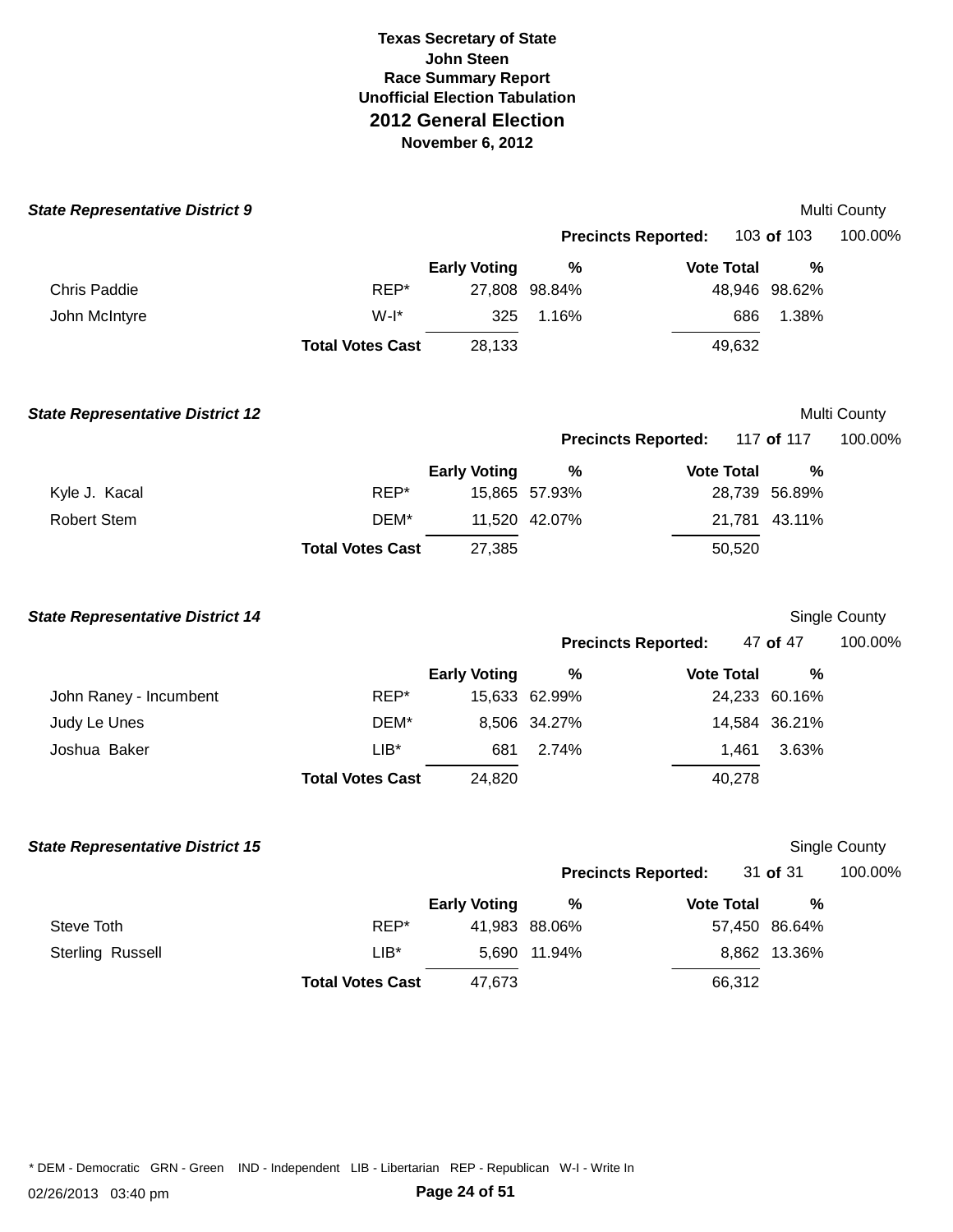| <b>State Representative District 17</b> |                         |                     |                            |                   |               | Multi County  |
|-----------------------------------------|-------------------------|---------------------|----------------------------|-------------------|---------------|---------------|
|                                         |                         |                     | <b>Precincts Reported:</b> |                   | 95 of 95      | 100.00%       |
|                                         |                         | <b>Early Voting</b> | %                          | <b>Vote Total</b> | $\frac{0}{0}$ |               |
| Tim Kleinschmidt                        | REP*                    |                     | 18,520 63.64%              |                   | 31,032 62.24% |               |
| Colin J. Guerra                         | DEM*                    |                     | 10,583 36.36%              |                   | 18,828 37.76% |               |
|                                         | <b>Total Votes Cast</b> | 29,103              |                            | 49,860            |               |               |
| <b>State Representative District 23</b> |                         |                     |                            |                   |               | Multi County  |
|                                         |                         |                     | <b>Precincts Reported:</b> |                   | 89 of 89      | 100.00%       |
|                                         |                         | <b>Early Voting</b> | %                          | <b>Vote Total</b> | %             |               |
| Wayne Faircloth                         | REP*                    |                     | 19,367 46.87%              |                   | 25,859 46.11% |               |
| Craig Eiland - Incumbent                | DEM*                    |                     | 21,955 53.13%              |                   | 30,223 53.89% |               |
|                                         | <b>Total Votes Cast</b> | 41,322              |                            | 56,082            |               |               |
| <b>State Representative District 24</b> |                         |                     |                            |                   |               | Single County |
|                                         |                         |                     | <b>Precincts Reported:</b> |                   | 59 of 59      | 100.00%       |
|                                         |                         | <b>Early Voting</b> | $\%$                       | <b>Vote Total</b> | %             |               |
| Greg Bonnen                             | REP*                    |                     | 37,946 74.78%              |                   | 47,845 73.32% |               |
| H. C. "Rusty" Cates                     | DEM*                    |                     | 12,799 25.22%              |                   | 17,412 26.68% |               |
|                                         | <b>Total Votes Cast</b> | 50,745              |                            | 65,257            |               |               |
| <b>State Representative District 26</b> |                         |                     |                            |                   |               | Single County |
|                                         |                         |                     | <b>Precincts Reported:</b> |                   | 41 of 41      | 100.00%       |
|                                         |                         | <b>Early Voting</b> | %                          | <b>Vote Total</b> | %             |               |
| <b>Rick Miller</b>                      | REP*                    |                     | 29,039 94.96%              |                   | 38,514 62.98% |               |
| Vy Nguyen                               | DEM*                    | 1,540               | 5.04%                      |                   | 22,641 37.02% |               |
|                                         | <b>Total Votes Cast</b> | 30,579              |                            | 61,155            |               |               |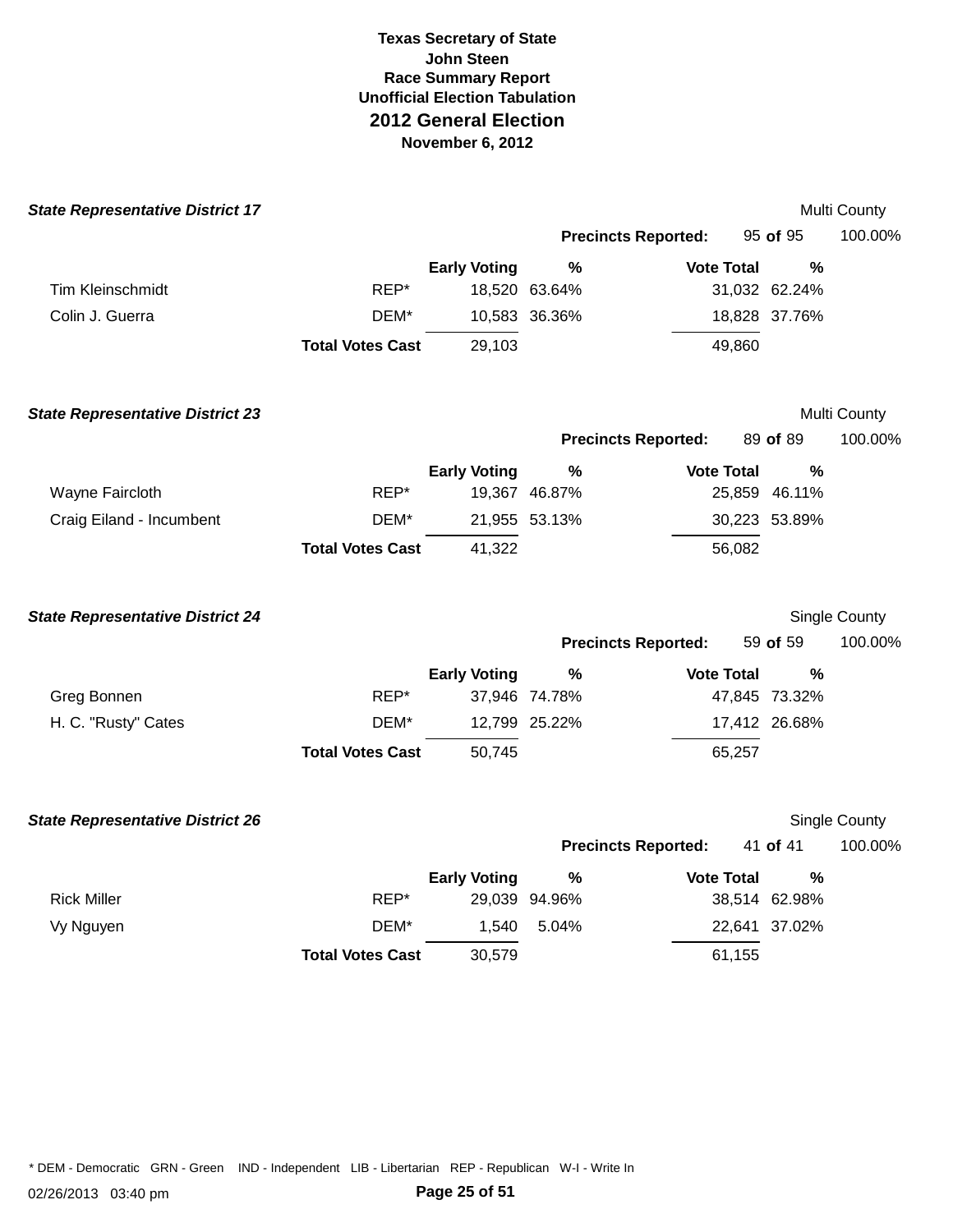| <b>State Representative District 27</b> |                         |                     |               |                            |               | Single County |
|-----------------------------------------|-------------------------|---------------------|---------------|----------------------------|---------------|---------------|
|                                         |                         |                     |               | <b>Precincts Reported:</b> | 51 of 51      | 100.00%       |
|                                         |                         | <b>Early Voting</b> | %             | <b>Vote Total</b>          | $\frac{0}{0}$ |               |
| <b>Kris Allfrey</b>                     | REP*                    |                     | 13,647 29.13% |                            | 18,102 29.53% |               |
| Ronald "Ron" Reynolds - Incumbent       | DEM*                    |                     | 32,619 69.63% |                            | 42,279 68.97% |               |
| John Henry Petter, IV                   | $LIB*$                  | 577                 | 1.23%         |                            | 1.50%<br>920  |               |
|                                         | <b>Total Votes Cast</b> | 46,843              |               | 61,301                     |               |               |
| <b>State Representative District 29</b> |                         |                     |               |                            |               | Single County |
|                                         |                         |                     |               | <b>Precincts Reported:</b> | 34 of 34      | 100.00%       |
|                                         |                         | <b>Early Voting</b> | $\%$          | <b>Vote Total</b>          | $\%$          |               |
| Ed Thompson                             | REP*                    |                     | 31,267 65.95% |                            | 40,550 65.53% |               |
| Doug Blatt                              | DEM*                    |                     | 16,140 34.05% |                            | 21,333 34.47% |               |
|                                         | <b>Total Votes Cast</b> | 47,407              |               | 61,883                     |               |               |
| <b>State Representative District 30</b> |                         |                     |               |                            |               | Multi County  |
|                                         |                         |                     |               | <b>Precincts Reported:</b> | 101 of 101    | 100.00%       |
|                                         |                         | <b>Early Voting</b> | %             | <b>Vote Total</b>          | $\frac{0}{0}$ |               |
| Geanie W. Morrison                      | REP*                    |                     | 24,255 67.58% |                            | 38,287 68.34% |               |
| Alex Hernandez Jr.                      | DEM*                    |                     | 11,638 32.42% |                            | 17,740 31.66% |               |
|                                         | <b>Total Votes Cast</b> | 35,893              |               | 56,027                     |               |               |
| <b>State Representative District 31</b> |                         |                     |               |                            |               | Multi County  |
|                                         |                         |                     |               | <b>Precincts Reported:</b> | 107 of 107    | 100.00%       |
|                                         |                         | <b>Early Voting</b> | %             | <b>Vote Total</b>          | $\%$          |               |
| Ann Matthews                            | REP*                    |                     | 7,663 35.07%  |                            | 14,148 33.70% |               |
| Ryan Guillen - Incumbent                | DEM*                    |                     | 14,186 64.93% |                            | 27,831 66.30% |               |
|                                         | <b>Total Votes Cast</b> | 21,849              |               | 41,979                     |               |               |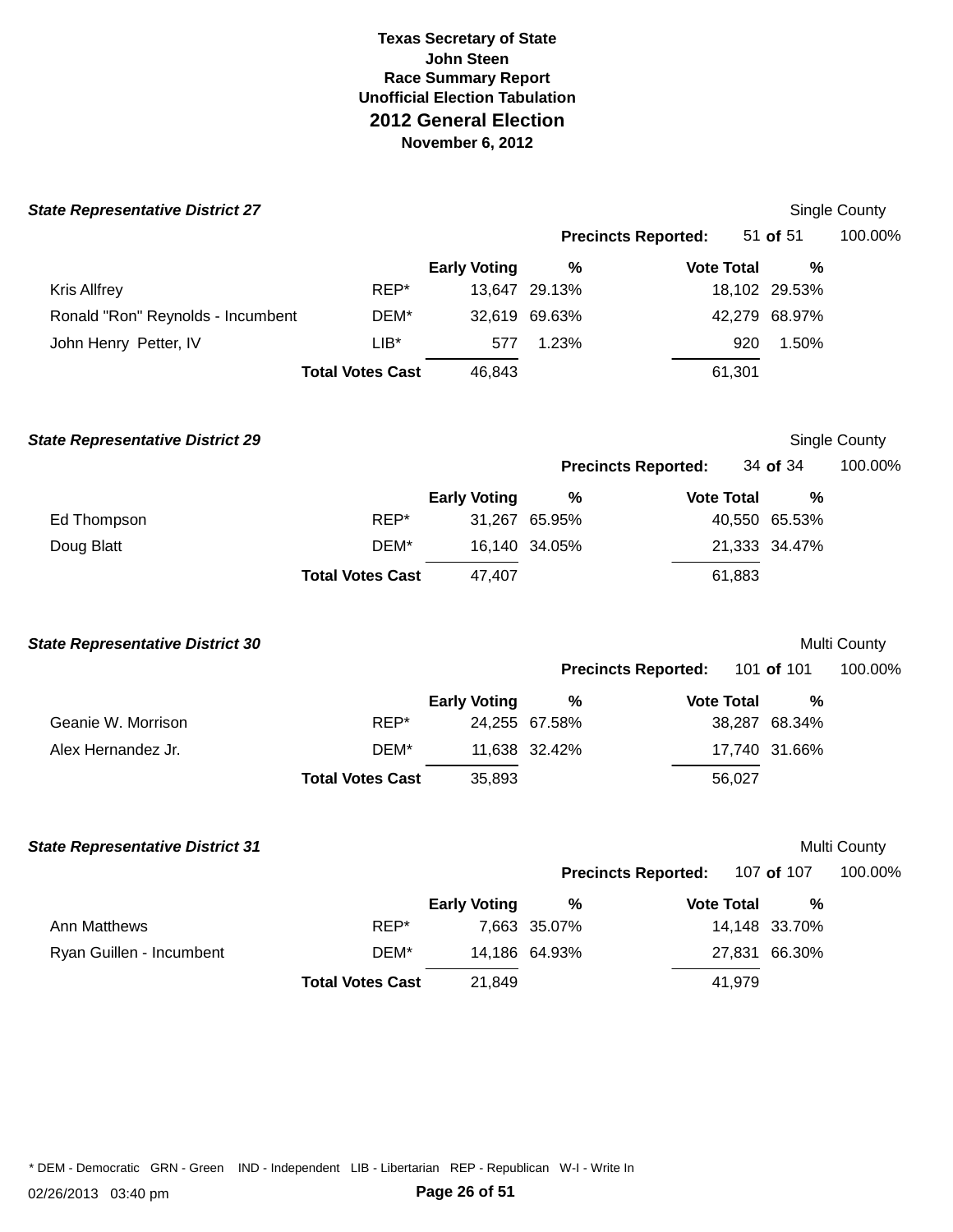| <b>State Representative District 33</b> |                         |                     |               |                            |               | Multi County  |
|-----------------------------------------|-------------------------|---------------------|---------------|----------------------------|---------------|---------------|
|                                         |                         |                     |               | <b>Precincts Reported:</b> | 46 of 46      | 100.00%       |
|                                         |                         | <b>Early Voting</b> | $\%$          | <b>Vote Total</b>          | %             |               |
| Scott Turner                            | REP*                    |                     | 34,277 86.83% |                            | 50,501 85.34% |               |
| Michael A. Carrasco                     | $LIB^*$                 |                     | 5,199 13.17%  |                            | 8,675 14.66%  |               |
|                                         | <b>Total Votes Cast</b> | 39,476              |               | 59,176                     |               |               |
| <b>State Representative District 34</b> |                         |                     |               |                            |               | Single County |
|                                         |                         |                     |               | <b>Precincts Reported:</b> | 76 of 76      | 100.00%       |
|                                         |                         | <b>Early Voting</b> | %             | <b>Vote Total</b>          | %             |               |
| Connie Scott - Incumbent                | REP*                    |                     | 12,657 46.15% |                            | 19,048 42.82% |               |
| Abel Herrero                            | DEM*                    |                     | 14,771 53.85% |                            | 25,437 57.18% |               |
|                                         | <b>Total Votes Cast</b> | 27,428              |               | 44,485                     |               |               |
| <b>State Representative District 38</b> |                         |                     |               |                            |               | Single County |
|                                         |                         |                     |               | <b>Precincts Reported:</b> | 37 of 37      | 100.00%       |
|                                         |                         | <b>Early Voting</b> | %             | <b>Vote Total</b>          | %             |               |
| <b>Alex Torres</b>                      | REP*                    |                     | 4,803 28.01%  |                            | 7,612 24.62%  |               |
| Eddie Lucio III - Incumbent             | DEM*                    |                     | 11,626 67.81% |                            | 22,071 71.37% |               |
| Nancy Mishou                            | $LIB^*$                 | 716                 | 4.18%         | 1,240                      | 4.01%         |               |
|                                         | <b>Total Votes Cast</b> | 17,145              |               | 30,923                     |               |               |
| <b>State Representative District 39</b> |                         |                     |               |                            |               | Single County |
|                                         |                         |                     |               | <b>Precincts Reported:</b> | 59 of 59      | 100.00%       |
|                                         |                         | <b>Early Voting</b> | %             | <b>Vote Total</b>          | %             |               |
| Joel De Los Santos                      | REP*                    |                     | 5,216 23.29%  |                            | 6,879 22.35%  |               |
| Armando "Mando" Martinez - Incumbent    | DEM*                    |                     | 17,182 76.71% |                            | 23,899 77.65% |               |
|                                         | <b>Total Votes Cast</b> | 22,398              |               | 30,778                     |               |               |
|                                         |                         |                     |               |                            |               |               |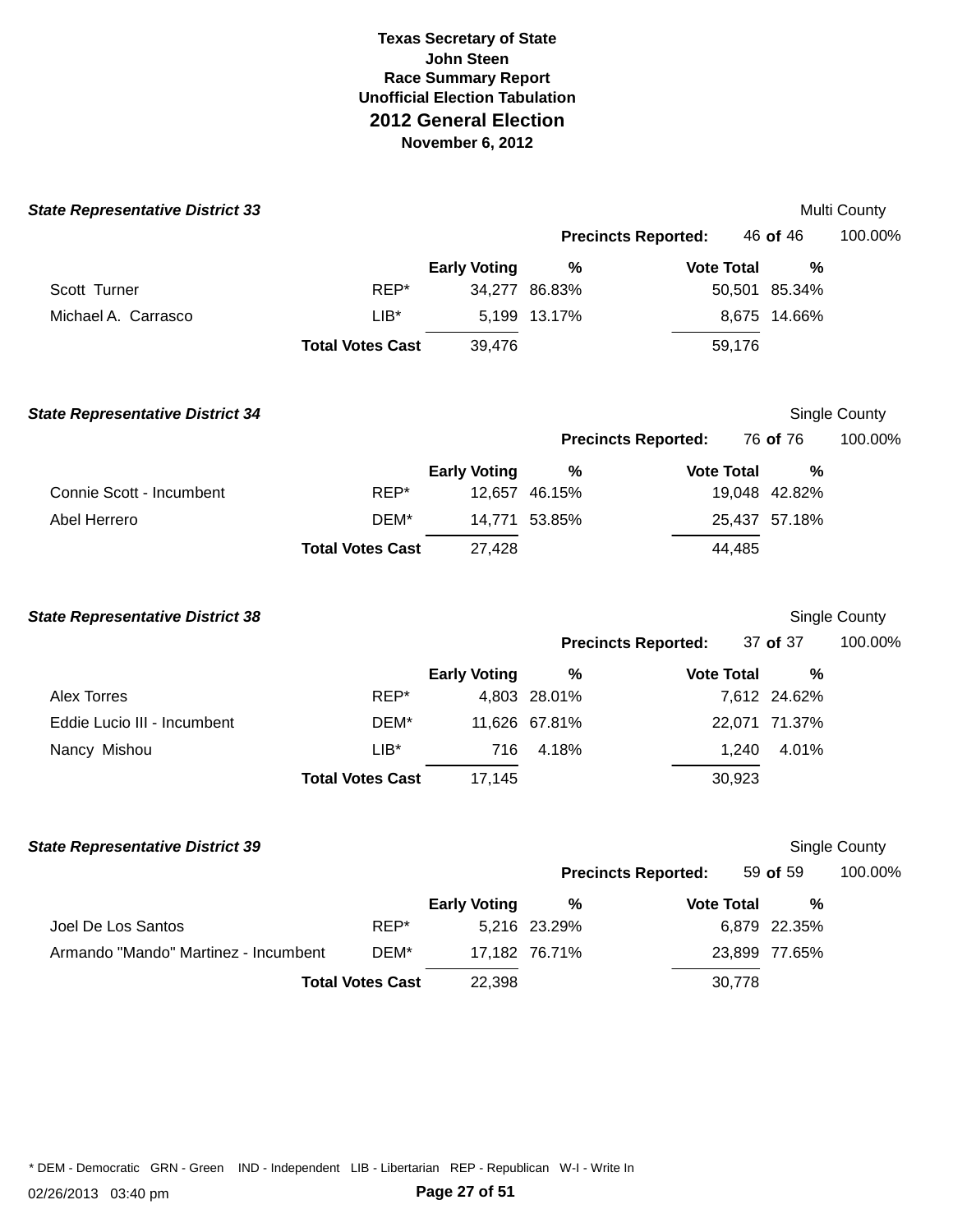|        |                     |                                                                                                          |                                                                                                                               |                                                                                                                      | Single County                                                                                                                                                                                                                                                                                                            |
|--------|---------------------|----------------------------------------------------------------------------------------------------------|-------------------------------------------------------------------------------------------------------------------------------|----------------------------------------------------------------------------------------------------------------------|--------------------------------------------------------------------------------------------------------------------------------------------------------------------------------------------------------------------------------------------------------------------------------------------------------------------------|
|        |                     |                                                                                                          |                                                                                                                               |                                                                                                                      | 100.00%                                                                                                                                                                                                                                                                                                                  |
|        | <b>Early Voting</b> | $\%$                                                                                                     |                                                                                                                               | $\frac{0}{0}$                                                                                                        |                                                                                                                                                                                                                                                                                                                          |
| REP*   |                     |                                                                                                          |                                                                                                                               |                                                                                                                      |                                                                                                                                                                                                                                                                                                                          |
| DEM*   |                     |                                                                                                          |                                                                                                                               |                                                                                                                      |                                                                                                                                                                                                                                                                                                                          |
|        | 25,074              |                                                                                                          |                                                                                                                               |                                                                                                                      |                                                                                                                                                                                                                                                                                                                          |
|        |                     |                                                                                                          |                                                                                                                               |                                                                                                                      | Multi County                                                                                                                                                                                                                                                                                                             |
|        |                     |                                                                                                          |                                                                                                                               |                                                                                                                      | 100.00%                                                                                                                                                                                                                                                                                                                  |
|        | <b>Early Voting</b> | %                                                                                                        |                                                                                                                               | $\frac{0}{0}$                                                                                                        |                                                                                                                                                                                                                                                                                                                          |
| REP*   |                     |                                                                                                          |                                                                                                                               |                                                                                                                      |                                                                                                                                                                                                                                                                                                                          |
| DEM*   |                     |                                                                                                          |                                                                                                                               |                                                                                                                      |                                                                                                                                                                                                                                                                                                                          |
|        | 25,282              |                                                                                                          |                                                                                                                               |                                                                                                                      |                                                                                                                                                                                                                                                                                                                          |
|        |                     |                                                                                                          |                                                                                                                               |                                                                                                                      | Multi County                                                                                                                                                                                                                                                                                                             |
|        |                     |                                                                                                          |                                                                                                                               |                                                                                                                      | 100.00%                                                                                                                                                                                                                                                                                                                  |
|        | <b>Early Voting</b> | %                                                                                                        |                                                                                                                               | %                                                                                                                    |                                                                                                                                                                                                                                                                                                                          |
| REP*   |                     |                                                                                                          |                                                                                                                               |                                                                                                                      |                                                                                                                                                                                                                                                                                                                          |
| DEM*   |                     |                                                                                                          |                                                                                                                               |                                                                                                                      |                                                                                                                                                                                                                                                                                                                          |
| $LIB*$ | 1,278               | 3.06%                                                                                                    |                                                                                                                               | 3.98%                                                                                                                |                                                                                                                                                                                                                                                                                                                          |
|        | 41,808              |                                                                                                          |                                                                                                                               |                                                                                                                      |                                                                                                                                                                                                                                                                                                                          |
|        |                     |                                                                                                          |                                                                                                                               |                                                                                                                      | Single County                                                                                                                                                                                                                                                                                                            |
|        |                     |                                                                                                          |                                                                                                                               |                                                                                                                      | 100.00%                                                                                                                                                                                                                                                                                                                  |
|        | <b>Early Voting</b> | $\%$                                                                                                     |                                                                                                                               | %                                                                                                                    |                                                                                                                                                                                                                                                                                                                          |
| DEM*   |                     |                                                                                                          |                                                                                                                               |                                                                                                                      |                                                                                                                                                                                                                                                                                                                          |
| $LIB*$ | 2,896               |                                                                                                          |                                                                                                                               |                                                                                                                      |                                                                                                                                                                                                                                                                                                                          |
|        | 25,234              |                                                                                                          |                                                                                                                               |                                                                                                                      |                                                                                                                                                                                                                                                                                                                          |
|        |                     | <b>Total Votes Cast</b><br><b>Total Votes Cast</b><br><b>Total Votes Cast</b><br><b>Total Votes Cast</b> | 10,009 39.92%<br>15,065 60.08%<br>14,483 57.29%<br>10,799 42.71%<br>23,328 55.80%<br>17,202 41.15%<br>22,338 88.52%<br>11.48% | <b>Precincts Reported:</b><br><b>Precincts Reported:</b><br><b>Precincts Reported:</b><br><b>Precincts Reported:</b> | 61 of 61<br><b>Vote Total</b><br>12,976 38.26%<br>20,941 61.74%<br>33,917<br>79 of 79<br><b>Vote Total</b><br>24,059 51.54%<br>22,625 48.46%<br>46,684<br>57 of 57<br><b>Vote Total</b><br>33,519 53.64%<br>26,482 42.38%<br>2,487<br>62,488<br>36 of 36<br><b>Vote Total</b><br>35,395 86.43%<br>5,555 13.57%<br>40,950 |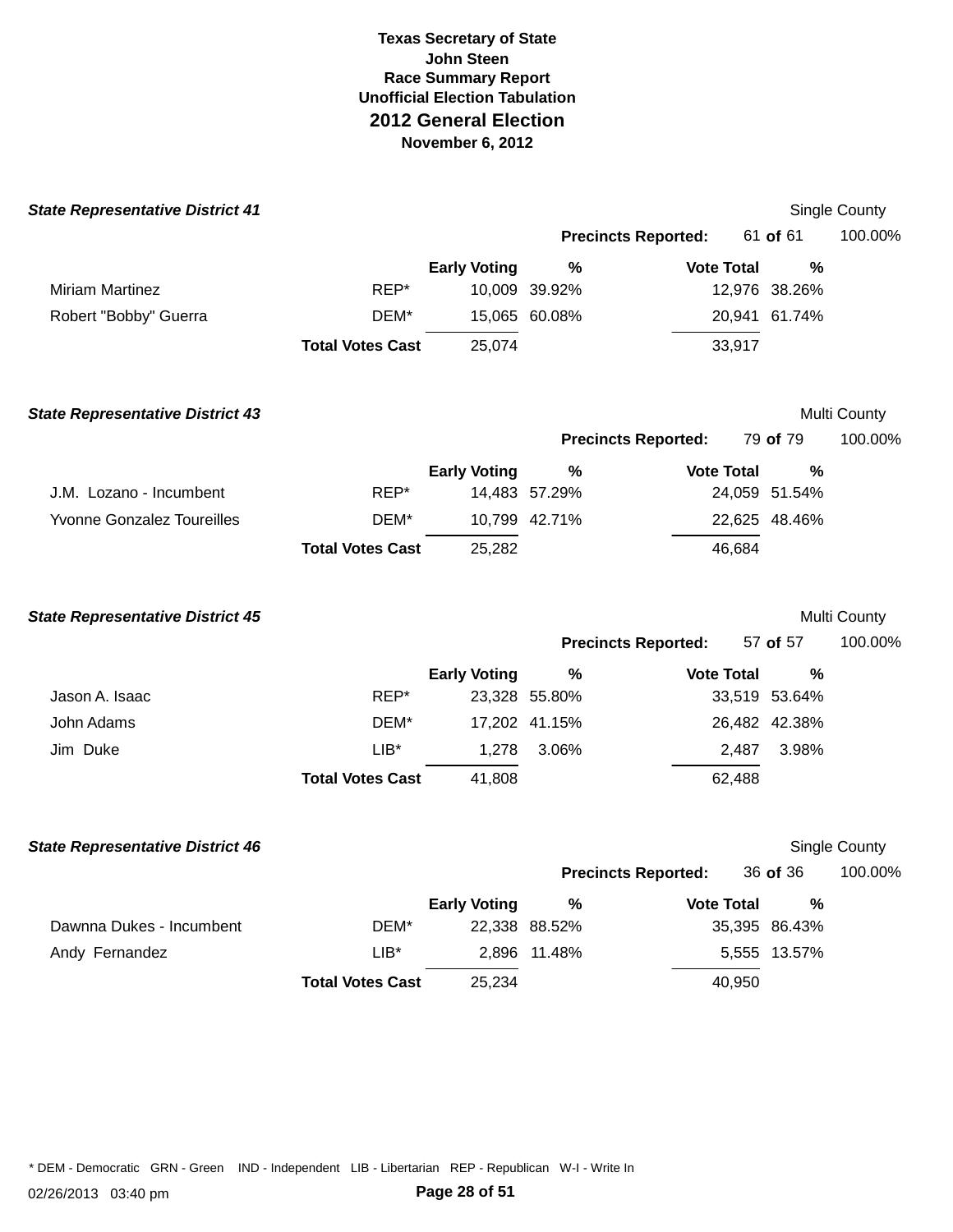| <b>State Representative District 47</b> |                         |                     |               |                            |               | <b>Single County</b> |
|-----------------------------------------|-------------------------|---------------------|---------------|----------------------------|---------------|----------------------|
|                                         |                         |                     |               | <b>Precincts Reported:</b> | 41 of 41      | 100.00%              |
|                                         |                         | <b>Early Voting</b> | %             | <b>Vote Total</b>          | %             |                      |
| Paul Daniel Workman - Incumbent         | REP*                    |                     | 32,932 60.43% |                            | 49,025 58.09% |                      |
| Chris Frandsen                          | DEM*                    |                     | 19,529 35.84% |                            | 31,175 36.94% |                      |
| Nick Tanner                             | $LIB*$                  | 2,033               | 3.73%         | 4,201                      | 4.98%         |                      |
|                                         | <b>Total Votes Cast</b> | 54,494              |               | 84,401                     |               |                      |
| <b>State Representative District 48</b> |                         |                     |               |                            |               | Single County        |
|                                         |                         |                     |               | <b>Precincts Reported:</b> | 50 of 50      | 100.00%              |
|                                         |                         | <b>Early Voting</b> | %             | <b>Vote Total</b>          | $\%$          |                      |
| <b>Robert Dartanian Thomas</b>          | REP*                    |                     | 18,692 37.18% |                            | 27,805 35.54% |                      |
| Donna Howard - Incumbent                | DEM*                    |                     | 29,663 59.01% |                            | 46,311 59.19% |                      |
| Joe Edgar                               | $LIB*$                  | 1,914               | 3.81%         | 4,119                      | 5.26%         |                      |
|                                         | <b>Total Votes Cast</b> | 50,269              |               | 78,235                     |               |                      |
| <b>State Representative District 49</b> |                         |                     |               |                            |               | Single County        |
|                                         |                         |                     |               | <b>Precincts Reported:</b> | 45 of 45      | 100.00%              |
|                                         |                         | <b>Early Voting</b> | %             | <b>Vote Total</b>          | %             |                      |
| Elliott Naishtat - Incumbent            | DEM*                    |                     | 31,505 84.50% |                            | 50,700 82.72% |                      |
| Kent Phillips                           | $LIB^*$                 |                     | 5,779 15.50%  |                            | 10,589 17.28% |                      |
|                                         | <b>Total Votes Cast</b> | 37,284              |               | 61,289                     |               |                      |
| <b>State Representative District 51</b> |                         |                     |               |                            |               | <b>Single County</b> |
|                                         |                         |                     |               | <b>Precincts Reported:</b> | 36 of 36      | 100.00%              |
|                                         |                         | <b>Early Voting</b> | $\%$          | <b>Vote Total</b>          | $\%$          |                      |
| Eddie Rodriguez - Incumbent             | DEM*                    |                     | 18,471 90.04% |                            | 32,720 88.17% |                      |
| Arthur DiBianca                         | $LIB*$                  | 2,044               | 9.96%         |                            | 4,389 11.83%  |                      |
|                                         | <b>Total Votes Cast</b> | 20,515              |               | 37,109                     |               |                      |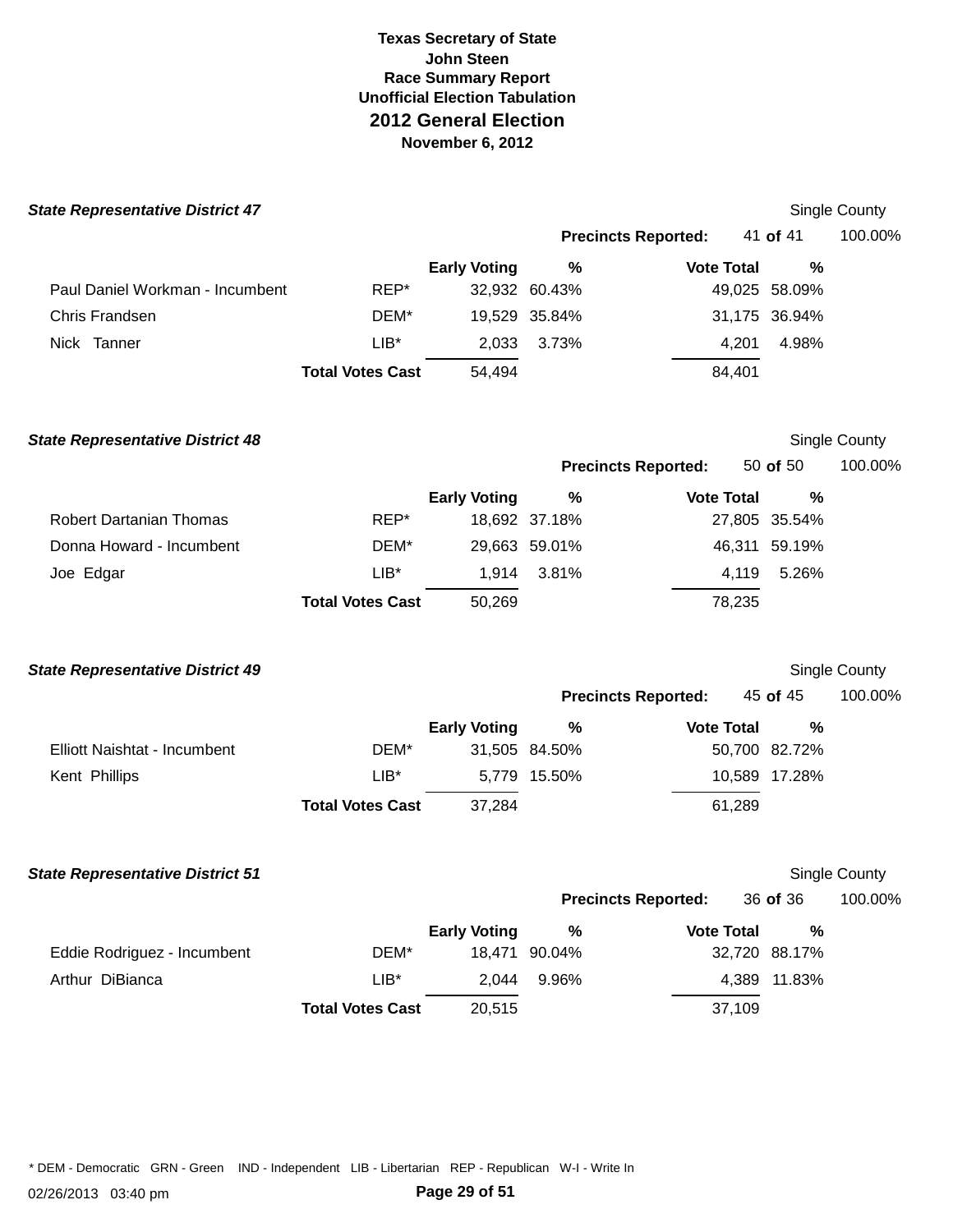| <b>State Representative District 52</b> |                         |                     |                            |                   |               | Single County |
|-----------------------------------------|-------------------------|---------------------|----------------------------|-------------------|---------------|---------------|
|                                         |                         |                     | <b>Precincts Reported:</b> |                   | 32 of 32      | 100.00%       |
|                                         |                         | <b>Early Voting</b> | %                          | <b>Vote Total</b> | $\frac{0}{0}$ |               |
| Larry Gonzales - Incumbent              | REP*                    |                     | 20,703 72.25%              |                   | 31,967 70.28% |               |
| <b>Lillian Martinez Simmons</b>         | LIB*                    |                     | 7,951 27.75%               |                   | 13,515 29.72% |               |
|                                         | <b>Total Votes Cast</b> | 28,654              |                            | 45,482            |               |               |
| <b>State Representative District 54</b> |                         |                     |                            |                   |               | Multi County  |
|                                         |                         |                     | <b>Precincts Reported:</b> |                   | 31 of 31      | 100.00%       |
|                                         |                         | <b>Early Voting</b> | %                          | <b>Vote Total</b> | $\%$          |               |
| Jimmie Don Aycock                       | REP*                    |                     | 16,079 56.98%              |                   | 26,805 57.54% |               |
| Claudia Brown                           | DEM*                    |                     | 12,139 43.02%              |                   | 19,783 42.46% |               |
|                                         | <b>Total Votes Cast</b> | 28,218              |                            | 46,588            |               |               |
| <b>State Representative District 56</b> |                         |                     |                            |                   |               | Single County |
|                                         |                         |                     | <b>Precincts Reported:</b> |                   | 57 of 57      | 100.00%       |
|                                         |                         | <b>Early Voting</b> | $\%$                       | <b>Vote Total</b> | $\frac{0}{0}$ |               |
| Charles "Doc" Anderson - Incumbent      | REP*                    |                     | 23,446 80.59%              |                   | 38,521 79.47% |               |
| Neill Snider                            | $LIB*$                  |                     | 5,647 19.41%               |                   | 9,953 20.53%  |               |
|                                         | <b>Total Votes Cast</b> | 29,093              |                            | 48,474            |               |               |
| <b>State Representative District 59</b> |                         |                     |                            |                   |               | Multi County  |
|                                         |                         |                     | <b>Precincts Reported:</b> |                   | 104 of 104    | 100.00%       |
|                                         |                         | <b>Early Voting</b> | %                          | <b>Vote Total</b> | $\frac{0}{0}$ |               |
| J.D. Sheffield                          | REP*                    |                     | 22,509 79.66%              |                   | 36,684 78.23% |               |
| <b>Bill Norris</b>                      | DEM*                    |                     | 5,746 20.34%               |                   | 10,209 21.77% |               |
|                                         | <b>Total Votes Cast</b> | 28,255              |                            | 46,893            |               |               |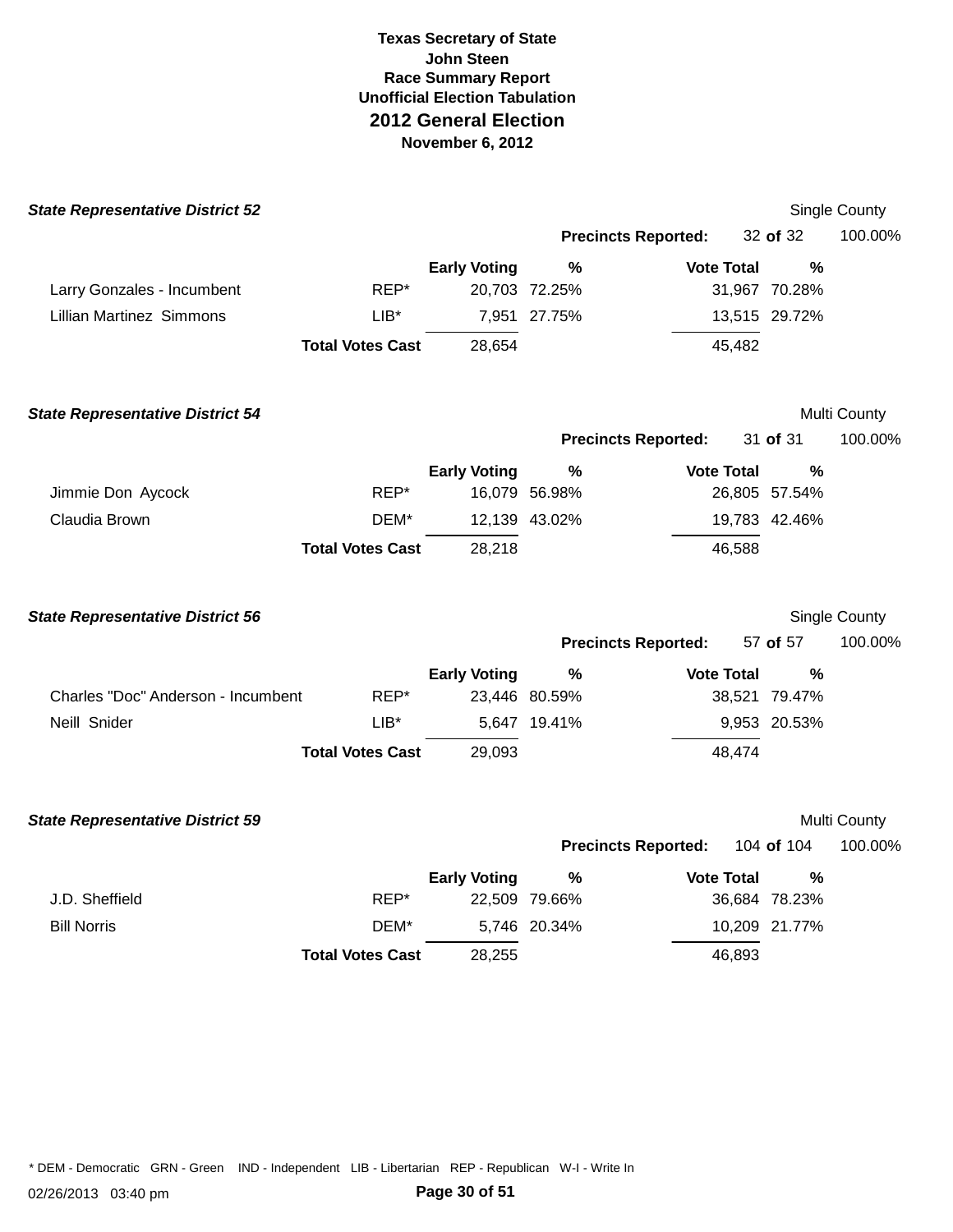| <b>State Representative District 61</b> |                         |                     |               |                            |        |               | Multi County  |
|-----------------------------------------|-------------------------|---------------------|---------------|----------------------------|--------|---------------|---------------|
|                                         |                         |                     |               | <b>Precincts Reported:</b> |        | 70 of 70      | 100.00%       |
|                                         |                         | <b>Early Voting</b> | $\frac{0}{0}$ | <b>Vote Total</b>          |        | %             |               |
| Phil King                               | REP*                    |                     | 35,247 89.79% |                            |        | 55,620 88.90% |               |
| Matthew Britt                           | GRN*                    |                     | 4,006 10.21%  |                            |        | 6,947 11.10%  |               |
|                                         | <b>Total Votes Cast</b> | 39,253              |               |                            | 62,567 |               |               |
| <b>State Representative District 62</b> |                         |                     |               |                            |        |               | Multi County  |
|                                         |                         |                     |               | <b>Precincts Reported:</b> |        | 63 of 63      | 100.00%       |
|                                         |                         | <b>Early Voting</b> | %             | <b>Vote Total</b>          |        | $\%$          |               |
| <b>Larry Phillips</b>                   | REP*                    |                     | 23,886 76.40% |                            |        | 40,179 75.67% |               |
| <b>Eristeo Perez</b>                    | DEM*                    |                     | 7,380 23.60%  |                            |        | 12,922 24.33% |               |
|                                         | <b>Total Votes Cast</b> | 31,266              |               |                            | 53,101 |               |               |
| <b>State Representative District 63</b> |                         |                     |               |                            |        |               | Single County |
|                                         |                         |                     |               | <b>Precincts Reported:</b> |        | 39 of 39      | 100.00%       |
|                                         |                         | <b>Early Voting</b> | $\frac{0}{0}$ | <b>Vote Total</b>          |        | %             |               |
| Tan Parker - Incumbent                  | REP*                    |                     | 36,791 87.04% |                            |        | 51,186 85.33% |               |
| Bruce Hermann                           | $LIB^*$                 |                     | 5,478 12.96%  |                            |        | 8,797 14.67%  |               |
|                                         | <b>Total Votes Cast</b> | 42,269              |               |                            | 59,983 |               |               |
| <b>State Representative District 64</b> |                         |                     |               |                            |        |               | Single County |
|                                         |                         |                     |               | <b>Precincts Reported:</b> |        | 36 of 36      | 100.00%       |
|                                         |                         | <b>Early Voting</b> | $\%$          | <b>Vote Total</b>          |        | %             |               |
| Myra Crownover - Incumbent              | REP*                    |                     | 25,070 63.78% |                            |        | 34,033 61.11% |               |
| Mary Brown                              | DEM*                    |                     | 12,842 32.67% |                            |        | 19,145 34.38% |               |
| lan C. Kull                             | $LIB*$                  | 1,397               | 3.55%         |                            | 2,510  | 4.51%         |               |
|                                         | <b>Total Votes Cast</b> | 39,309              |               |                            | 55,688 |               |               |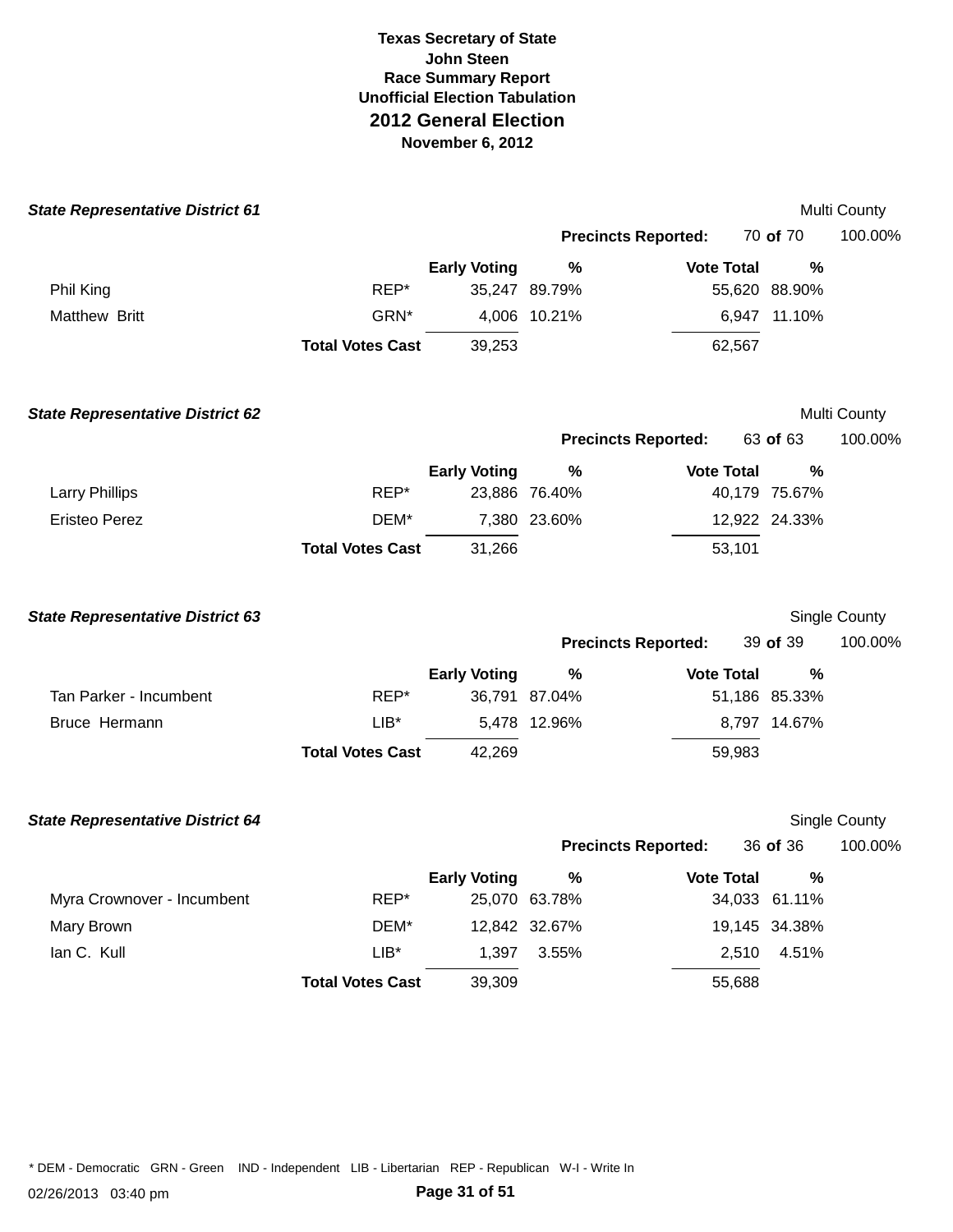| <b>State Representative District 65</b> |                         |                     |               |                            |               | Single County |
|-----------------------------------------|-------------------------|---------------------|---------------|----------------------------|---------------|---------------|
|                                         |                         |                     |               | <b>Precincts Reported:</b> | 32 of 32      | 100.00%       |
|                                         |                         | <b>Early Voting</b> | %             | <b>Vote Total</b>          | $\%$          |               |
| Ron Simmons                             | REP*                    |                     | 22,570 61.05% |                            | 31,210 59.14% |               |
| Gary E. Brown                           | DEM*                    |                     | 13,769 37.24% |                            | 20,347 38.56% |               |
| Alex Mendoza                            | GRN*                    | 630                 | 1.70%         | 1,213                      | 2.30%         |               |
|                                         | <b>Total Votes Cast</b> | 36,969              |               | 52,770                     |               |               |
| <b>State Representative District 69</b> |                         |                     |               |                            |               | Multi County  |
|                                         |                         |                     |               | <b>Precincts Reported:</b> | 64 of 64      | 100.00%       |
|                                         |                         | <b>Early Voting</b> | %             | <b>Vote Total</b>          | $\%$          |               |
| James Frank                             | REP*                    |                     | 24,380 88.67% |                            | 38,962 87.06% |               |
| <b>Richard Brown</b>                    | $LIB^*$                 |                     | 3,116 11.33%  |                            | 5,790 12.94%  |               |
|                                         | <b>Total Votes Cast</b> | 27,496              |               | 44,752                     |               |               |
| <b>State Representative District 73</b> |                         |                     |               |                            |               | Multi County  |
|                                         |                         |                     |               | <b>Precincts Reported:</b> | 72 of 72      | 100.00%       |
|                                         |                         | <b>Early Voting</b> | $\%$          | <b>Vote Total</b>          | %             |               |
| Doug Miller                             | REP*                    |                     | 47,090 89.28% |                            | 63,968 88.20% |               |
| Rex Black                               | $LIB^*$                 |                     | 5,655 10.72%  |                            | 8,555 11.80%  |               |
|                                         | <b>Total Votes Cast</b> | 52,745              |               | 72,523                     |               |               |
| <b>State Representative District 74</b> |                         |                     |               |                            |               | Multi County  |
|                                         |                         |                     |               | <b>Precincts Reported:</b> | 103 of 103    | 100.00%       |
|                                         |                         | <b>Early Voting</b> | $\%$          | <b>Vote Total</b>          | %             |               |
| Thomas "T.C." Kincaid, Jr.              | REP*                    |                     | 9,784 43.51%  |                            | 14,846 39.39% |               |
| Poncho Nevárez                          | DEM*                    |                     | 12,703 56.49% |                            | 22,839 60.61% |               |
|                                         | <b>Total Votes Cast</b> | 22,487              |               | 37,685                     |               |               |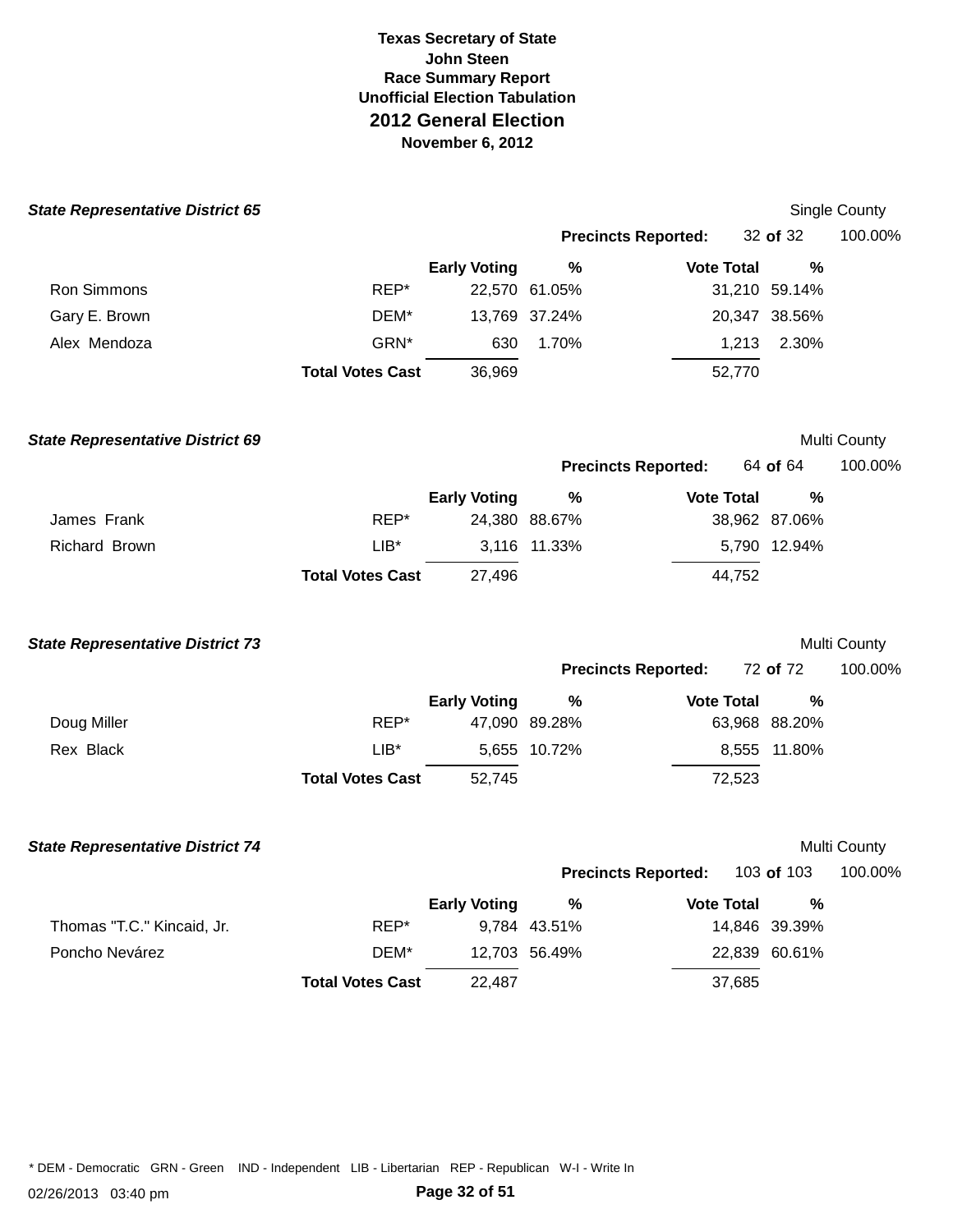| <b>State Representative District 78</b> |                         |                     |               |                            |        |               | Single County |
|-----------------------------------------|-------------------------|---------------------|---------------|----------------------------|--------|---------------|---------------|
|                                         |                         |                     |               | <b>Precincts Reported:</b> |        | 39 of 39      | 100.00%       |
|                                         |                         | <b>Early Voting</b> | $\%$          | <b>Vote Total</b>          |        | %             |               |
| Donald R. "Dee" Margo - Incumbent       | REP*                    |                     | 12,467 49.45% |                            |        | 19,211 46.07% |               |
| Joe Moody                               | DEM*                    |                     | 12,746 50.55% |                            |        | 22,490 53.93% |               |
|                                         | <b>Total Votes Cast</b> | 25,213              |               |                            | 41,701 |               |               |
| <b>State Representative District 84</b> |                         |                     |               |                            |        |               | Single County |
|                                         |                         |                     |               | <b>Precincts Reported:</b> |        | 50 of 50      | 100.00%       |
|                                         |                         | <b>Early Voting</b> | $\%$          | <b>Vote Total</b>          |        | $\frac{0}{0}$ |               |
| John Frullo - Incumbent                 | REP*                    |                     | 24,286 84.67% |                            |        | 32,994 82.59% |               |
| Leann Lamb-Vines                        | GRN*                    |                     | 4,396 15.33%  |                            |        | 6,956 17.41%  |               |
|                                         | <b>Total Votes Cast</b> | 28,682              |               |                            | 39,950 |               |               |
| <b>State Representative District 85</b> |                         |                     |               |                            |        |               | Multi County  |
|                                         |                         |                     |               | <b>Precincts Reported:</b> |        | 48 of 48      | 100.00%       |
|                                         |                         | <b>Early Voting</b> | $\%$          | <b>Vote Total</b>          |        | %             |               |
| Phil Stephenson                         | REP*                    |                     | 19,238 60.08% |                            |        | 28,621 58.36% |               |
| Dora Olivo                              | DEM*                    |                     | 12,784 39.92% |                            |        | 20,421 41.64% |               |
|                                         | <b>Total Votes Cast</b> | 32,022              |               |                            | 49,042 |               |               |
| <b>State Representative District 87</b> |                         |                     |               |                            |        |               | Multi County  |
|                                         |                         |                     |               | <b>Precincts Reported:</b> |        | 59 of 59      | 100.00%       |
|                                         |                         | <b>Early Voting</b> | $\%$          | <b>Vote Total</b>          |        | %             |               |
| Four Price                              | REP*                    |                     | 18,764 80.65% |                            |        | 32,549 77.30% |               |
| Abel Bosquez                            | DEM*                    |                     | 4,502 19.35%  |                            |        | 9,559 22.70%  |               |
|                                         | <b>Total Votes Cast</b> | 23,266              |               |                            | 42,108 |               |               |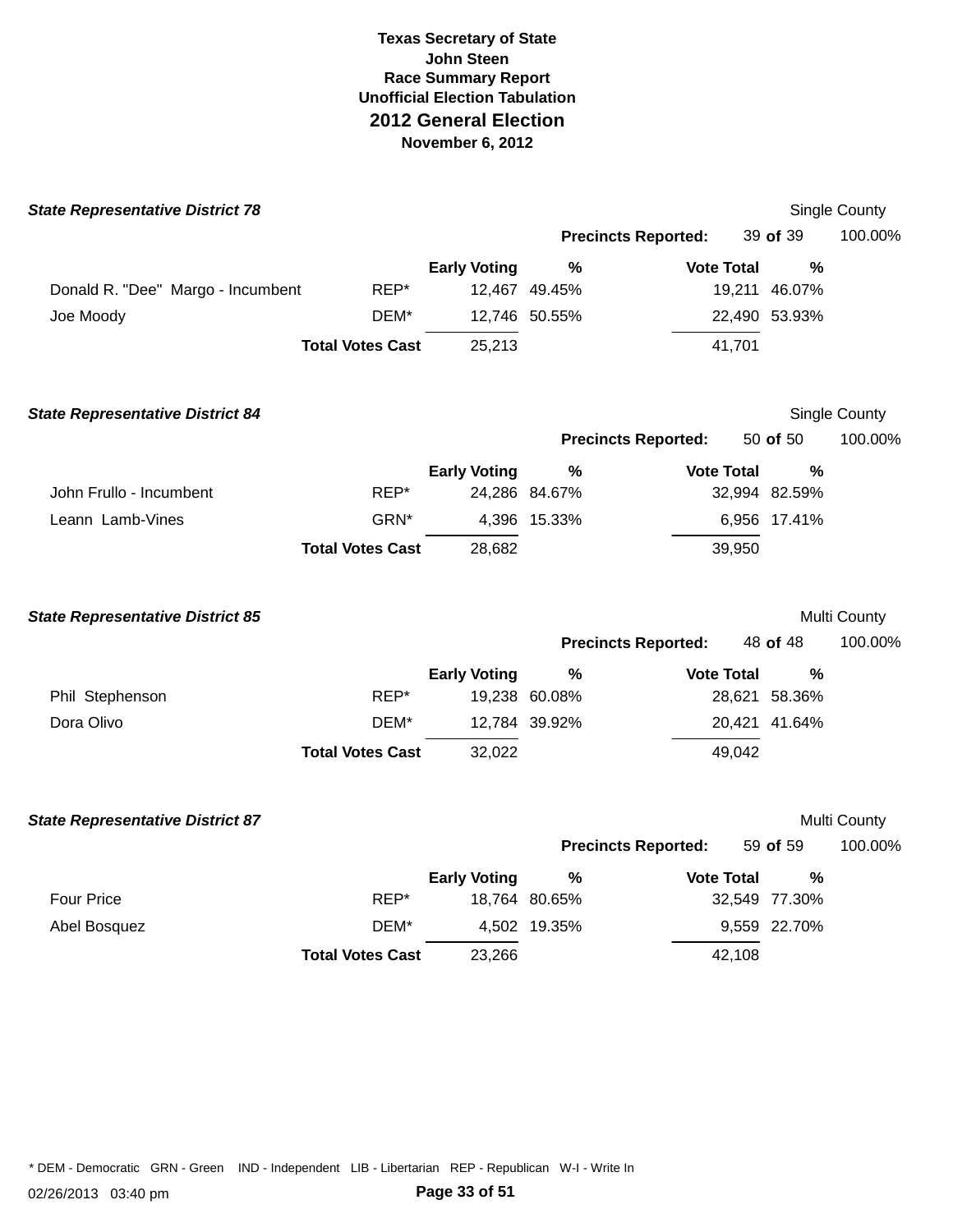| <b>Precincts Reported:</b><br>56 of 56<br>$\frac{9}{6}$<br><b>Early Voting</b><br><b>Vote Total</b><br>$\frac{0}{0}$<br>Jonathan Stickland<br>REP*<br>26,896 83.20%<br>37,071 80.69%<br>$LIB*$<br>5,429 16.80%<br>8,870 19.31%<br>Sean Fatzinger<br>45,941<br><b>Total Votes Cast</b><br>32,325<br><b>State Representative District 93</b><br>Single County<br>65 of 65<br><b>Precincts Reported:</b><br><b>Early Voting</b><br>$\%$<br><b>Vote Total</b><br>%<br><b>Matt Krause</b><br>REP*<br>20,182 60.93%<br>29,508 58.95%<br>Shane Hardin<br>12,069 36.44%<br>18,780 37.52%<br>DEM*<br>2.63%<br>3.53%<br>Bruce Beckman<br>$LIB^*$<br>870<br>1,766<br><b>Total Votes Cast</b><br>33,121<br>50,054<br>Single County<br><b>State Representative District 94</b><br><b>Precincts Reported:</b><br>58 of 58<br><b>Vote Total</b><br><b>Early Voting</b><br>%<br>%<br>REP*<br>29,972 84.17%<br>Diane Patrick - Incumbent<br>42,181 82.21%<br>David Eyerly<br>$LIB^*$<br>5,638 15.83%<br>9,129 17.79%<br><b>Total Votes Cast</b><br>35,610<br>51,310<br><b>State Representative District 95</b><br>Single County<br><b>Precincts Reported:</b><br>87 of 87<br><b>Early Voting</b><br><b>Vote Total</b><br>$\%$<br>%<br>REP*<br><b>Monte Mitchell</b><br>7,247 21.28%<br>10,997 22.64%<br>Nicole Collier<br>DEM*<br>26,807 78.72%<br>37,579 77.36%<br><b>Total Votes Cast</b><br>34,054<br>48,576 | <b>State Representative District 92</b> |  |  |  | <b>Single County</b> |
|------------------------------------------------------------------------------------------------------------------------------------------------------------------------------------------------------------------------------------------------------------------------------------------------------------------------------------------------------------------------------------------------------------------------------------------------------------------------------------------------------------------------------------------------------------------------------------------------------------------------------------------------------------------------------------------------------------------------------------------------------------------------------------------------------------------------------------------------------------------------------------------------------------------------------------------------------------------------------------------------------------------------------------------------------------------------------------------------------------------------------------------------------------------------------------------------------------------------------------------------------------------------------------------------------------------------------------------------------------------------------------------------|-----------------------------------------|--|--|--|----------------------|
|                                                                                                                                                                                                                                                                                                                                                                                                                                                                                                                                                                                                                                                                                                                                                                                                                                                                                                                                                                                                                                                                                                                                                                                                                                                                                                                                                                                                |                                         |  |  |  | 100.00%              |
|                                                                                                                                                                                                                                                                                                                                                                                                                                                                                                                                                                                                                                                                                                                                                                                                                                                                                                                                                                                                                                                                                                                                                                                                                                                                                                                                                                                                |                                         |  |  |  |                      |
|                                                                                                                                                                                                                                                                                                                                                                                                                                                                                                                                                                                                                                                                                                                                                                                                                                                                                                                                                                                                                                                                                                                                                                                                                                                                                                                                                                                                |                                         |  |  |  |                      |
|                                                                                                                                                                                                                                                                                                                                                                                                                                                                                                                                                                                                                                                                                                                                                                                                                                                                                                                                                                                                                                                                                                                                                                                                                                                                                                                                                                                                |                                         |  |  |  |                      |
|                                                                                                                                                                                                                                                                                                                                                                                                                                                                                                                                                                                                                                                                                                                                                                                                                                                                                                                                                                                                                                                                                                                                                                                                                                                                                                                                                                                                |                                         |  |  |  |                      |
|                                                                                                                                                                                                                                                                                                                                                                                                                                                                                                                                                                                                                                                                                                                                                                                                                                                                                                                                                                                                                                                                                                                                                                                                                                                                                                                                                                                                |                                         |  |  |  |                      |
|                                                                                                                                                                                                                                                                                                                                                                                                                                                                                                                                                                                                                                                                                                                                                                                                                                                                                                                                                                                                                                                                                                                                                                                                                                                                                                                                                                                                |                                         |  |  |  | 100.00%              |
|                                                                                                                                                                                                                                                                                                                                                                                                                                                                                                                                                                                                                                                                                                                                                                                                                                                                                                                                                                                                                                                                                                                                                                                                                                                                                                                                                                                                |                                         |  |  |  |                      |
|                                                                                                                                                                                                                                                                                                                                                                                                                                                                                                                                                                                                                                                                                                                                                                                                                                                                                                                                                                                                                                                                                                                                                                                                                                                                                                                                                                                                |                                         |  |  |  |                      |
|                                                                                                                                                                                                                                                                                                                                                                                                                                                                                                                                                                                                                                                                                                                                                                                                                                                                                                                                                                                                                                                                                                                                                                                                                                                                                                                                                                                                |                                         |  |  |  |                      |
|                                                                                                                                                                                                                                                                                                                                                                                                                                                                                                                                                                                                                                                                                                                                                                                                                                                                                                                                                                                                                                                                                                                                                                                                                                                                                                                                                                                                |                                         |  |  |  |                      |
|                                                                                                                                                                                                                                                                                                                                                                                                                                                                                                                                                                                                                                                                                                                                                                                                                                                                                                                                                                                                                                                                                                                                                                                                                                                                                                                                                                                                |                                         |  |  |  |                      |
|                                                                                                                                                                                                                                                                                                                                                                                                                                                                                                                                                                                                                                                                                                                                                                                                                                                                                                                                                                                                                                                                                                                                                                                                                                                                                                                                                                                                |                                         |  |  |  |                      |
|                                                                                                                                                                                                                                                                                                                                                                                                                                                                                                                                                                                                                                                                                                                                                                                                                                                                                                                                                                                                                                                                                                                                                                                                                                                                                                                                                                                                |                                         |  |  |  | 100.00%              |
|                                                                                                                                                                                                                                                                                                                                                                                                                                                                                                                                                                                                                                                                                                                                                                                                                                                                                                                                                                                                                                                                                                                                                                                                                                                                                                                                                                                                |                                         |  |  |  |                      |
|                                                                                                                                                                                                                                                                                                                                                                                                                                                                                                                                                                                                                                                                                                                                                                                                                                                                                                                                                                                                                                                                                                                                                                                                                                                                                                                                                                                                |                                         |  |  |  |                      |
|                                                                                                                                                                                                                                                                                                                                                                                                                                                                                                                                                                                                                                                                                                                                                                                                                                                                                                                                                                                                                                                                                                                                                                                                                                                                                                                                                                                                |                                         |  |  |  |                      |
|                                                                                                                                                                                                                                                                                                                                                                                                                                                                                                                                                                                                                                                                                                                                                                                                                                                                                                                                                                                                                                                                                                                                                                                                                                                                                                                                                                                                |                                         |  |  |  |                      |
|                                                                                                                                                                                                                                                                                                                                                                                                                                                                                                                                                                                                                                                                                                                                                                                                                                                                                                                                                                                                                                                                                                                                                                                                                                                                                                                                                                                                |                                         |  |  |  |                      |
|                                                                                                                                                                                                                                                                                                                                                                                                                                                                                                                                                                                                                                                                                                                                                                                                                                                                                                                                                                                                                                                                                                                                                                                                                                                                                                                                                                                                |                                         |  |  |  | 100.00%              |
|                                                                                                                                                                                                                                                                                                                                                                                                                                                                                                                                                                                                                                                                                                                                                                                                                                                                                                                                                                                                                                                                                                                                                                                                                                                                                                                                                                                                |                                         |  |  |  |                      |
|                                                                                                                                                                                                                                                                                                                                                                                                                                                                                                                                                                                                                                                                                                                                                                                                                                                                                                                                                                                                                                                                                                                                                                                                                                                                                                                                                                                                |                                         |  |  |  |                      |
|                                                                                                                                                                                                                                                                                                                                                                                                                                                                                                                                                                                                                                                                                                                                                                                                                                                                                                                                                                                                                                                                                                                                                                                                                                                                                                                                                                                                |                                         |  |  |  |                      |
|                                                                                                                                                                                                                                                                                                                                                                                                                                                                                                                                                                                                                                                                                                                                                                                                                                                                                                                                                                                                                                                                                                                                                                                                                                                                                                                                                                                                |                                         |  |  |  |                      |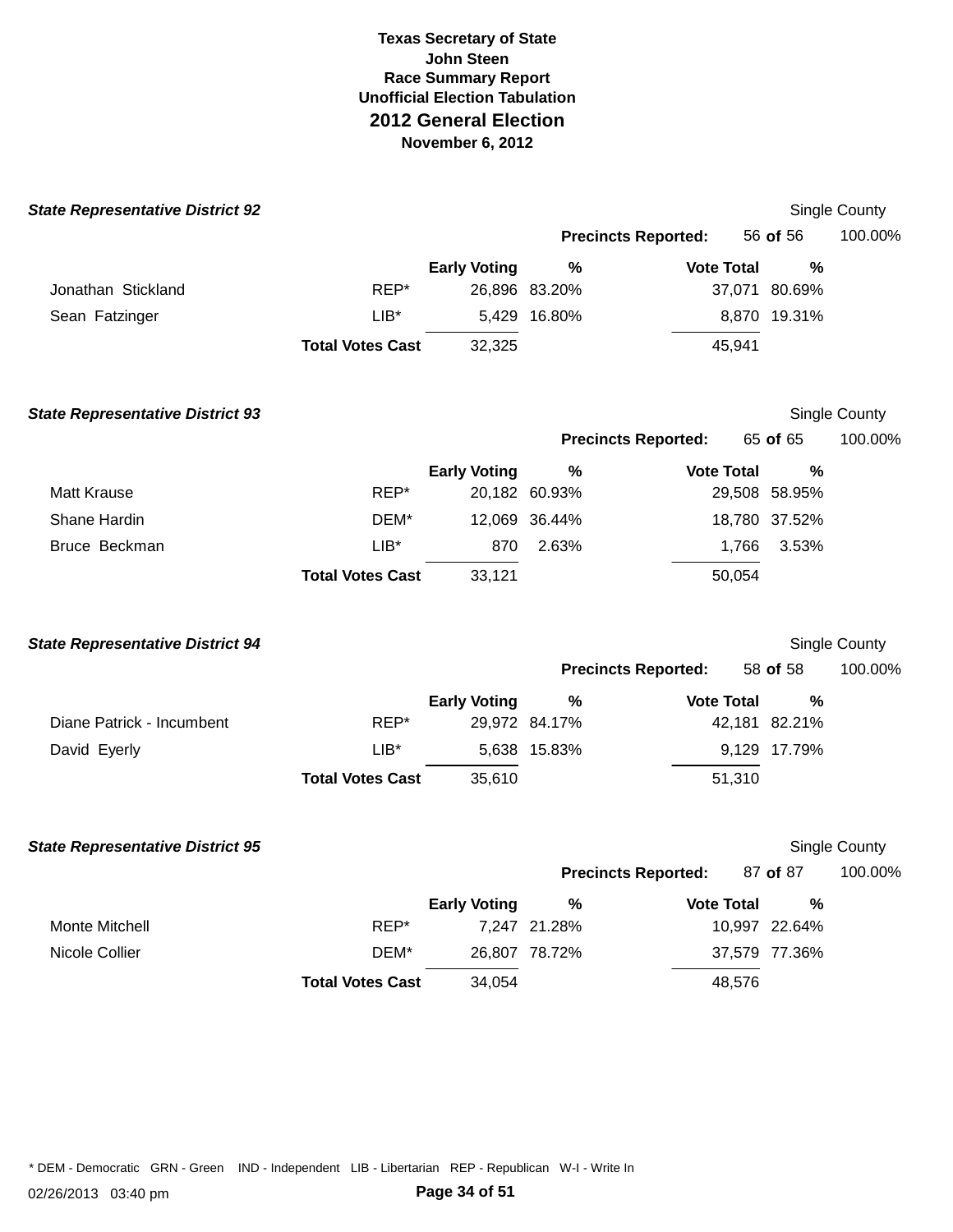| <b>State Representative District 96</b> |                         |                     |               |                            |               | Single County        |
|-----------------------------------------|-------------------------|---------------------|---------------|----------------------------|---------------|----------------------|
|                                         |                         |                     |               | <b>Precincts Reported:</b> | 46 of 46      | 100.00%              |
|                                         |                         | <b>Early Voting</b> | $\%$          | <b>Vote Total</b>          | %             |                      |
| <b>Bill Zedler - Incumbent</b>          | REP*                    |                     | 25,971 81.22% |                            | 36,928 80.54% |                      |
| Max W. Koch III                         | $LIB*$                  |                     | 6,005 18.78%  |                            | 8,924 19.46%  |                      |
|                                         | <b>Total Votes Cast</b> | 31,976              |               | 45,852                     |               |                      |
| <b>State Representative District 97</b> |                         |                     |               |                            |               | Single County        |
|                                         |                         |                     |               | <b>Precincts Reported:</b> | 65 of 65      | 100.00%              |
|                                         |                         | <b>Early Voting</b> | %             | <b>Vote Total</b>          | %             |                      |
| Craig Goldman                           | REP*                    |                     | 26,738 60.54% |                            | 38,126 59.44% |                      |
| Gary Grassia                            | DEM*                    |                     | 16,492 37.34% |                            | 24,145 37.64% |                      |
| Rod Wingo                               | $LIB^*$                 | 938                 | 2.12%         | 1,871                      | 2.92%         |                      |
|                                         | <b>Total Votes Cast</b> | 44,168              |               | 64,142                     |               |                      |
| <b>State Representative District 98</b> |                         |                     |               |                            |               | Single County        |
|                                         |                         |                     |               | <b>Precincts Reported:</b> | 53 of 53      | 100.00%              |
|                                         |                         | <b>Early Voting</b> | %             | <b>Vote Total</b>          | %             |                      |
| Giovanni Capriglione                    | REP*                    |                     | 44,245 87.04% |                            | 57,505 85.58% |                      |
| Michael Goolsby                         | $LIB^*$                 |                     | 6,588 12.96%  |                            | 9,690 14.42%  |                      |
|                                         | <b>Total Votes Cast</b> | 50,833              |               | 67,195                     |               |                      |
| <b>State Representative District 99</b> |                         |                     |               |                            |               | <b>Single County</b> |
|                                         |                         |                     |               | <b>Precincts Reported:</b> | 58 of 58      | 100.00%              |
|                                         |                         | <b>Early Voting</b> | %             | <b>Vote Total</b>          | $\%$          |                      |
| Charlie Geren - Incumbent               | REP*                    |                     | 24,199 68.07% |                            | 36,690 66.18% |                      |
| Michael McClure                         | DEM*                    | 10,381              | 29.20%        |                            | 16,744 30.20% |                      |
| Dan Hawkins                             | $LIB*$                  | 968                 | 2.72%         | 2,008                      | 3.62%         |                      |
|                                         | <b>Total Votes Cast</b> | 35,548              |               | 55,442                     |               |                      |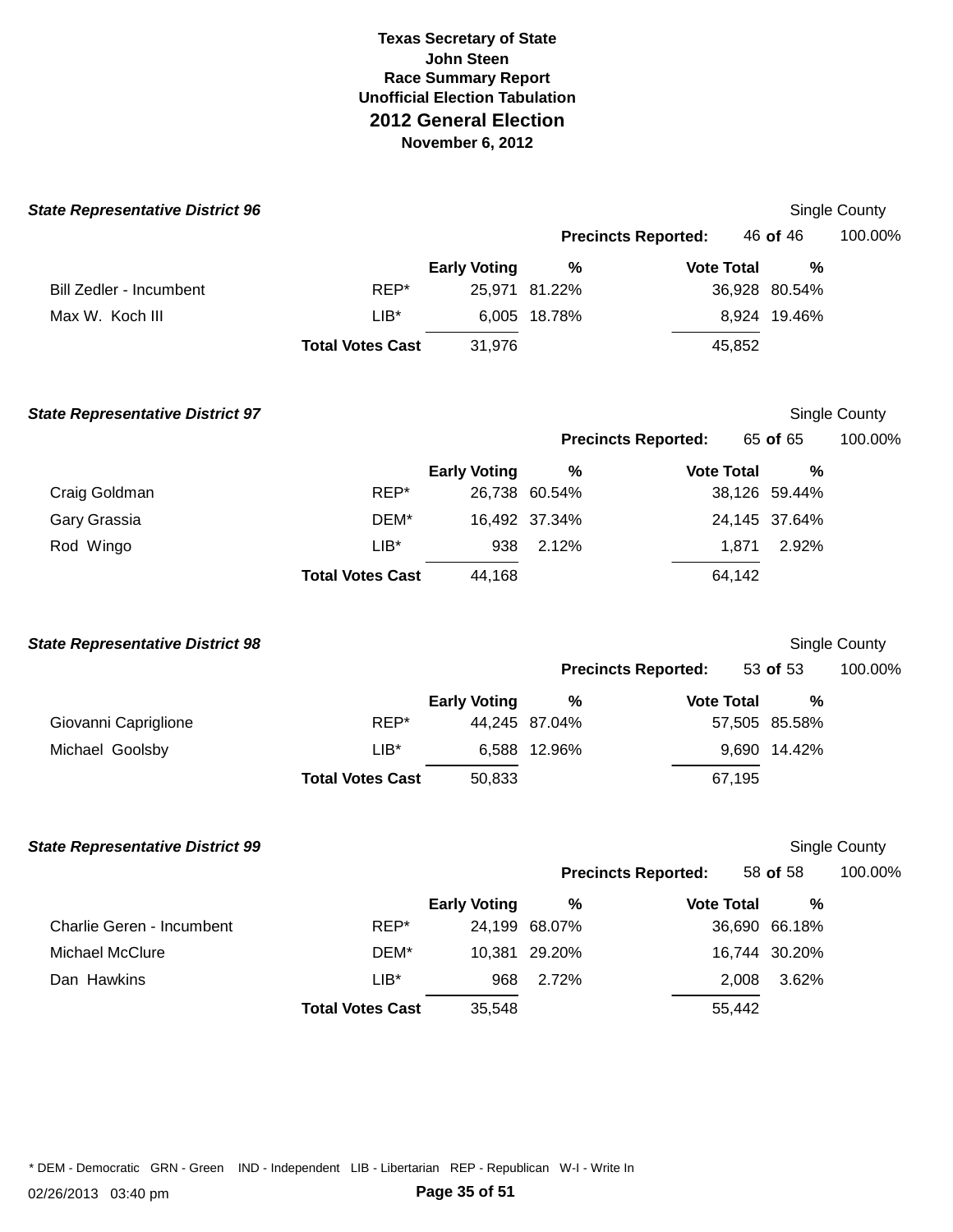| <b>State Representative District 101</b> |                         |                     |                       |                            |                    | Single County |
|------------------------------------------|-------------------------|---------------------|-----------------------|----------------------------|--------------------|---------------|
|                                          |                         |                     |                       | <b>Precincts Reported:</b> | 49 of 49           | 100.00%       |
|                                          |                         | <b>Early Voting</b> | %                     | <b>Vote Total</b>          | $\%$               |               |
| <b>Chris Turner</b>                      | DEM*                    |                     | 19,612 89.74%         |                            | 28,899 87.89%      |               |
| Carl Nulsen                              | $LIB^*$                 |                     | 2,243 10.26%          |                            | 3,983 12.11%       |               |
|                                          | <b>Total Votes Cast</b> | 21,855              |                       | 32,882                     |                    |               |
| <b>State Representative District 102</b> |                         |                     |                       |                            |                    | Single County |
|                                          |                         |                     |                       | <b>Precincts Reported:</b> | 71 of 71           | 100.00%       |
| Stefani Carter - Incumbent               | REP*                    | <b>Early Voting</b> | $\%$<br>20,218 59.80% | <b>Vote Total</b>          | %<br>30,197 57.15% |               |
| <b>Rich Hancock</b>                      | DEM*                    |                     | 13,589 40.20%         |                            | 22,639 42.85%      |               |
|                                          | <b>Total Votes Cast</b> | 33,807              |                       | 52,836                     |                    |               |
| <b>State Representative District 105</b> |                         |                     |                       |                            |                    | Single County |
|                                          |                         |                     |                       | <b>Precincts Reported:</b> | 61 of 61           | 100.00%       |
|                                          |                         | <b>Early Voting</b> | $\%$                  | <b>Vote Total</b>          | %                  |               |
| Linda Harper Brown - Incumbent           | REP*                    |                     | 14,460 53.03%         |                            | 21,603 50.07%      |               |
| <b>Rosemary Robbins</b>                  | DEM*                    |                     | 12,509 45.87%         |                            | 20,823 48.26%      |               |
| Saul Arechar                             | GRN*                    | 299                 | 1.10%                 | 721                        | 1.67%              |               |
|                                          | <b>Total Votes Cast</b> | 27,268              |                       | 43,147                     |                    |               |
| <b>State Representative District 106</b> |                         |                     |                       |                            |                    | Single County |
|                                          |                         |                     |                       | <b>Precincts Reported:</b> | 38 of 38           | 100.00%       |
|                                          |                         | <b>Early Voting</b> | $\%$                  | <b>Vote Total</b>          | %                  |               |
| Pat Fallon                               | REP*                    |                     | 29,230 84.74%         |                            | 41,582 83.17%      |               |
| Rodney Caston                            | $LIB*$                  |                     | 5,265 15.26%          |                            | 8,412 16.83%       |               |
|                                          | <b>Total Votes Cast</b> | 34,495              |                       | 49,994                     |                    |               |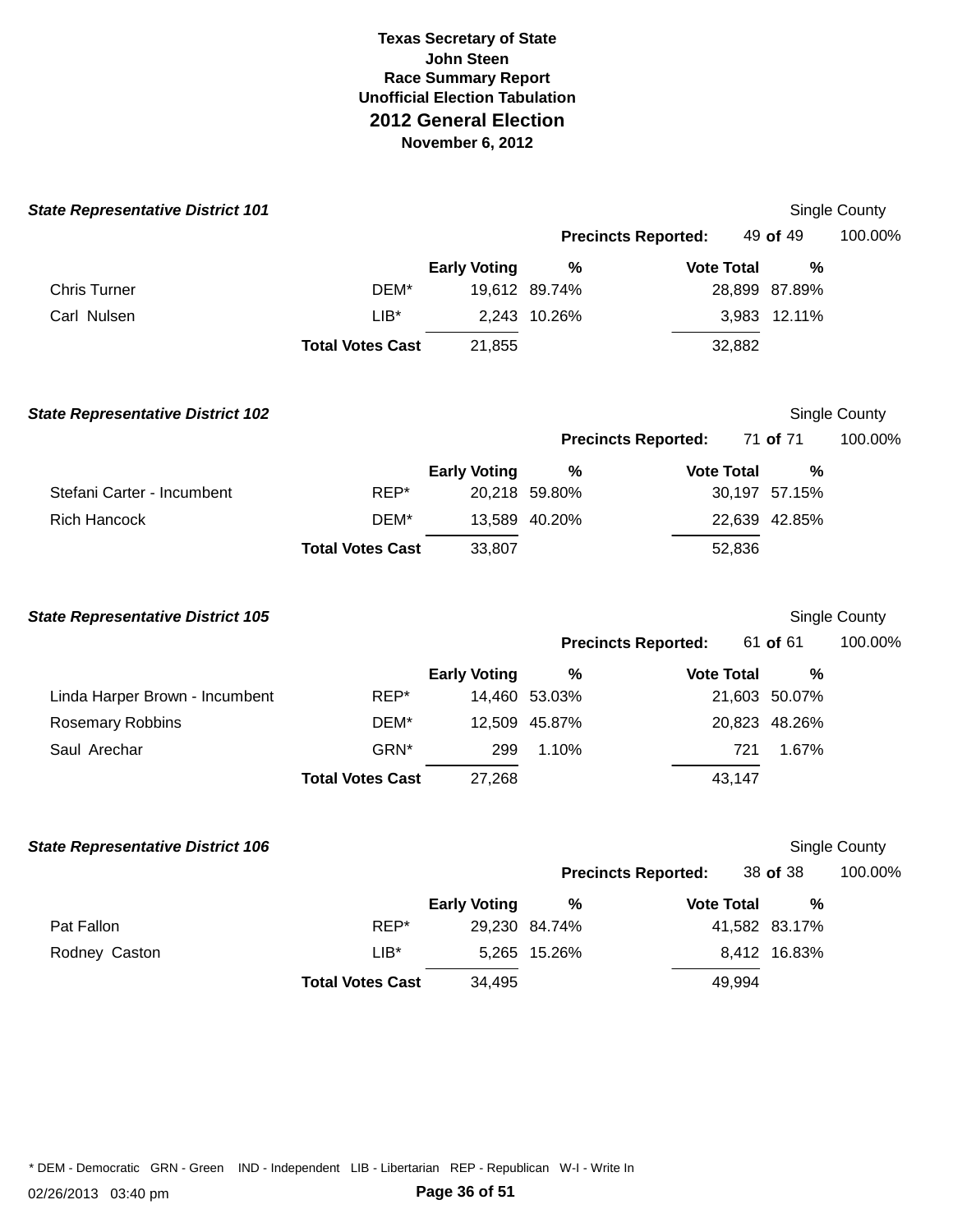| <b>State Representative District 107</b> |                         |                     |                            |                   |               | Single County |
|------------------------------------------|-------------------------|---------------------|----------------------------|-------------------|---------------|---------------|
|                                          |                         |                     | <b>Precincts Reported:</b> |                   | 59 of 59      | 100.00%       |
|                                          |                         | <b>Early Voting</b> | %                          | <b>Vote Total</b> | $\%$          |               |
| Kenneth Sheets - Incumbent               | REP*                    |                     | 16,259 52.80%              |                   | 25,784 50.89% |               |
| <b>Robert Miklos</b>                     | DEM*                    |                     | 14,537 47.20%              |                   | 24,883 49.11% |               |
|                                          | <b>Total Votes Cast</b> | 30,796              |                            | 50,667            |               |               |
| <b>State Representative District 108</b> |                         |                     |                            |                   |               | Single County |
|                                          |                         |                     | <b>Precincts Reported:</b> |                   | 82 of 82      | 100.00%       |
|                                          |                         | <b>Early Voting</b> | %                          | <b>Vote Total</b> | $\frac{0}{0}$ |               |
| Dan Branch - Incumbent                   | REP*                    |                     | 26,245 81.14%              |                   | 43,492 79.70% |               |
| Jarrett Rab Woods                        | $LIB*$                  |                     | 6,100 18.86%               |                   | 11,081 20.30% |               |
|                                          | <b>Total Votes Cast</b> | 32,345              |                            | 54,573            |               |               |
| <b>State Representative District 109</b> |                         |                     |                            |                   |               | Single County |
|                                          |                         |                     | <b>Precincts Reported:</b> |                   | 99 of 99      | 100.00%       |
|                                          |                         | <b>Early Voting</b> | $\%$                       | <b>Vote Total</b> | $\frac{0}{0}$ |               |
| <b>Helen Giddings</b>                    | DEM*                    |                     | 41,140 94.44%              |                   | 53,349 93.65% |               |
| Dexter Jackson                           | $LIB^*$                 |                     | 2,423 5.56%                | 3,619             | 6.35%         |               |
|                                          | <b>Total Votes Cast</b> | 43,563              |                            | 56,968            |               |               |
| <b>State Representative District 113</b> |                         |                     |                            |                   |               | Single County |
|                                          |                         |                     | <b>Precincts Reported:</b> |                   | 66 of 66      | 100.00%       |
|                                          |                         | <b>Early Voting</b> | %                          | <b>Vote Total</b> | $\%$          |               |
| Cindy Burkett - Incumbent                | REP*                    |                     | 18,408 81.86%              |                   | 28,667 80.97% |               |
| Angela K. Sarlay                         | GRN*                    |                     | 4,079 18.14%               |                   | 6,739 19.03%  |               |
|                                          | <b>Total Votes Cast</b> | 22,487              |                            | 35,406            |               |               |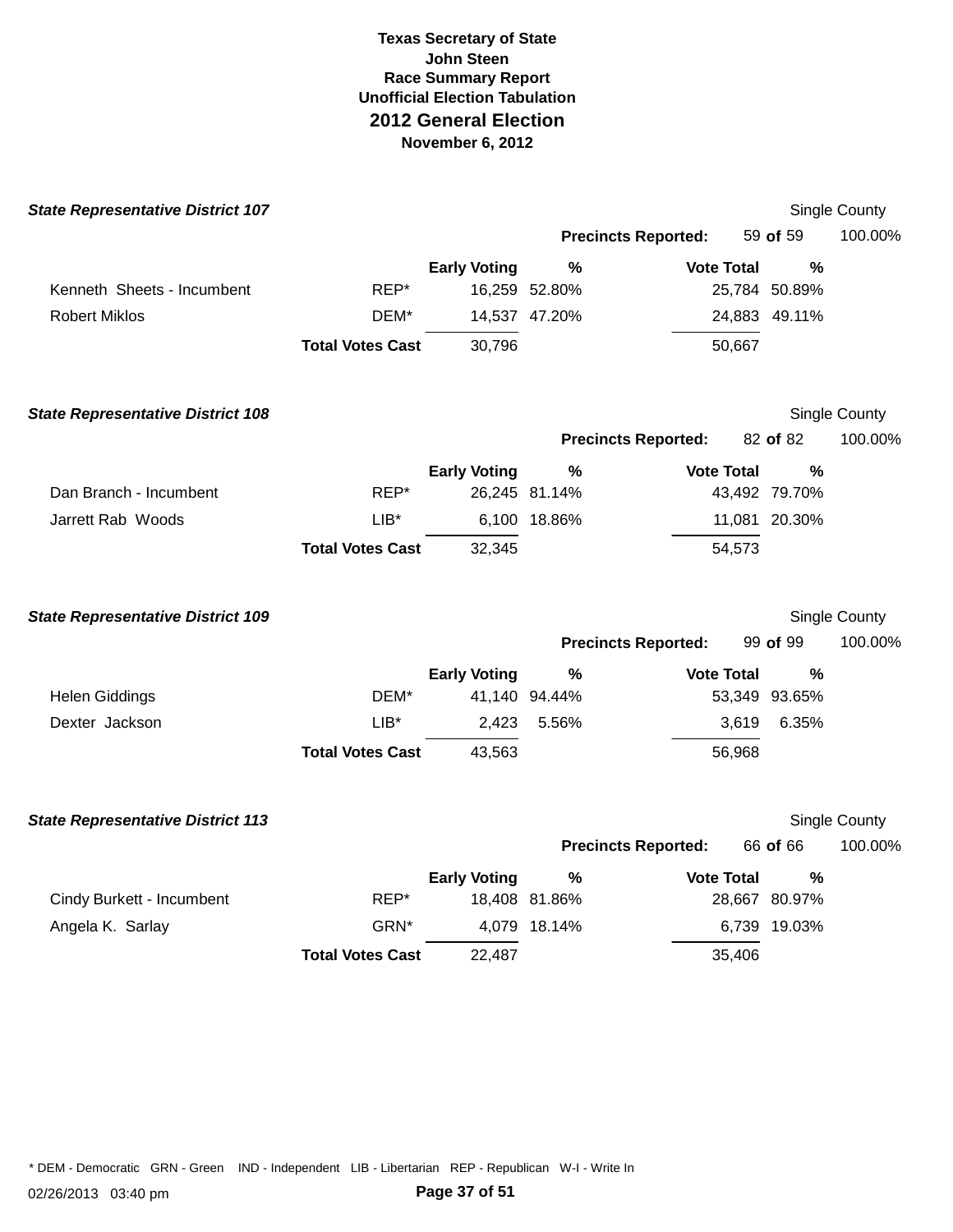| <b>State Representative District 114</b> |                         |                     |               |                            |               | Single County |
|------------------------------------------|-------------------------|---------------------|---------------|----------------------------|---------------|---------------|
|                                          |                         |                     |               | <b>Precincts Reported:</b> | 70 of 70      | 100.00%       |
|                                          |                         | <b>Early Voting</b> | $\%$          | <b>Vote Total</b>          | %             |               |
| Jason Villalba                           | REP*                    |                     | 23,105 57.01% |                            | 33,865 54.17% |               |
| <b>Carol Kent</b>                        | DEM*                    |                     | 17,424 42.99% |                            | 28,656 45.83% |               |
|                                          | <b>Total Votes Cast</b> | 40,529              |               | 62,521                     |               |               |
| <b>State Representative District 115</b> |                         |                     |               |                            |               | Single County |
|                                          |                         |                     |               | <b>Precincts Reported:</b> | 72 of 72      | 100.00%       |
|                                          |                         | <b>Early Voting</b> | %             | <b>Vote Total</b>          | %             |               |
| <b>Bennett Ratliff</b>                   | REP*                    |                     | 19,271 57.68% |                            | 29,008 55.32% |               |
| Mary Clare Fabishak                      | DEM*                    |                     | 13,350 39.96% |                            | 21,731 41.44% |               |
| Preston Poulter                          | $LIB*$                  | 791                 | 2.37%         | 1,699                      | 3.24%         |               |
|                                          | <b>Total Votes Cast</b> | 33,412              |               | 52,438                     |               |               |
| <b>State Representative District 117</b> |                         |                     |               |                            |               | Single County |
|                                          |                         |                     |               | <b>Precincts Reported:</b> | 49 of 49      | 100.00%       |
|                                          |                         | <b>Early Voting</b> | %             | <b>Vote Total</b>          | %             |               |
| John V. Garza - Incumbent                | REP*                    |                     | 13,665 47.98% |                            | 19,069 46.07% |               |
| <b>Philip Cortez</b>                     | DEM*                    |                     | 14,814 52.02% |                            | 22,318 53.93% |               |
|                                          | <b>Total Votes Cast</b> | 28,479              |               | 41,387                     |               |               |
| <b>State Representative District 118</b> |                         |                     |               |                            |               | Single County |
|                                          |                         |                     |               | <b>Precincts Reported:</b> | 64 of 64      | 100.00%       |
|                                          |                         | <b>Early Voting</b> | %             | <b>Vote Total</b>          | %             |               |
| Robert A. Casias                         | REP*                    |                     | 12,005 43.11% |                            | 16,031 40.09% |               |
| Joe Farias - Incumbent                   | DEM*                    |                     | 15,845 56.89% |                            | 23,955 59.91% |               |
|                                          | <b>Total Votes Cast</b> | 27,850              |               | 39,986                     |               |               |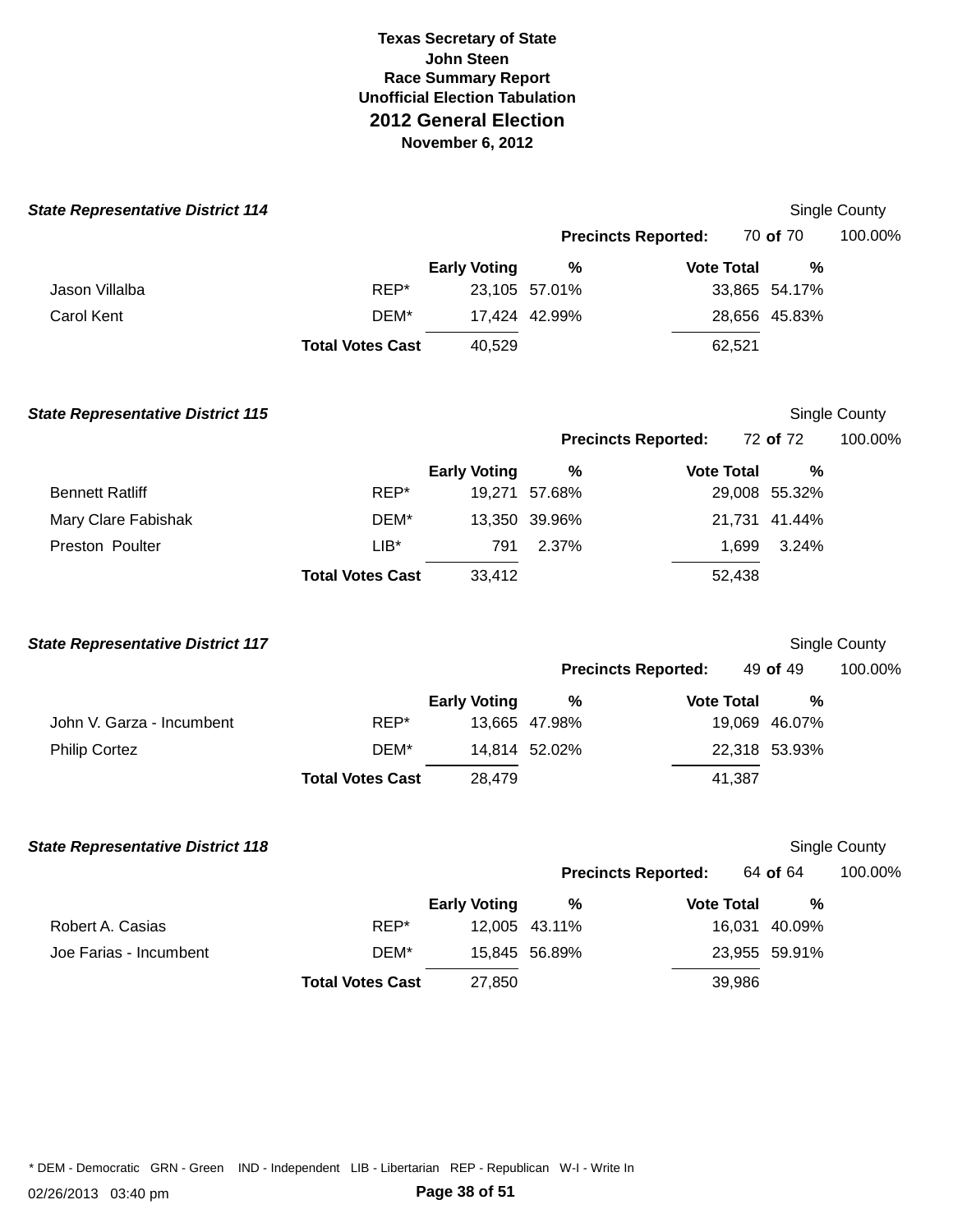| <b>State Representative District 119</b> |                         |                     |                            |                   |               | Single County |
|------------------------------------------|-------------------------|---------------------|----------------------------|-------------------|---------------|---------------|
|                                          |                         |                     | <b>Precincts Reported:</b> |                   | 77 of 77      | 100.00%       |
|                                          |                         | <b>Early Voting</b> | %                          | <b>Vote Total</b> | $\frac{0}{0}$ |               |
| Anna Campos                              | REP*                    |                     | 11,427 39.76%              |                   | 15,402 38.06% |               |
| Roland Gutierrez - Incumbent             | DEM*                    |                     | 17,314 60.24%              |                   | 25,067 61.94% |               |
|                                          | <b>Total Votes Cast</b> | 28,741              |                            | 40,469            |               |               |
| <b>State Representative District 120</b> |                         |                     |                            |                   |               | Single County |
|                                          |                         |                     | <b>Precincts Reported:</b> |                   | 85 of 85      | 100.00%       |
|                                          |                         | <b>Early Voting</b> | %                          | <b>Vote Total</b> | $\%$          |               |
| Ruth Jones McClendon - Incumbent         | DEM*                    |                     | 23,244 87.98%              |                   | 33,637 87.91% |               |
| Gregory L. Fox                           | GRN*                    |                     | 3,175 12.02%               |                   | 4,625 12.09%  |               |
|                                          | <b>Total Votes Cast</b> | 26,419              |                            | 38,262            |               |               |
| <b>State Representative District 121</b> |                         |                     |                            |                   |               | Single County |
|                                          |                         |                     | <b>Precincts Reported:</b> |                   | 71 of 71      | 100.00%       |
|                                          |                         | <b>Early Voting</b> | %                          | <b>Vote Total</b> | $\%$          |               |
| Joe Straus - Incumbent                   | REP*                    |                     | 40,376 82.11%              |                   | 50,408 80.24% |               |
| Arthur M. Thomas IV                      | $LIB*$                  |                     | 8,800 17.89%               |                   | 12,412 19.76% |               |
|                                          | <b>Total Votes Cast</b> | 49,176              |                            | 62,820            |               |               |
| <b>State Representative District 123</b> |                         |                     |                            |                   |               | Single County |
|                                          |                         |                     | <b>Precincts Reported:</b> |                   | 91 of 91      | 100.00%       |
|                                          |                         | <b>Early Voting</b> | %                          | <b>Vote Total</b> | $\%$          |               |
| Mike Villarreal - Incumbent              | DEM*                    |                     | 21,689 86.75%              |                   | 32,902 87.51% |               |
| Chuck Robinson                           | GRN*                    |                     | 3,312 13.25%               |                   | 4,695 12.49%  |               |
|                                          | <b>Total Votes Cast</b> | 25,001              |                            | 37,597            |               |               |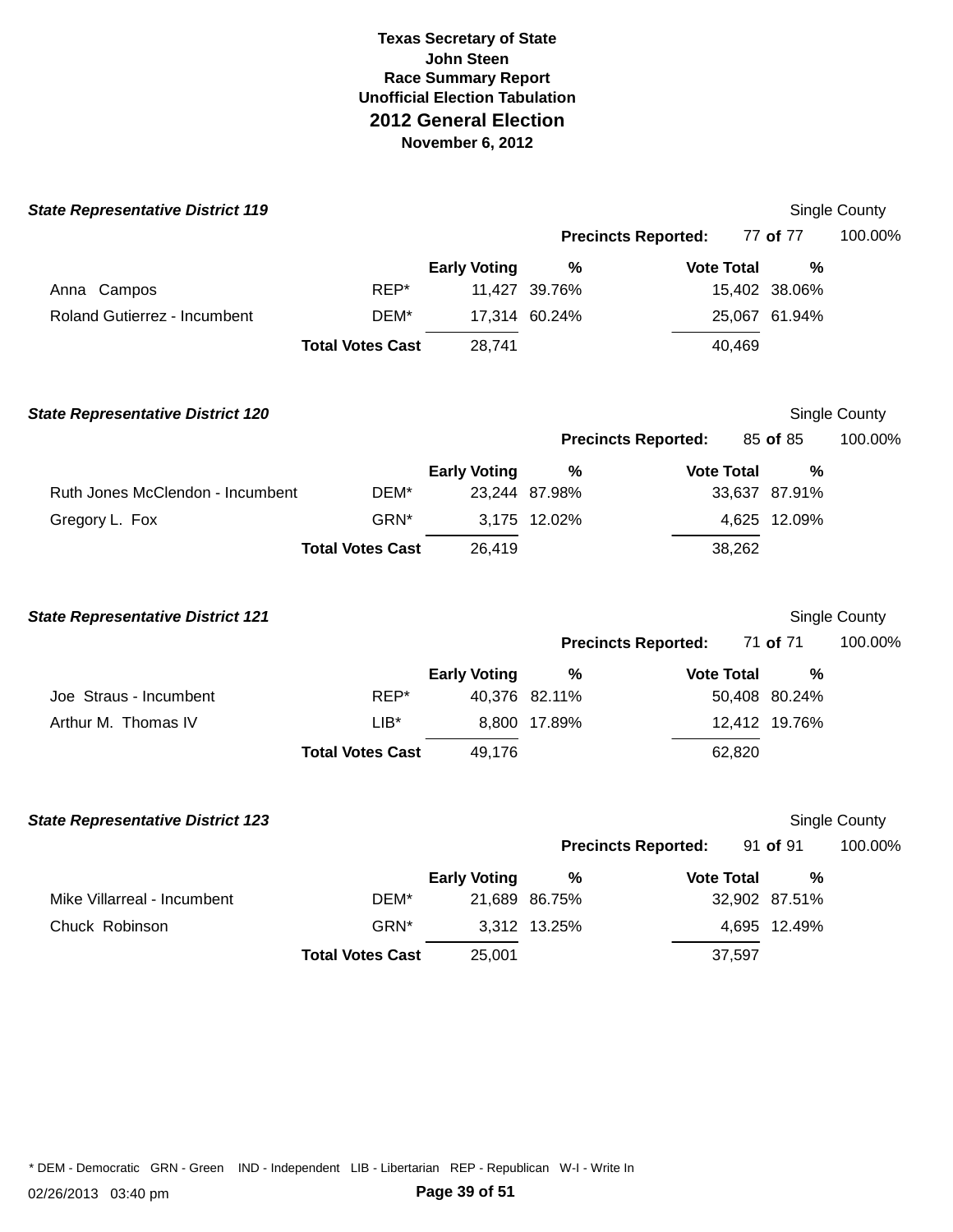| <b>State Representative District 124</b> |                         |                     |               |                            |               | <b>Single County</b> |
|------------------------------------------|-------------------------|---------------------|---------------|----------------------------|---------------|----------------------|
|                                          |                         |                     |               | <b>Precincts Reported:</b> | 46 of 46      | 100.00%              |
|                                          |                         | <b>Early Voting</b> | $\%$          | <b>Vote Total</b>          | %             |                      |
| José Menéndez - Incumbent                | DEM*                    |                     | 20,690 84.08% |                            | 31,835 84.96% |                      |
| Herb Gonzales, Jr                        | GRN*                    |                     | 3,918 15.92%  |                            | 5,636 15.04%  |                      |
|                                          | <b>Total Votes Cast</b> | 24,608              |               | 37,471                     |               |                      |
| <b>State Representative District 125</b> |                         |                     |               |                            |               | Single County        |
|                                          |                         |                     |               | <b>Precincts Reported:</b> | 58 of 58      | 100.00%              |
|                                          |                         | <b>Early Voting</b> | %             | <b>Vote Total</b>          | %             |                      |
| Alma Perez Jackson                       | REP*                    |                     | 13,217 39.92% |                            | 17,449 37.07% |                      |
| Justin Rodriguez                         | DEM*                    |                     | 19,380 58.53% |                            | 28,820 61.23% |                      |
| Timothy Giddens                          | GRN*                    | 515                 | 1.56%         | 796                        | 1.69%         |                      |
|                                          | <b>Total Votes Cast</b> | 33,112              |               | 47,065                     |               |                      |
| <b>State Representative District 127</b> |                         |                     |               |                            |               | Single County        |
|                                          |                         |                     |               | <b>Precincts Reported:</b> | 36 of 36      | 100.00%              |
|                                          |                         | <b>Early Voting</b> | %             | <b>Vote Total</b>          | %             |                      |
| Dan Huberty - Incumbent                  | REP*                    |                     | 31,988 71.37% |                            | 45,739 70.23% |                      |
| Cody Pogue                               | DEM*                    |                     | 12,829 28.63% |                            | 19,389 29.77% |                      |
|                                          | <b>Total Votes Cast</b> | 44,817              |               | 65,128                     |               |                      |
| <b>State Representative District 130</b> |                         |                     |               |                            |               | Single County        |
|                                          |                         |                     |               | <b>Precincts Reported:</b> | 38 of 38      | 100.00%              |
|                                          |                         | <b>Early Voting</b> | %             | <b>Vote Total</b>          | %             |                      |
| Allen Fletcher - Incumbent               | REP*                    |                     | 39,476 91.46% |                            | 54,517 90.15% |                      |
| Art Browning                             | GRN <sup>*</sup>        | 3,684               | 8.54%         | 5,954                      | 9.85%         |                      |
|                                          | <b>Total Votes Cast</b> | 43,160              |               | 60,471                     |               |                      |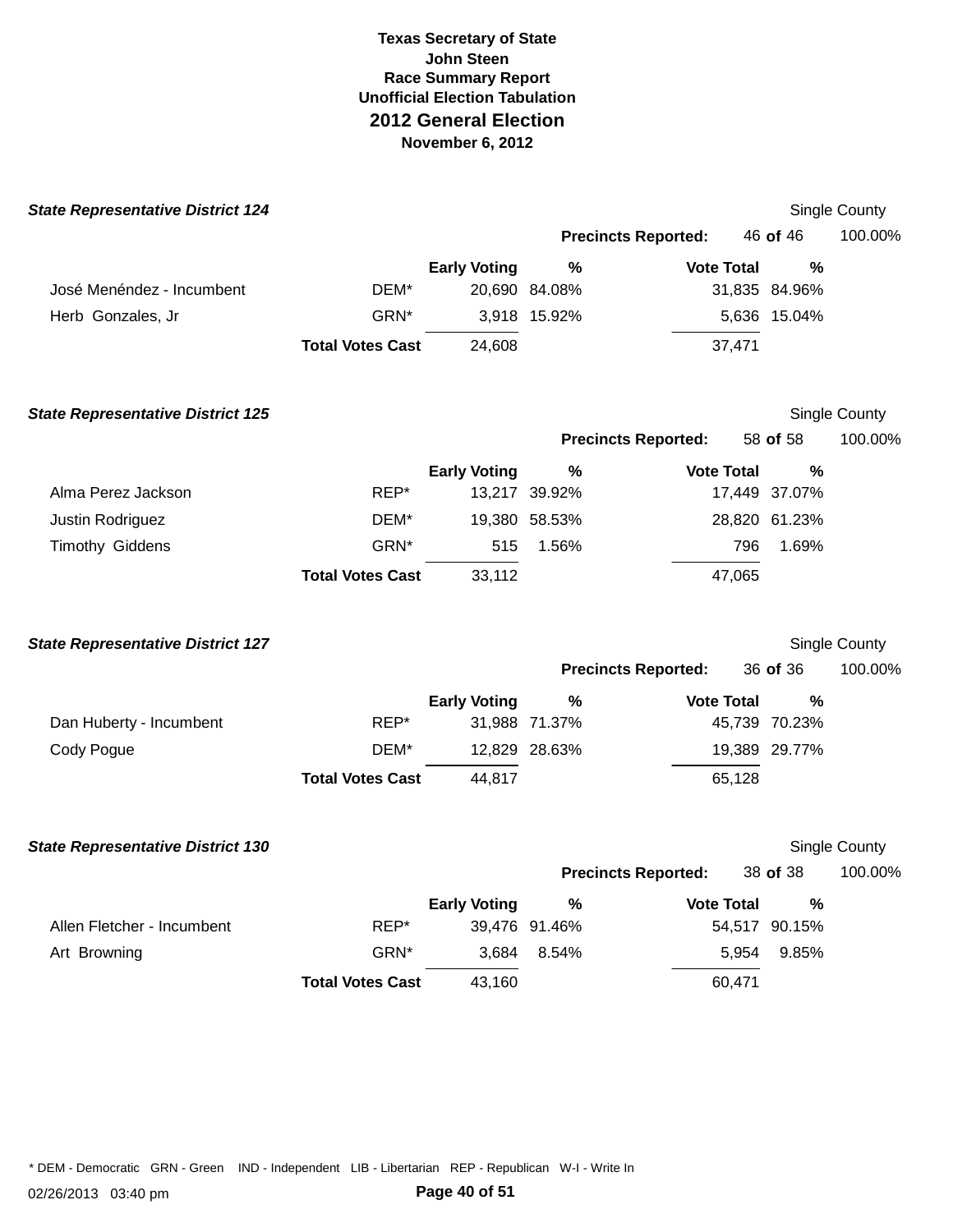| <b>State Representative District 131</b> |                         |                     |               |                            |               | Single County |
|------------------------------------------|-------------------------|---------------------|---------------|----------------------------|---------------|---------------|
|                                          |                         |                     |               | <b>Precincts Reported:</b> | 40 of 40      | 100.00%       |
|                                          |                         | <b>Early Voting</b> | $\frac{0}{0}$ | <b>Vote Total</b>          | %             |               |
| Alma Allen - Incumbent                   | DEM*                    |                     | 25,473 95.63% |                            | 36,714 94.50% |               |
| Alfred N. Montestruc                     | $LIB*$                  | 730                 | 2.74%         | 1,315                      | 3.38%         |               |
| Alfred Molison, Jr.                      | GRN*                    | 433                 | 1.63%         | 821                        | 2.11%         |               |
|                                          | <b>Total Votes Cast</b> | 26,636              |               | 38,850                     |               |               |
| <b>State Representative District 132</b> |                         |                     |               |                            |               | Single County |
|                                          |                         |                     |               | <b>Precincts Reported:</b> | 28 of 28      | 100.00%       |
|                                          |                         | <b>Early Voting</b> | %             | <b>Vote Total</b>          | $\frac{0}{0}$ |               |
| Bill Callegari - Incumbent               | REP*                    |                     | 21,460 82.56% |                            | 33,542 80.71% |               |
| Phil Kurtz                               | $LIB^*$                 |                     | 4,532 17.44%  |                            | 8,017 19.29%  |               |
|                                          | <b>Total Votes Cast</b> | 25,992              |               | 41,559                     |               |               |
| <b>State Representative District 133</b> |                         |                     |               |                            |               | Single County |
|                                          |                         |                     |               | <b>Precincts Reported:</b> | 42 of 42      | 100.00%       |
|                                          |                         | <b>Early Voting</b> | $\frac{0}{0}$ | <b>Vote Total</b>          | $\frac{0}{0}$ |               |
| Jim Murphy - Incumbent                   | REP*                    |                     | 35,337 86.57% |                            | 51,929 84.96% |               |
| Gerald W. (Jerry) LaFleur                | $LIB*$                  |                     | 5,480 13.43%  |                            | 9,193 15.04%  |               |
|                                          | <b>Total Votes Cast</b> | 40,817              |               | 61,122                     |               |               |
| <b>State Representative District 134</b> |                         |                     |               |                            |               | Single County |
|                                          |                         |                     |               | <b>Precincts Reported:</b> | 72 of 72      | 100.00%       |
|                                          |                         | <b>Early Voting</b> | %             | <b>Vote Total</b>          | %             |               |
| Sarah Davis - Incumbent                  | REP*                    |                     | 27,204 57.41% |                            | 43,823 54.65% |               |
| Ann Johnson                              | DEM*                    |                     | 20,185 42.59% |                            | 36,366 45.35% |               |
|                                          | <b>Total Votes Cast</b> | 47,389              |               | 80,189                     |               |               |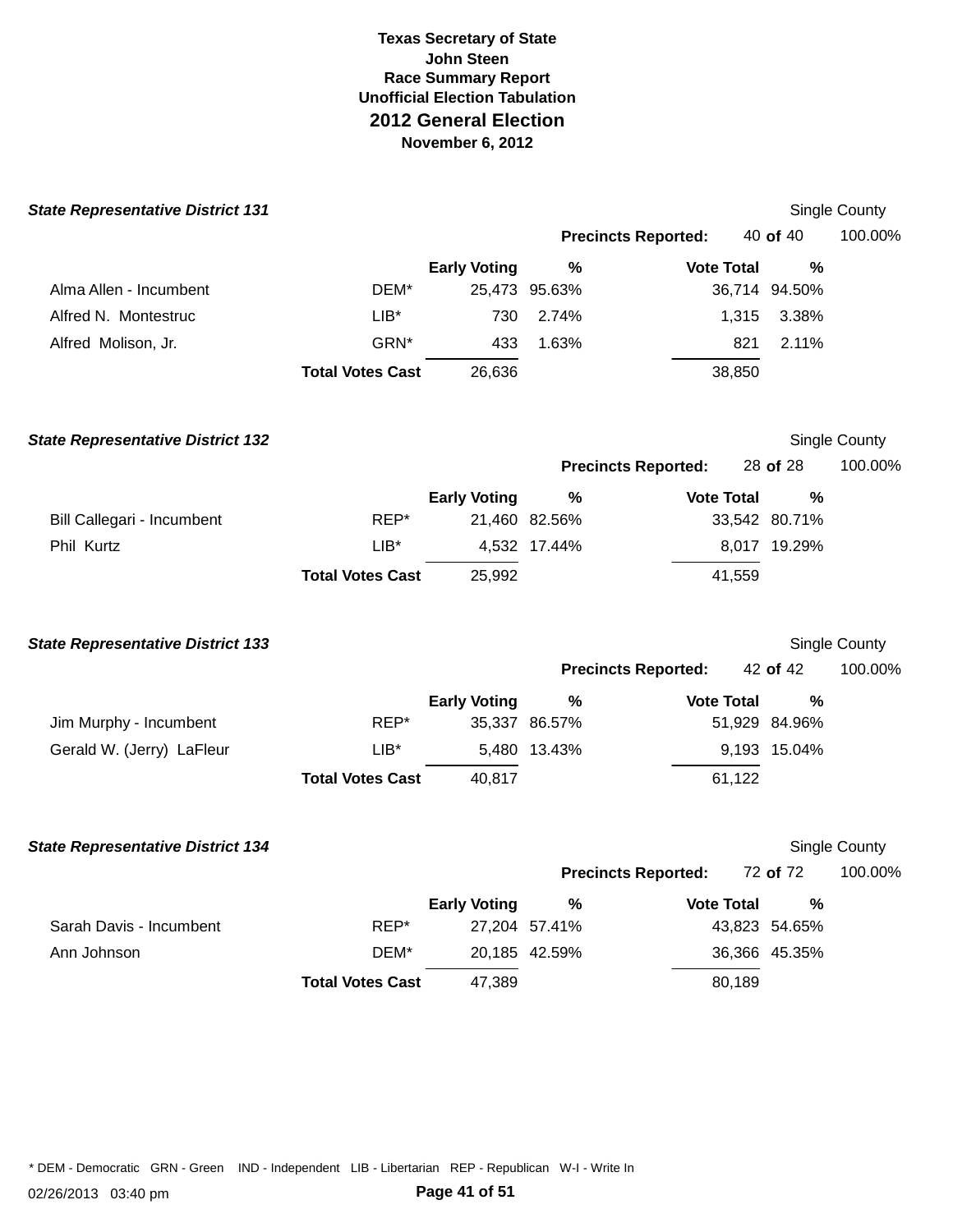| <b>State Representative District 135</b> |                         |                     |               |                            |        |               | Single County |
|------------------------------------------|-------------------------|---------------------|---------------|----------------------------|--------|---------------|---------------|
|                                          |                         |                     |               | <b>Precincts Reported:</b> |        | 30 of 30      | 100.00%       |
|                                          |                         | <b>Early Voting</b> | $\%$          | <b>Vote Total</b>          |        | %             |               |
| Gary Elkins - Incumbent                  | REP*                    |                     | 21,278 62.27% |                            |        | 31,979 60.37% |               |
| Paul Morgan                              | DEM*                    |                     | 12,890 37.73% |                            |        | 20,997 39.63% |               |
|                                          | <b>Total Votes Cast</b> | 34,168              |               |                            | 52,976 |               |               |
| <b>State Representative District 136</b> |                         |                     |               |                            |        |               | Single County |
|                                          |                         |                     |               | <b>Precincts Reported:</b> |        | 31 of 31      | 100.00%       |
|                                          |                         | <b>Early Voting</b> | %             | <b>Vote Total</b>          |        | %             |               |
| <b>Anthony Dale</b>                      | REP*                    |                     | 21,101 55.40% |                            |        | 32,340 53.05% |               |
| <b>Matt Stillwell</b>                    | DEM*                    |                     | 15,180 39.86% |                            |        | 24,827 40.72% |               |
| Matt Whittington                         | $LIB*$                  | 1,807               | 4.74%         |                            | 3,800  | 6.23%         |               |
|                                          | <b>Total Votes Cast</b> | 38,088              |               |                            | 60,967 |               |               |
| <b>State Representative District 137</b> |                         |                     |               |                            |        |               | Single County |
|                                          |                         |                     |               | <b>Precincts Reported:</b> |        | 28 of 28      | 100.00%       |
|                                          |                         | <b>Early Voting</b> | $\%$          | <b>Vote Total</b>          |        | %             |               |
| M. J. Khan                               | REP*                    |                     | 5,277 36.42%  |                            |        | 8,235 34.28%  |               |
| Gene Wu                                  | DEM*                    |                     | 9,214 63.58%  |                            |        | 15,789 65.72% |               |
|                                          | <b>Total Votes Cast</b> | 14,491              |               |                            | 24,024 |               |               |
| <b>State Representative District 138</b> |                         |                     |               |                            |        |               | Single County |
|                                          |                         |                     |               | <b>Precincts Reported:</b> |        | 38 of 38      | 100.00%       |
|                                          |                         | <b>Early Voting</b> | $\%$          | <b>Vote Total</b>          |        | $\%$          |               |
| Dwayne Bohac - Incumbent                 | REP*                    |                     | 19,487 82.63% |                            |        | 29,604 80.46% |               |
| Lee Coughran                             | $LIB*$                  |                     | 4,097 17.37%  |                            |        | 7,190 19.54%  |               |
|                                          | <b>Total Votes Cast</b> | 23,584              |               |                            | 36,794 |               |               |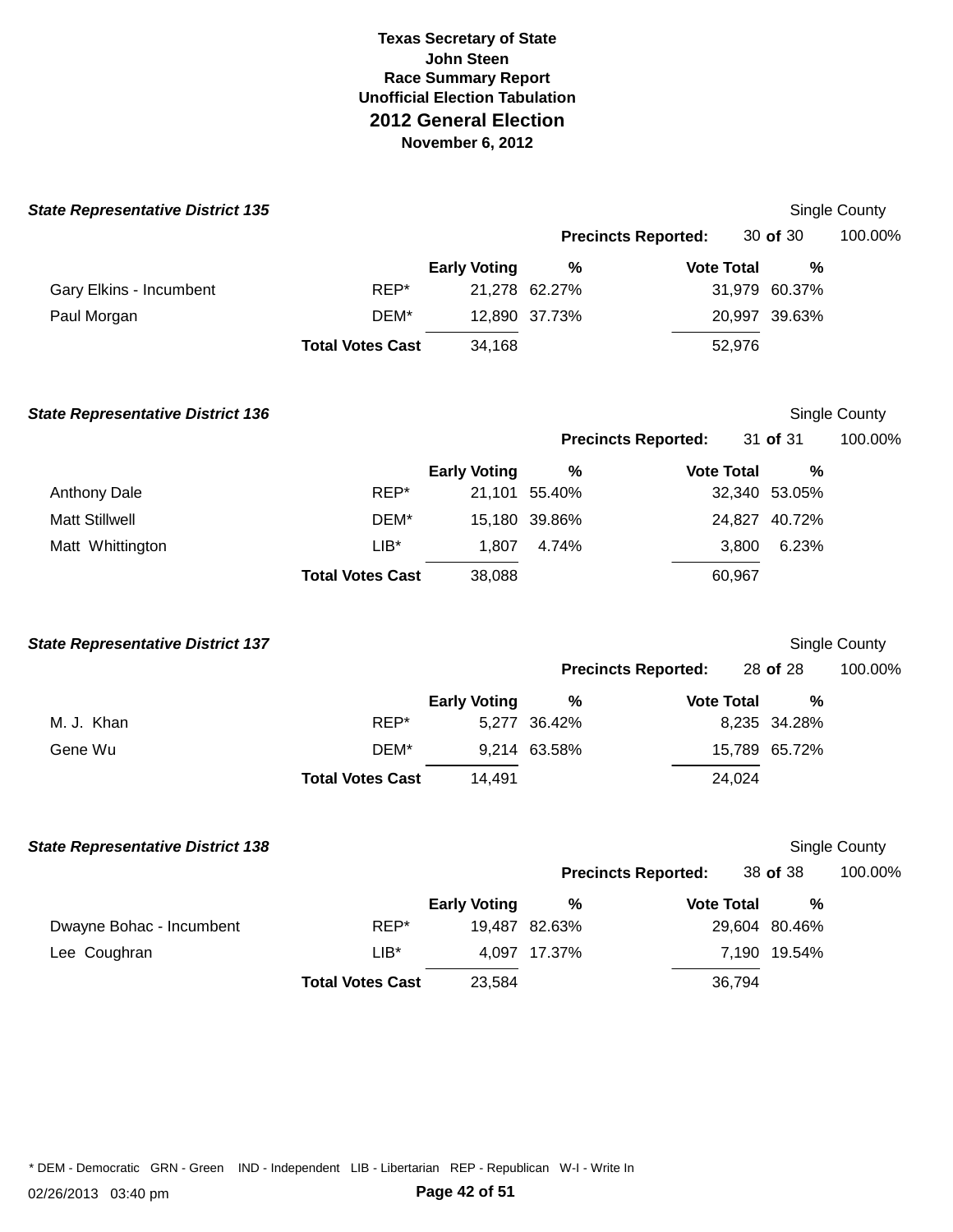| <b>State Representative District 139</b> |                         |                     |               |                            |               | Single County |
|------------------------------------------|-------------------------|---------------------|---------------|----------------------------|---------------|---------------|
|                                          |                         |                     |               | <b>Precincts Reported:</b> | 51 of 51      | 100.00%       |
|                                          |                         | <b>Early Voting</b> | %             | <b>Vote Total</b>          | $\frac{0}{0}$ |               |
| Sam Brocato                              | REP*                    |                     | 6,747 20.79%  |                            | 11,591 22.93% |               |
| Sylvester Turner - Incumbent             | DEM*                    |                     | 25,711 79.21% |                            | 38,961 77.07% |               |
|                                          | <b>Total Votes Cast</b> | 32,458              |               | 50,552                     |               |               |
| <b>State Representative District 141</b> |                         |                     |               |                            |               | Single County |
|                                          |                         |                     |               | <b>Precincts Reported:</b> | 52 of 52      | 100.00%       |
|                                          |                         | <b>Early Voting</b> | $\%$          | <b>Vote Total</b>          | %             |               |
| Michael Bunch                            | REP*                    |                     | 2,902 10.96%  |                            | 4,580 12.14%  |               |
| Senfronia Thompson - Incumbent           | DEM*                    |                     | 23,585 89.04% |                            | 33,136 87.86% |               |
|                                          | <b>Total Votes Cast</b> | 26,487              |               | 37,716                     |               |               |
| <b>State Representative District 143</b> |                         |                     |               |                            |               | Single County |
|                                          |                         |                     |               | <b>Precincts Reported:</b> | 43 of 43      | 100.00%       |
|                                          |                         | <b>Early Voting</b> | %             | <b>Vote Total</b>          | $\frac{0}{0}$ |               |
| Doug Weiskopf                            | REP*                    |                     | 5,393 28.99%  |                            | 8,103 27.06%  |               |
| Ana Hernandez Luna - Incumbent           | DEM*                    |                     | 13,209 71.01% |                            | 21,844 72.94% |               |
|                                          | <b>Total Votes Cast</b> | 18,602              |               | 29,947                     |               |               |
| <b>State Representative District 144</b> |                         |                     |               |                            |               | Single County |
|                                          |                         |                     |               | <b>Precincts Reported:</b> | 43 of 43      | 100.00%       |
|                                          |                         | <b>Early Voting</b> | $\%$          | <b>Vote Total</b>          | %             |               |
| David Pineda                             | REP*                    |                     | 6,578 51.44%  |                            | 10,863 45.53% |               |
| Mary Ann Perez                           | DEM*                    |                     | 5,962 46.63%  |                            | 12,425 52.08% |               |
| Robb Rourke                              | $LIB*$                  | 247                 | 1.93%         | 569                        | 2.39%         |               |
|                                          | <b>Total Votes Cast</b> | 12,787              |               | 23,857                     |               |               |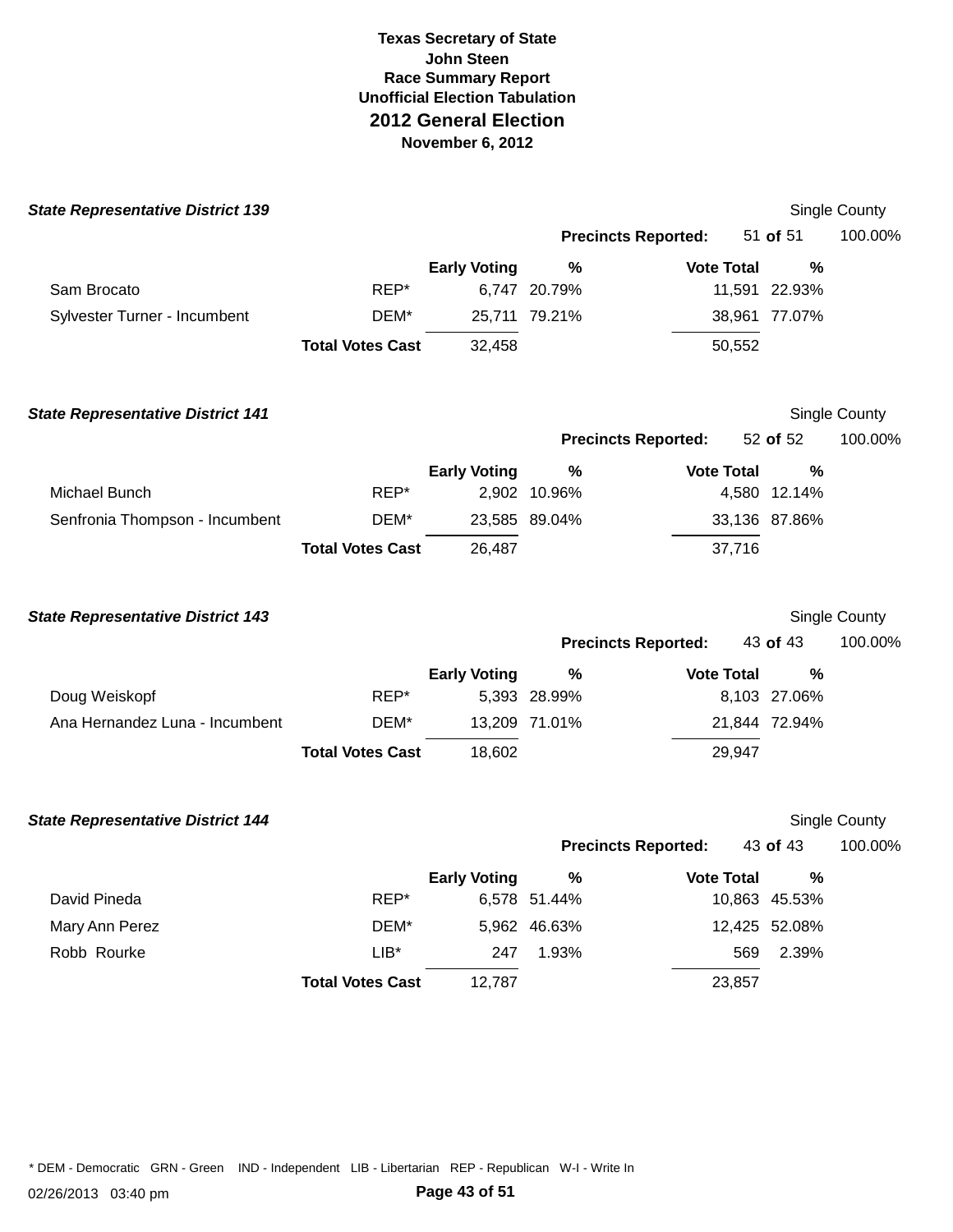| <b>State Representative District 147</b> |                         |                     |               |                            |               | Single County |
|------------------------------------------|-------------------------|---------------------|---------------|----------------------------|---------------|---------------|
|                                          |                         |                     |               | <b>Precincts Reported:</b> | 66 of 66      | 100.00%       |
|                                          |                         | <b>Early Voting</b> | %             | <b>Vote Total</b>          | %             |               |
| Garnet Coleman - Incumbent               | DEM*                    |                     | 27,268 93.21% |                            | 43,503 92.21% |               |
| Deb Shafto                               | GRN*                    | 1,987               | 6.79%         | 3,674                      | 7.79%         |               |
|                                          | <b>Total Votes Cast</b> | 29,255              |               | 47,177                     |               |               |
| <b>State Representative District 148</b> |                         |                     |               |                            |               | Single County |
|                                          |                         |                     |               | <b>Precincts Reported:</b> | 61 of 61      | 100.00%       |
|                                          |                         | <b>Early Voting</b> | $\%$          | <b>Vote Total</b>          | %             |               |
| Jessica Cristina Farrar - Incumbent      | DEM*                    |                     | 13,872 86.09% |                            | 25,921 85.96% |               |
| Henry Cooper                             | GRN*                    |                     | 2,242 13.91%  |                            | 4,232 14.04%  |               |
|                                          | <b>Total Votes Cast</b> | 16,114              |               | 30,153                     |               |               |
| <b>State Representative District 149</b> |                         |                     |               |                            |               | Single County |
|                                          |                         |                     |               | <b>Precincts Reported:</b> | 24 of 24      | 100.00%       |
|                                          |                         | <b>Early Voting</b> | %             | <b>Vote Total</b>          | $\%$          |               |
| Dianne Williams                          | REP*                    |                     | 11,397 41.09% |                            | 16,518 38.88% |               |
| Hubert Vo - Incumbent                    | DEM*                    |                     | 16,339 58.91% |                            | 25,967 61.12% |               |
|                                          | <b>Total Votes Cast</b> | 27,736              |               | 42,485                     |               |               |
| <b>State Representative District 150</b> |                         |                     |               |                            |               | Single County |
|                                          |                         |                     |               | <b>Precincts Reported:</b> | 43 of 43      | 100.00%       |
|                                          |                         | <b>Early Voting</b> | %             | <b>Vote Total</b>          | $\frac{0}{0}$ |               |
| Debbie Riddle - Incumbent                | REP*                    |                     | 30,659 71.39% |                            | 44,408 69.70% |               |
| <b>Brad Neal</b>                         | DEM*                    |                     | 12,287 28.61% |                            | 19,308 30.30% |               |
|                                          | <b>Total Votes Cast</b> | 42,946              |               | 63,716                     |               |               |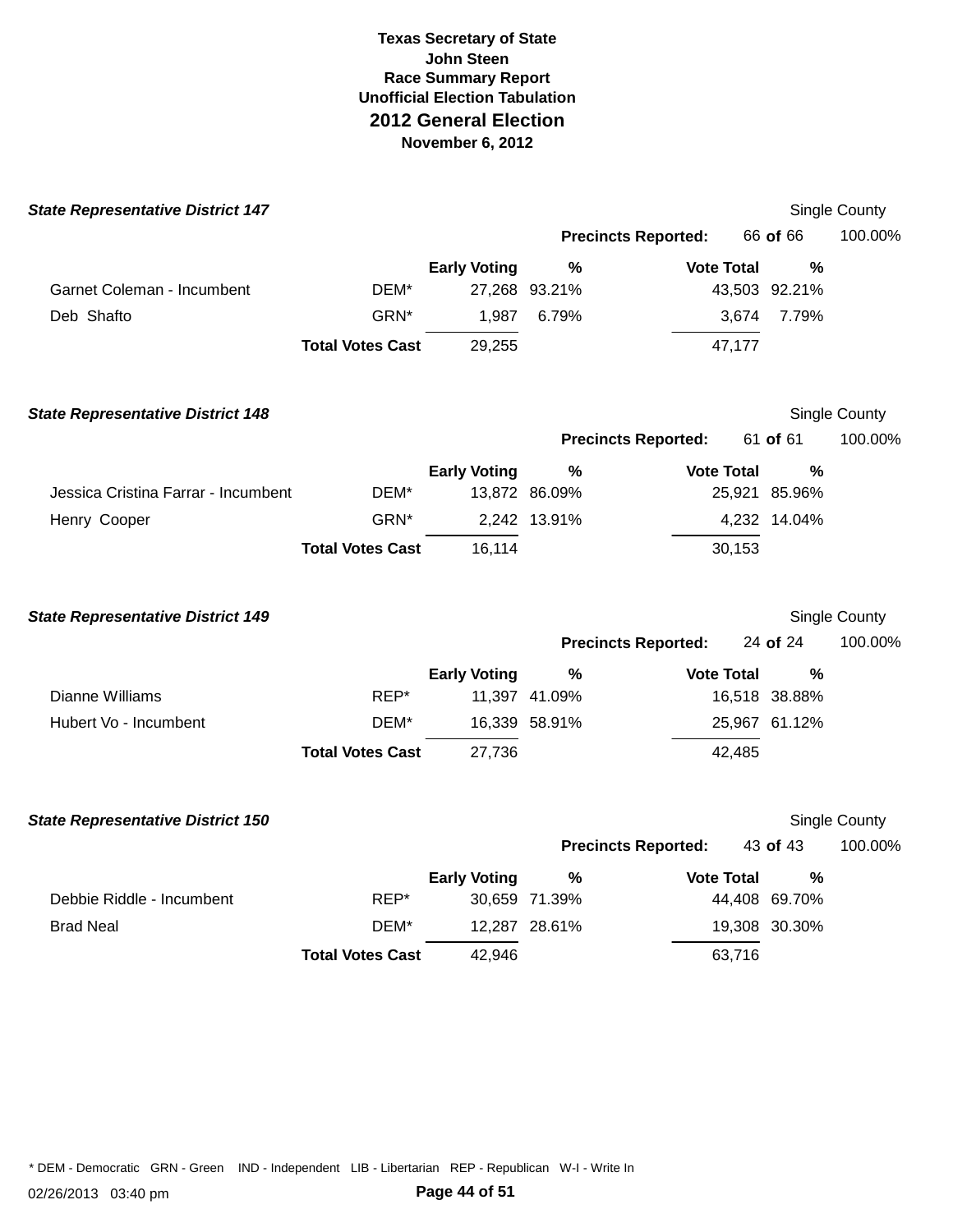| Justice, 1st Court of Appeals District, Place 2 |                         |                     |               |                                                   |                | Multi County |
|-------------------------------------------------|-------------------------|---------------------|---------------|---------------------------------------------------|----------------|--------------|
|                                                 |                         |                     |               | <b>Precincts Reported: 1,517 of 1,517 100.00%</b> |                |              |
|                                                 |                         | <b>Early Voting</b> | $\frac{9}{6}$ | <b>Vote Total</b>                                 | %              |              |
| Jane Bland - Incumbent                          | REP*                    | 596,897 54.96%      |               |                                                   | 868,166 53.29% |              |
| <b>Ron Lovett</b>                               | DEM*                    | 489,143 45.04%      |               |                                                   | 760,928 46.71% |              |
|                                                 | <b>Total Votes Cast</b> | 1,086,040           |               | 1,629,094                                         |                |              |
| Justice, 1st Court of Appeals District, Place 6 |                         |                     |               |                                                   |                | Multi County |
|                                                 |                         |                     |               | <b>Precincts Reported: 1,517 of 1,517 100.00%</b> |                |              |
|                                                 |                         | <b>Early Voting</b> | $\frac{0}{0}$ | <b>Vote Total</b>                                 | $\frac{0}{0}$  |              |
| Harvey Brown - Incumbent                        | REP*                    | 597,554 55.10%      |               |                                                   | 869,303 53.44% |              |
| <b>Chuck Silverman</b>                          | DEM*                    | 486,992 44.90%      |               |                                                   | 757,314 46.56% |              |
|                                                 | <b>Total Votes Cast</b> | 1,084,546           |               | 1,626,617                                         |                |              |
| Justice, 1st Court of Appeals District, Place 7 |                         |                     |               |                                                   |                | Multi County |
|                                                 |                         |                     |               | <b>Precincts Reported: 1,517 of 1,517 100.00%</b> |                |              |
|                                                 |                         | <b>Early Voting</b> | $\frac{9}{6}$ | <b>Vote Total</b>                                 | %              |              |
| <b>Terry Jennings</b>                           | REP*                    | 598,203 55.19%      |               |                                                   | 871,040 53.55% |              |
| Natalia Cokinos Oakes                           | DEM*                    | 485,753 44.81%      |               |                                                   | 755,482 46.45% |              |
|                                                 | <b>Total Votes Cast</b> | 1,083,956           |               | 1,626,522                                         |                |              |
| Justice, 1st Court of Appeals District, Place 8 |                         |                     |               |                                                   |                | Multi County |
|                                                 |                         |                     |               | <b>Precincts Reported: 1,517 of 1,517 100.00%</b> |                |              |
|                                                 |                         | <b>Early Voting</b> | $\%$          | <b>Vote Total</b>                                 | %              |              |
| Michael Massengale - Incumbent                  | REP*                    | 599,853 55.38%      |               |                                                   | 873,724 53.79% |              |
| Nile Copeland                                   | DEM*                    | 483,249 44.62%      |               |                                                   | 750,469 46.21% |              |
|                                                 | <b>Total Votes Cast</b> | 1,083,102           |               | 1,624,193                                         |                |              |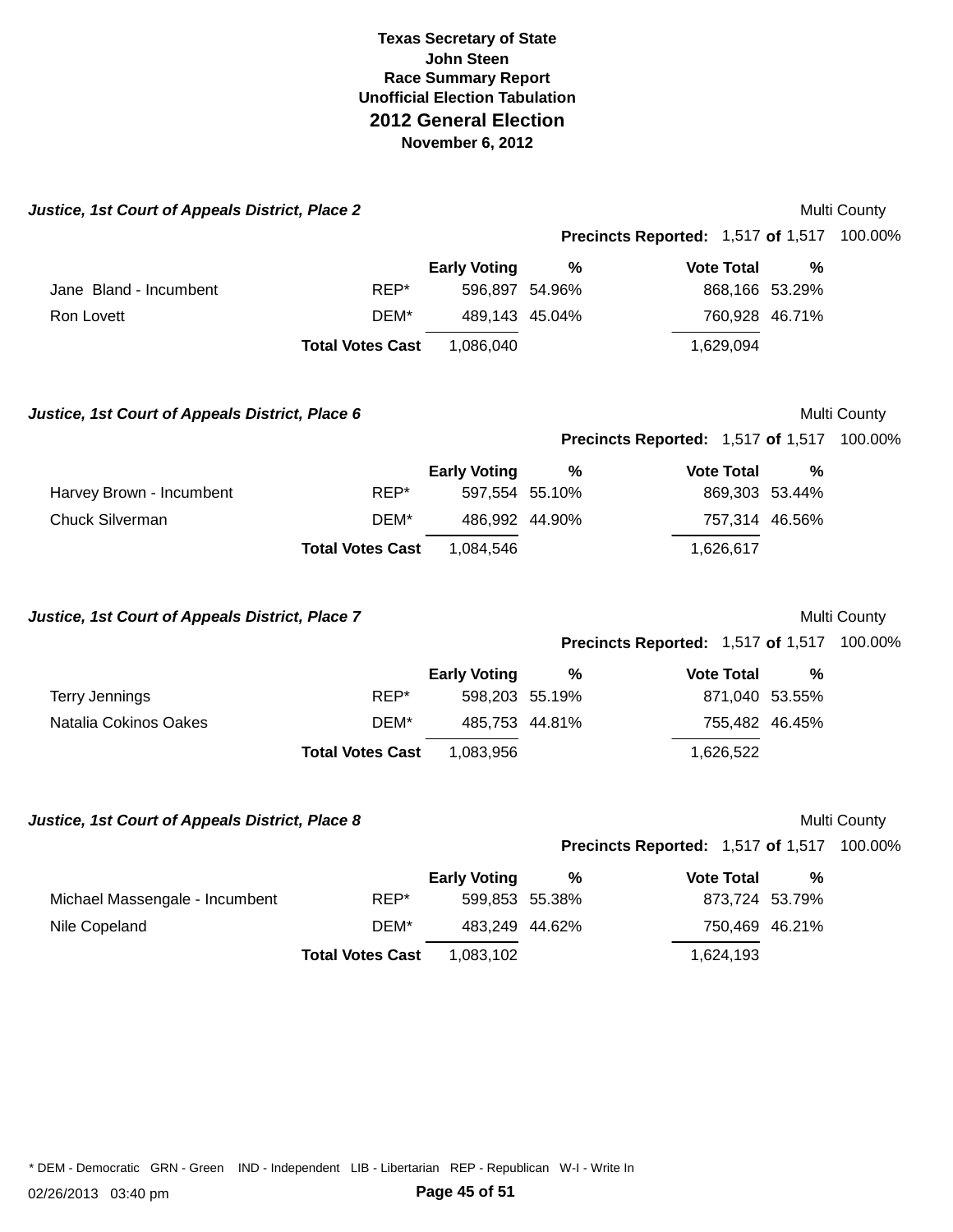| Justice, 1st Court of Appeals District, Place 9 |                         |                     |   |                                                   |                | Multi County |
|-------------------------------------------------|-------------------------|---------------------|---|---------------------------------------------------|----------------|--------------|
|                                                 |                         |                     |   | <b>Precincts Reported: 1,517 of 1,517 100.00%</b> |                |              |
|                                                 |                         | <b>Early Voting</b> | % | <b>Vote Total</b>                                 | %              |              |
| Rebeca Huddle - Incumbent                       | REP*                    | 596,809 55.05%      |   |                                                   | 868,370 53.40% |              |
| Kathy Cheng                                     | DEM*                    | 487,401 44.95%      |   |                                                   | 757,787 46.60% |              |
|                                                 | <b>Total Votes Cast</b> | 1,084,210           |   | 1,626,157                                         |                |              |
| Justice, 3rd Court of Appeals District, Place 2 |                         |                     |   |                                                   |                | Multi County |
|                                                 |                         |                     |   | <b>Precincts Reported:</b>                        | 711 of 711     | 100.00%      |
|                                                 |                         | <b>Early Voting</b> | % | <b>Vote Total</b>                                 | %              |              |
| Jeff Rose - Incumbent                           | REP*                    | 297,214 55.23%      |   |                                                   | 455,359 53.54% |              |
| J. Andrew Hathcock                              | DEM*                    | 240,901 44.77%      |   |                                                   | 395,189 46.46% |              |
|                                                 | <b>Total Votes Cast</b> | 538,115             |   | 850,548                                           |                |              |
| Justice, 3rd Court of Appeals District, Place 3 |                         |                     |   |                                                   |                | Multi County |
|                                                 |                         |                     |   | <b>Precincts Reported:</b>                        | 711 of 711     | 100.00%      |
|                                                 |                         | <b>Early Voting</b> | % | <b>Vote Total</b>                                 | $\frac{0}{0}$  |              |
| <b>Scott Field</b>                              | $REP^*$                 | 287,899 53.52%      |   |                                                   | 439,458 51.71% |              |
| Diane Henson - Incumbent                        | DEM*                    | 250,014 46.48%      |   |                                                   | 410,451 48.29% |              |
|                                                 | <b>Total Votes Cast</b> | 537,913             |   | 849,909                                           |                |              |
| Justice, 3rd Court of Appeals District, Place 5 |                         |                     |   |                                                   |                | Multi County |
|                                                 |                         |                     |   | <b>Precincts Reported:</b>                        | 711 of 711     | 100.00%      |
|                                                 |                         | <b>Early Voting</b> | ℅ | <b>Vote Total</b>                                 | %              |              |
| David Puryear - Incumbent                       | REP*                    | 289,455 53.88%      |   |                                                   | 441,253 51.99% |              |
| Karen L. Watkins                                | DEM*                    | 247,795 46.12%      |   |                                                   | 407,412 48.01% |              |
|                                                 | <b>Total Votes Cast</b> | 537,250             |   | 848,665                                           |                |              |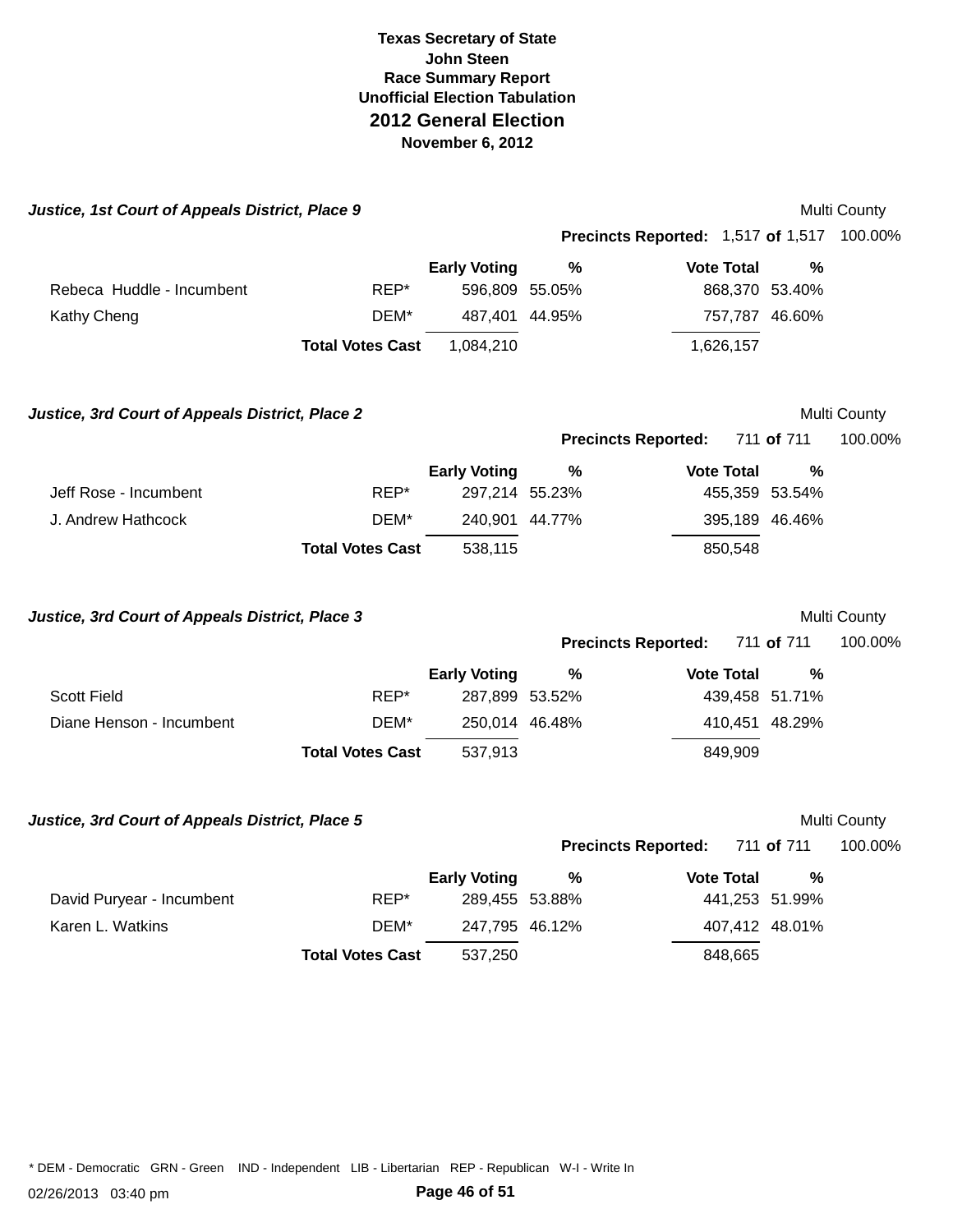| Justice, 3rd Court of Appeals District, Place 6 |                         |                     |               |                                                   |                | Multi County |
|-------------------------------------------------|-------------------------|---------------------|---------------|---------------------------------------------------|----------------|--------------|
|                                                 |                         |                     |               | <b>Precincts Reported:</b>                        | 711 of 711     | 100.00%      |
|                                                 |                         | <b>Early Voting</b> | $\frac{0}{0}$ | <b>Vote Total</b>                                 | $\frac{0}{0}$  |              |
| Bob Pemberton - Incumbent                       | REP*                    | 298,094 55.55%      |               |                                                   | 456,163 53.82% |              |
| <b>Bryan Case</b>                               | DEM*                    | 238,573 44.45%      |               |                                                   | 391,471 46.18% |              |
|                                                 | <b>Total Votes Cast</b> | 536,667             |               | 847,634                                           |                |              |
| Justice, 4th Court of Appeals District, Place 2 |                         |                     |               |                                                   |                | Multi County |
|                                                 |                         |                     |               | Precincts Reported: 1,133 of 1,133 100.00%        |                |              |
|                                                 |                         | <b>Early Voting</b> | $\frac{0}{0}$ | <b>Vote Total</b>                                 | $\%$           |              |
| Marialyn Barnard - Incumbent                    | REP*                    | 288,544 54.13%      |               |                                                   | 394,276 50.82% |              |
| <b>Baldemar Garza</b>                           | DEM*                    | 244,517 45.87%      |               |                                                   | 381,480 49.18% |              |
|                                                 | <b>Total Votes Cast</b> | 533,061             |               | 775,756                                           |                |              |
| Justice, 4th Court of Appeals District, Place 3 |                         |                     |               |                                                   |                | Multi County |
|                                                 |                         |                     |               | <b>Precincts Reported: 1,133 of 1,133 100.00%</b> |                |              |
|                                                 |                         | <b>Early Voting</b> | ℅             | <b>Vote Total</b>                                 | %              |              |
| Rebecca Simmons - Incumbent                     | REP*                    | 279,606 52.35%      |               |                                                   | 381,199 49.04% |              |
| Patricia Alvarez                                | DEM*                    | 254,527 47.65%      |               |                                                   | 396,093 50.96% |              |
|                                                 | <b>Total Votes Cast</b> | 534,133             |               | 777,292                                           |                |              |
| Justice, 4th Court of Appeals District, Place 4 |                         |                     |               |                                                   |                | Multi County |
|                                                 |                         |                     |               | <b>Precincts Reported: 1,133 of 1,133 100.00%</b> |                |              |
|                                                 |                         | <b>Early Voting</b> | $\%$          | <b>Vote Total</b>                                 | $\frac{0}{0}$  |              |
| Steve Hilbig - Incumbent                        | REP*                    | 278,118 51.80%      |               |                                                   | 378,846 48.50% |              |
| Luz Elena Chapa                                 | DEM*                    | 258,776 48.20%      |               |                                                   | 402,339 51.50% |              |
|                                                 | <b>Total Votes Cast</b> | 536,894             |               | 781,185                                           |                |              |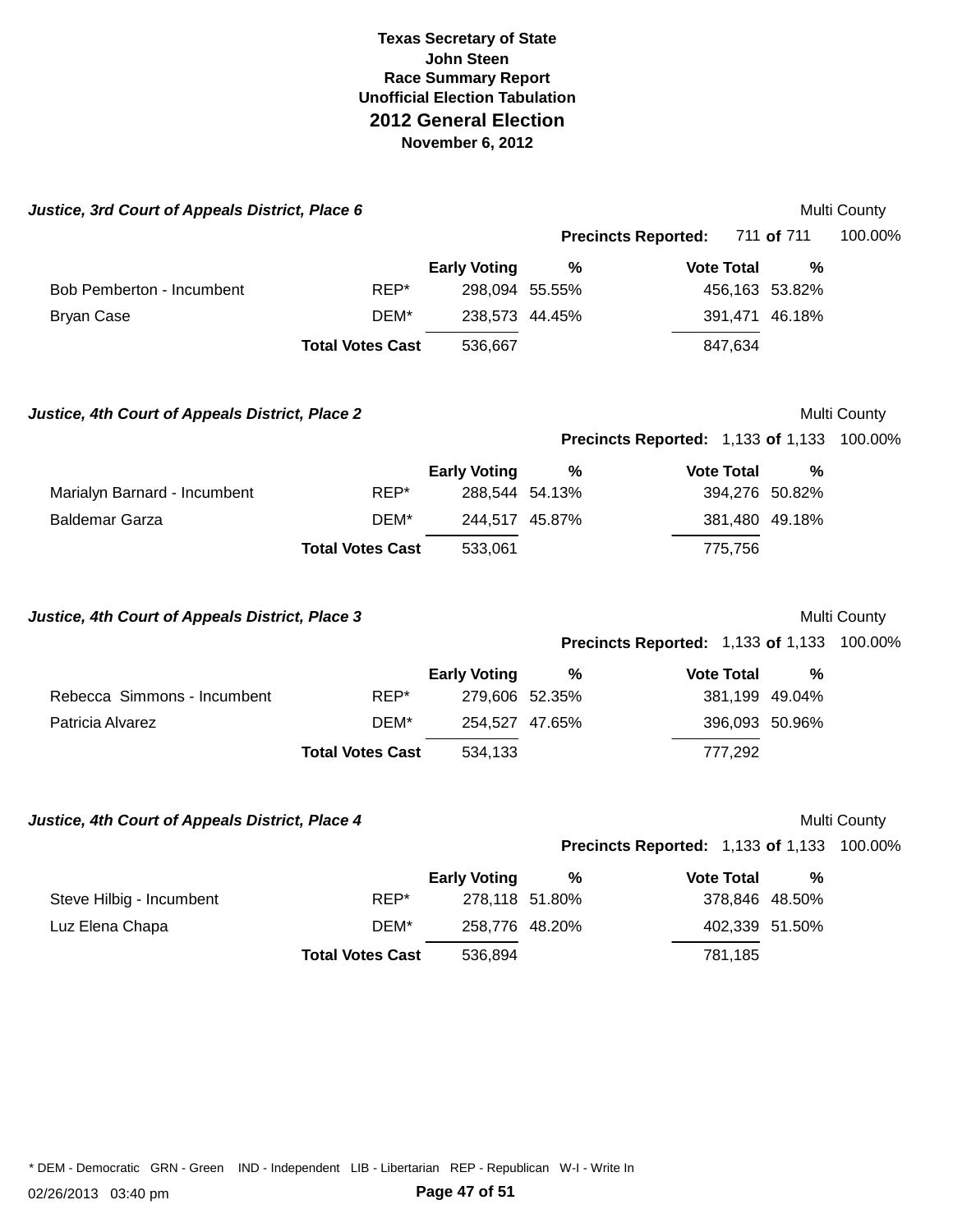| Justice, 4th Court of Appeals District, Place 5 |                         |                     |               |                                                   |               | Multi County |
|-------------------------------------------------|-------------------------|---------------------|---------------|---------------------------------------------------|---------------|--------------|
|                                                 |                         |                     |               | <b>Precincts Reported: 1,133 of 1,133 100.00%</b> |               |              |
|                                                 |                         | <b>Early Voting</b> | $\frac{9}{6}$ | <b>Vote Total</b>                                 | %             |              |
| Karen Angelini - Incumbent                      | REP*                    | 294,991 55.29%      |               | 404,481 52.12%                                    |               |              |
| David D. Towler                                 | DEM*                    | 238,539 44.71%      |               | 371,516 47.88%                                    |               |              |
|                                                 | <b>Total Votes Cast</b> | 533,530             |               | 775,997                                           |               |              |
| Justice, 4th Court of Appeals District, Place 7 |                         |                     |               |                                                   |               | Multi County |
|                                                 |                         |                     |               | Precincts Reported: 1,133 of 1,133 100.00%        |               |              |
|                                                 |                         | <b>Early Voting</b> | %             | <b>Vote Total</b>                                 | $\frac{0}{0}$ |              |
| Phylis J. Speedlin - Incumbent                  | REP*                    | 274,952 51.49%      |               | 374,043 48.13%                                    |               |              |
| Rebeca C. Martinez                              | DEM*                    | 258,992 48.51%      |               | 403,135 51.87%                                    |               |              |
|                                                 | <b>Total Votes Cast</b> | 533,944             |               | 777,178                                           |               |              |
| Justice, 5th Court of Appeals District, Place 2 |                         |                     |               |                                                   |               | Multi County |
|                                                 |                         |                     |               | <b>Precincts Reported: 1,324 of 1,324 100.00%</b> |               |              |
|                                                 |                         | <b>Early Voting</b> | ℅             | <b>Vote Total</b>                                 | %             |              |
| David Evans                                     | REP*                    | 385,838 54.02%      |               | 571,022 52.69%                                    |               |              |
| Dan Wood                                        | DEM*                    | 328,369 45.98%      |               | 512,649 47.31%                                    |               |              |
|                                                 | <b>Total Votes Cast</b> | 714,207             |               | 1,083,671                                         |               |              |
| Justice, 5th Court of Appeals District, Place 5 |                         |                     |               |                                                   |               | Multi County |
|                                                 |                         |                     |               | Precincts Reported: 1,324 of 1,324 100.00%        |               |              |
|                                                 |                         | <b>Early Voting</b> | $\frac{9}{6}$ | <b>Vote Total</b>                                 | %             |              |
| Jim Moseley                                     | REP*                    | 385,574 53.98%      |               | 570,419 52.63%                                    |               |              |
| Penny Robe Phillips                             | DEM*                    | 328,714 46.02%      |               | 513,362 47.37%                                    |               |              |
|                                                 | <b>Total Votes Cast</b> | 714,288             |               | 1,083,781                                         |               |              |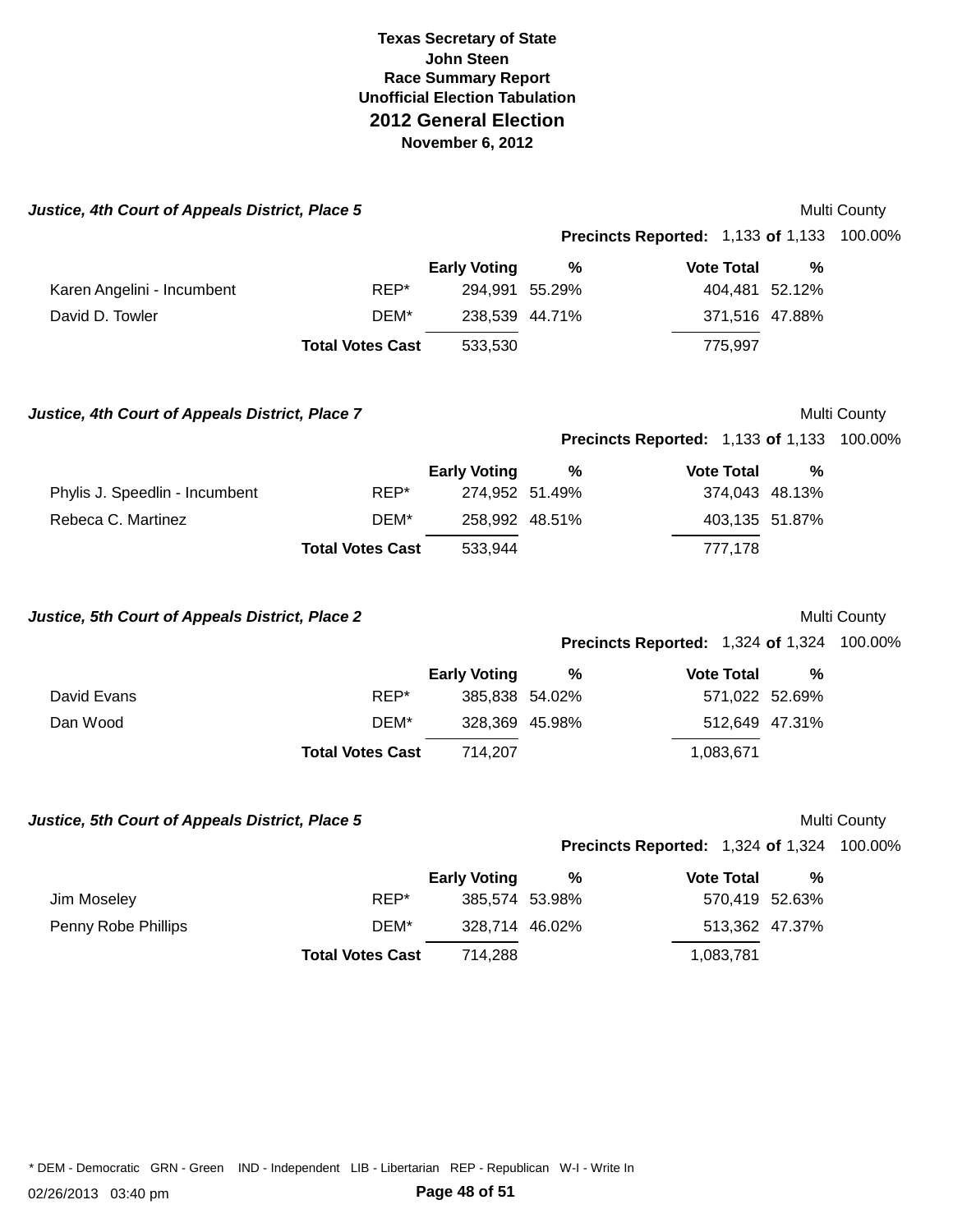| Justice, 5th Court of Appeals District, Place 9  |                         |                     |               |                                                   |                | Multi County        |
|--------------------------------------------------|-------------------------|---------------------|---------------|---------------------------------------------------|----------------|---------------------|
|                                                  |                         |                     |               | <b>Precincts Reported: 1,324 of 1,324 100.00%</b> |                |                     |
|                                                  |                         | <b>Early Voting</b> | $\frac{0}{0}$ | <b>Vote Total</b>                                 | %              |                     |
| David Lewis                                      | REP*                    | 383,885 53.88%      |               |                                                   | 568,835 52.63% |                     |
| David Hanschen                                   | DEM*                    | 328,630 46.12%      |               |                                                   | 512,065 47.37% |                     |
|                                                  | <b>Total Votes Cast</b> | 712,515             |               | 1,080,900                                         |                |                     |
| Justice, 5th Court of Appeals District, Place 11 |                         |                     |               |                                                   |                | <b>Multi County</b> |
|                                                  |                         |                     |               | <b>Precincts Reported: 1,324 of 1,324 100.00%</b> |                |                     |
|                                                  |                         | <b>Early Voting</b> | %             | <b>Vote Total</b>                                 | %              |                     |
| Douglas S. Lang                                  | REP*                    | 383,264 53.74%      |               |                                                   | 566,221 52.32% |                     |
| Tonya J. Holt                                    | DEM*                    | 329,864 46.26%      |               |                                                   | 515,967 47.68% |                     |
|                                                  | <b>Total Votes Cast</b> | 713,128             |               | 1,082,188                                         |                |                     |
| Justice, 5th Court of Appeals District, Place 12 |                         |                     |               |                                                   |                | Multi County        |
|                                                  |                         |                     |               | <b>Precincts Reported: 1,324 of 1,324 100.00%</b> |                |                     |
|                                                  |                         | <b>Early Voting</b> | %             | <b>Vote Total</b>                                 | %              |                     |
| Robert M. "Bob" Fillmore - Incumbent             | REP*                    | 387,091 54.32%      |               |                                                   | 574,065 53.11% |                     |
| Lawrence J. Praeger                              | DEM*                    | 325,501 45.68%      |               |                                                   | 506,800 46.89% |                     |
|                                                  | <b>Total Votes Cast</b> | 712,592             |               | 1,080,865                                         |                |                     |
| Justice, 6th Court of Appeals District, Place 2  |                         |                     |               |                                                   |                | Multi County        |
|                                                  |                         |                     |               | <b>Precincts Reported:</b>                        | 380 of 380     | 100.00%             |
|                                                  |                         | <b>Early Voting</b> | $\frac{9}{6}$ | <b>Vote Total</b>                                 | %              |                     |
| Bailey C. Moseley                                | REP*                    | 110,539 72.89%      |               |                                                   | 188,729 71.99% |                     |
| Frank L. Supercinski                             | DEM*                    |                     | 41,108 27.11% |                                                   | 73,426 28.01%  |                     |
|                                                  | <b>Total Votes Cast</b> | 151,647             |               | 262,155                                           |                |                     |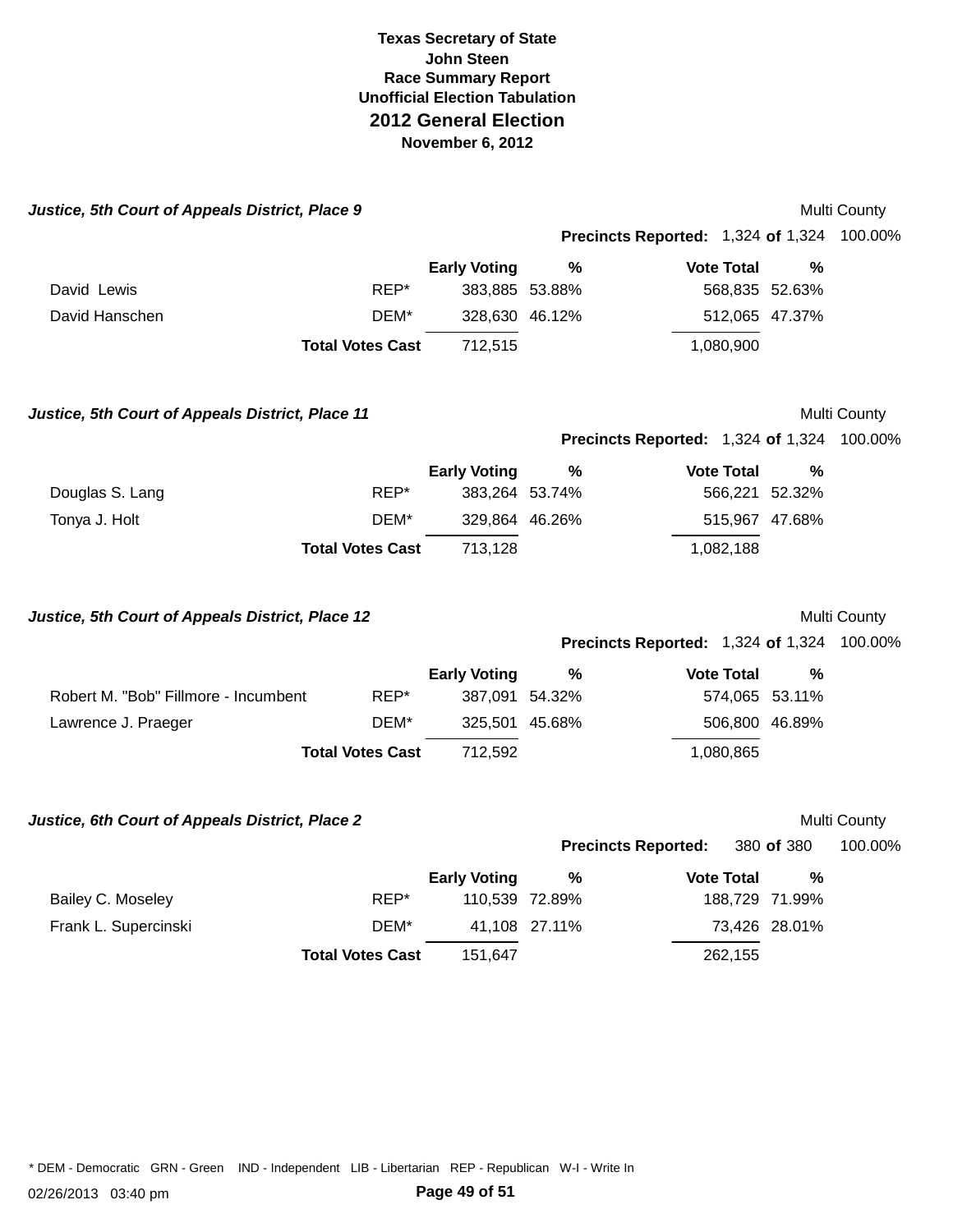| Justice, 8th Court of Appeals District, Place 2  |                         |                     |                     |                            |                     | Multi County            |
|--------------------------------------------------|-------------------------|---------------------|---------------------|----------------------------|---------------------|-------------------------|
|                                                  |                         |                     |                     | <b>Precincts Reported:</b> | 299 of 299          | 100.00%                 |
|                                                  |                         | <b>Early Voting</b> | %                   | <b>Vote Total</b>          | $\frac{0}{0}$       |                         |
| <b>Chris Antcliff</b>                            | REP*                    |                     | 45,307 42.52%       |                            | 71,422 37.65%       |                         |
| Yvonne Rodriguez                                 | DEM*                    |                     | 61,251 57.48%       |                            | 118,302 62.35%      |                         |
|                                                  | <b>Total Votes Cast</b> | 106,558             |                     | 189,724                    |                     |                         |
| Justice, 13th Court of Appeals District, Place 2 |                         |                     |                     |                            |                     | Multi County            |
|                                                  |                         |                     |                     | <b>Precincts Reported:</b> | 752 of 752          | 100.00%                 |
|                                                  |                         | <b>Early Voting</b> | %                   | <b>Vote Total</b>          | $\frac{0}{0}$       |                         |
| <b>Tom Greenwell</b>                             | REP*                    |                     | 117,763 42.55%      |                            | 177,280 40.43%      |                         |
| Nora Longoria                                    | DEM*                    |                     | 159,011 57.45%      |                            | 261,191 59.57%      |                         |
|                                                  | <b>Total Votes Cast</b> | 276,774             |                     | 438,471                    |                     |                         |
| Justice, 13th Court of Appeals District, Place 4 |                         |                     |                     |                            |                     | Multi County            |
|                                                  |                         |                     |                     | <b>Precincts Reported:</b> | 752 of 752          | 100.00%                 |
|                                                  |                         | <b>Early Voting</b> | $\frac{9}{6}$       | <b>Vote Total</b>          | %                   |                         |
| Bradford M. Condit                               | REP*                    |                     | 119,427 43.77%      |                            | 181,038 41.92%      |                         |
| Nelda Vidaurri Rodriguez - Incumbent             | DEM*                    | 153,394 56.23%      |                     |                            | 250,832 58.08%      |                         |
|                                                  | <b>Total Votes Cast</b> | 272,821             |                     | 431,870                    |                     |                         |
|                                                  |                         |                     |                     |                            |                     |                         |
| Justice, 13th Court of Appeals District, Place 5 |                         |                     |                     | <b>Precincts Reported:</b> | 752 of 752          | Multi County<br>100.00% |
|                                                  |                         |                     |                     |                            |                     |                         |
| Doug Norman                                      |                         | <b>Early Voting</b> | %<br>120,928 44.35% | <b>Vote Total</b>          | %<br>183,176 42.41% |                         |
|                                                  |                         |                     |                     |                            |                     |                         |
| Gina M. Benavides - Incumbent                    | REP*<br>DEM*            | 151,753 55.65%      |                     |                            | 248,699 57.59%      |                         |